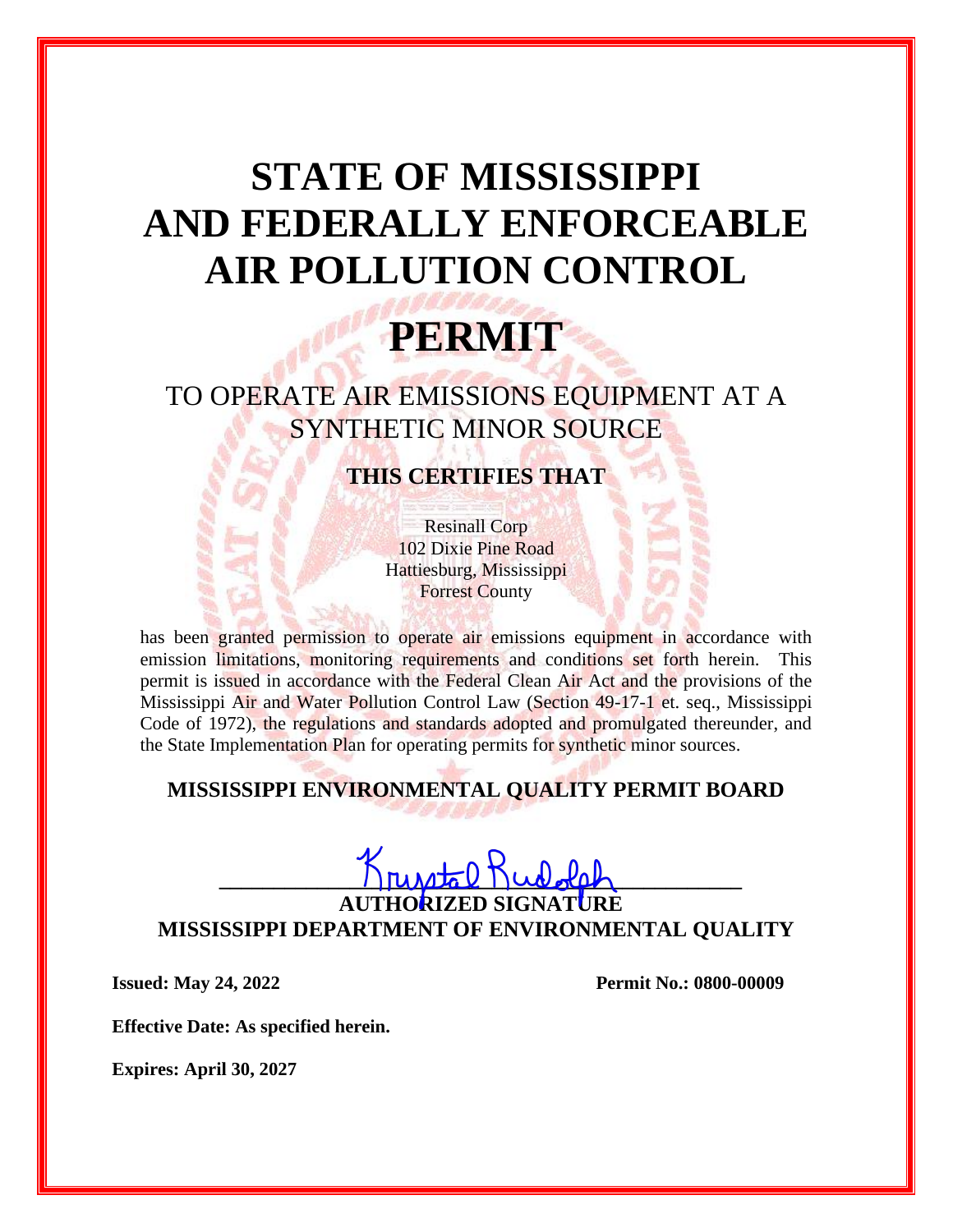#### **SECTION 1.**

#### **A. GENERAL CONDITIONS**

1. This permit is for air pollution control purposes only.

(Ref.: 11 Miss. Admin. Code Pt. 2, R. 2.1.D.)

2. This permit is a Federally-approved permit to operate a synthetic minor source as described in 11 Miss. Admin. Code Pt. 2, R. 2.4.D.

(Ref.: 11 Miss. Admin. Code Pt. 2, R. 2.4.D.)

3. Any activities not identified in the application are not authorized by this permit.

(Ref.: Miss. Code Ann. 49-17-29 1.b)

4. The knowing submittal of a permit application with false information may serve as the basis for the Permit Board to void the permit issued pursuant thereto or subject the applicant to penalties for constructing or operating without a valid permit.

(Ref.: 11 Miss. Admin. Code Pt. 2, R. 2.2.B(5).)

5. The issuance of a permit does not release the permittee from liability for constructing or operating air emissions equipment in violation of any applicable statute, rule, or regulation of state or federal environmental authorities.

(Ref.: 11 Miss. Admin. Code Pt. 2, R. 2.2.B(7).)

6. It shall not be a defense for a permittee in an enforcement action that it would have been necessary to halt or reduce the permitted activity in order to maintain compliance with the conditions of this permit unless halting or reducing activity would create an imminent and substantial endangerment threatening the public health and safety of the lives and property of the people of this state.

(Ref.: 11 Miss. Admin. Code Pt. 2, R. 2.2.B(15)(a).)

7. The issuance of this permit does not convey any property rights in either real or personal property, or any exclusive privileges, nor does it authorize any injury to private property or any invasion of personal rights, nor any infringement of Federal, State or local laws or regulations.

(Ref.: 11 Miss. Admin. Code Pt. 2, R. 2.2.B(15)(c).)

8. The permittee shall allow the Mississippi Department of Environmental Quality Office of Pollution Control and the Mississippi Environmental Quality Permit Board and/or their authorized representatives, upon the presentation of credentials: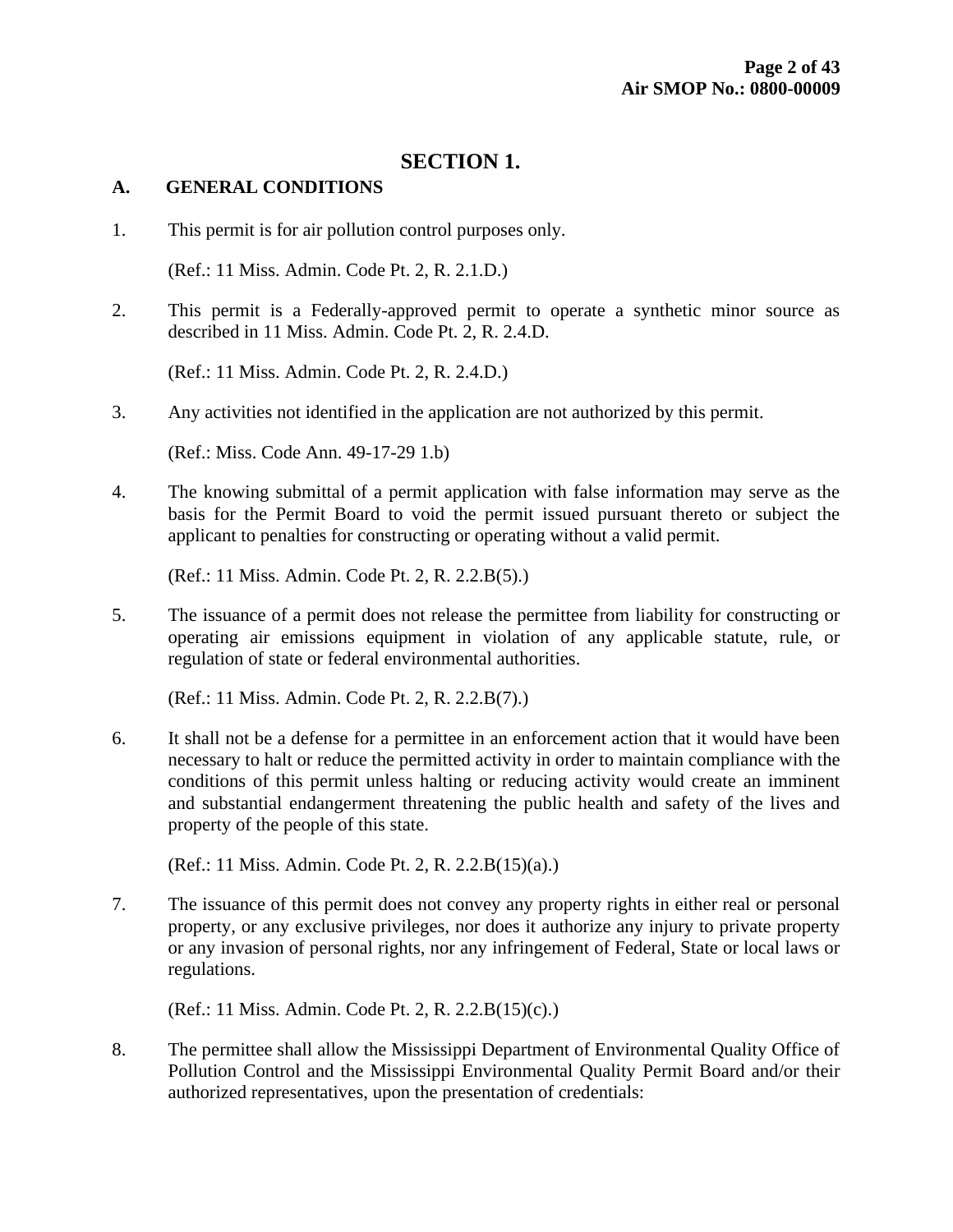- a. To enter upon the permittee's premises where an air emission source is located or in which any records are required to be kept under the terms and conditions of this permit, and
- b. At reasonable times to have access to and copy any records required to be kept under the terms and conditions of this permit; to inspect any monitoring equipment or monitoring method required in this permit; and to sample any air emission.

(Ref.: Miss. Code Ann. 49-17-21)

9. Except for data determined to be confidential under the Mississippi Air & Water Pollution Control Law, all reports prepared in accordance with the terms of this permit shall be available for public inspection at the offices of the Mississippi Department of Environmental Quality Office of Pollution Control.

(Ref.: Miss. Code Ann. 49-17-39)

10. The provisions of this permit are severable. If any provision of this permit, or the application of any provision of this permit to any circumstances, is challenged or held invalid, the validity of the remaining permit provisions and/or portions thereof or their application to other persons or sets of circumstances, shall not be affected thereby.

(Ref.: 11 Miss. Admin. Code Pt. 2, R. 2.1.D(7).)

- 11. This permit does not authorize a modification as defined in Regulation 11 Miss. Admin. Code Pt. 2, Ch.2., "Permit Regulations for the Construction and/or Operation of Air Emission Equipment." A modification may require a Permit to Construct and a modification of this permit. Modification is defined as "Any physical change in or change in the method of operation of a facility which increases the actual emissions or the potential uncontrolled emissions of any air pollutant subject to regulation under the Federal Act emitted into the atmosphere by that facility or which results in the emission of any air pollutant subject to regulation under the Federal Act into the atmosphere not previously emitted. A physical change or change in the method of operation shall not include:
	- a. Routine maintenance, repair, and replacement;
	- b. Use of an alternative fuel or raw material by reason of an order under Sections 2(a) and (b) of the Federal Energy Supply and Environmental Coordination Act of 1974 (or any superseding legislation) or by reason of a natural gas curtailment plan pursuant to the Federal Power Act;
	- c. Use of an alternative fuel by reason of an order or rule under Section 125 of the Federal Act;
	- d. Use of an alternative fuel or raw material by a stationary source which: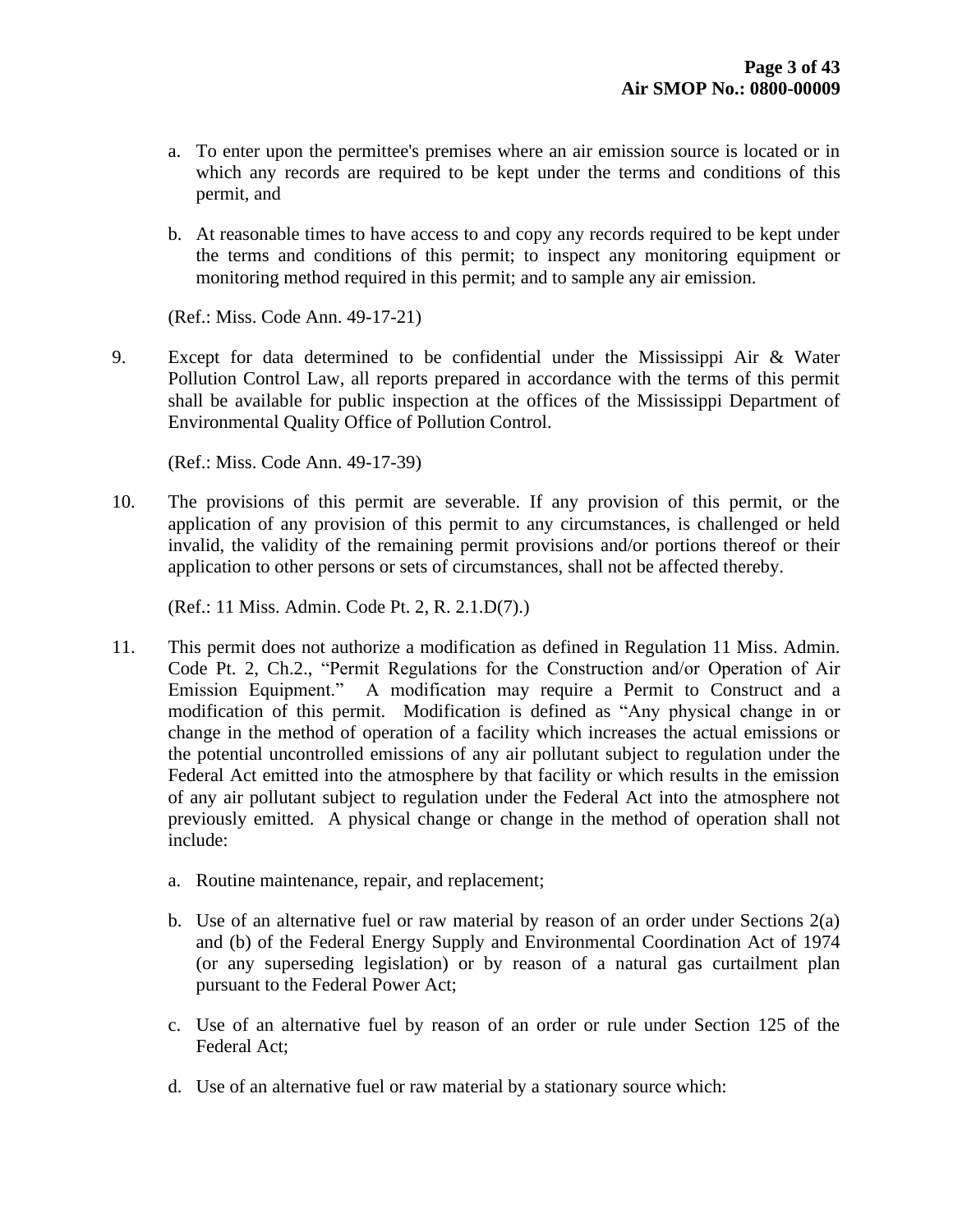- (1) The source was capable of accommodating before January 6, 1975, unless such change would be prohibited under any federally enforceable permit condition which was established after January 6, 1975, pursuant to 40 CFR 52.21 or under regulations approved pursuant to 40 CFR Part 51, Subpart I, or 40 CFR 51.166; or
- (2) The source is approved to use under any permit issued under 40 CFR 52.21 or under regulations approved pursuant to 40 CFR Part 51, Subpart I, or 40 CFR 51.166;
- e. An increase in the hours of operation or in the production rate unless such change would be prohibited under any federally enforceable permit condition which was established after January 6, 1975, pursuant to 40 CFR 52.21 or under regulations approved pursuant to 40 CFR Part 51, Subpart I or 40 CFR 51.166; or
- f. Any change in ownership of the stationary source.

(Ref.: 11 Miss. Admin. Code Pt. 2, R. 2.1.C(15).)

#### **B. GENERAL OPERATIONAL CONDITIONS**

1. Should the Executive Director of the Mississippi Department of Environmental Quality declare an Air Pollution Emergency Episode, the permittee will be required to operate in accordance with the permittee's previously approved Emissions Reduction Schedule or, in the absence of an approved schedule, with the appropriate requirements specified in Regulation, 11 Miss. Admin. Code Pt. 2, "Regulations for the Prevention of Air Pollution Emergency Episodes" for the level of emergency declared.

(Ref.: 11 Miss. Admin. Code Pt. 2, R. 2.10.)

2. Any diversion from or bypass of collection and control facilities is prohibited, except as provided for in 11 Miss. Admin. Code Pt. 2, R. 1.10., "Air Emission Regulations for the Prevention, Abatement, and Control of Air Contaminants."

(Ref.: 11 Miss. Admin. Code Pt. 2, R. 1.10.)

3. Solids removed in the course of control of air emissions shall be disposed of in a manner such as to prevent the solids from becoming windborne and to prevent the materials from entering State waters without the proper environmental permits.

(Ref.: Miss. Code Ann. 49-17-29 1.a(i and ii))

4. Except as otherwise specified herein, the permittee shall be subject to the following provisions with respect to upsets, startups, and shutdowns.

a. Upsets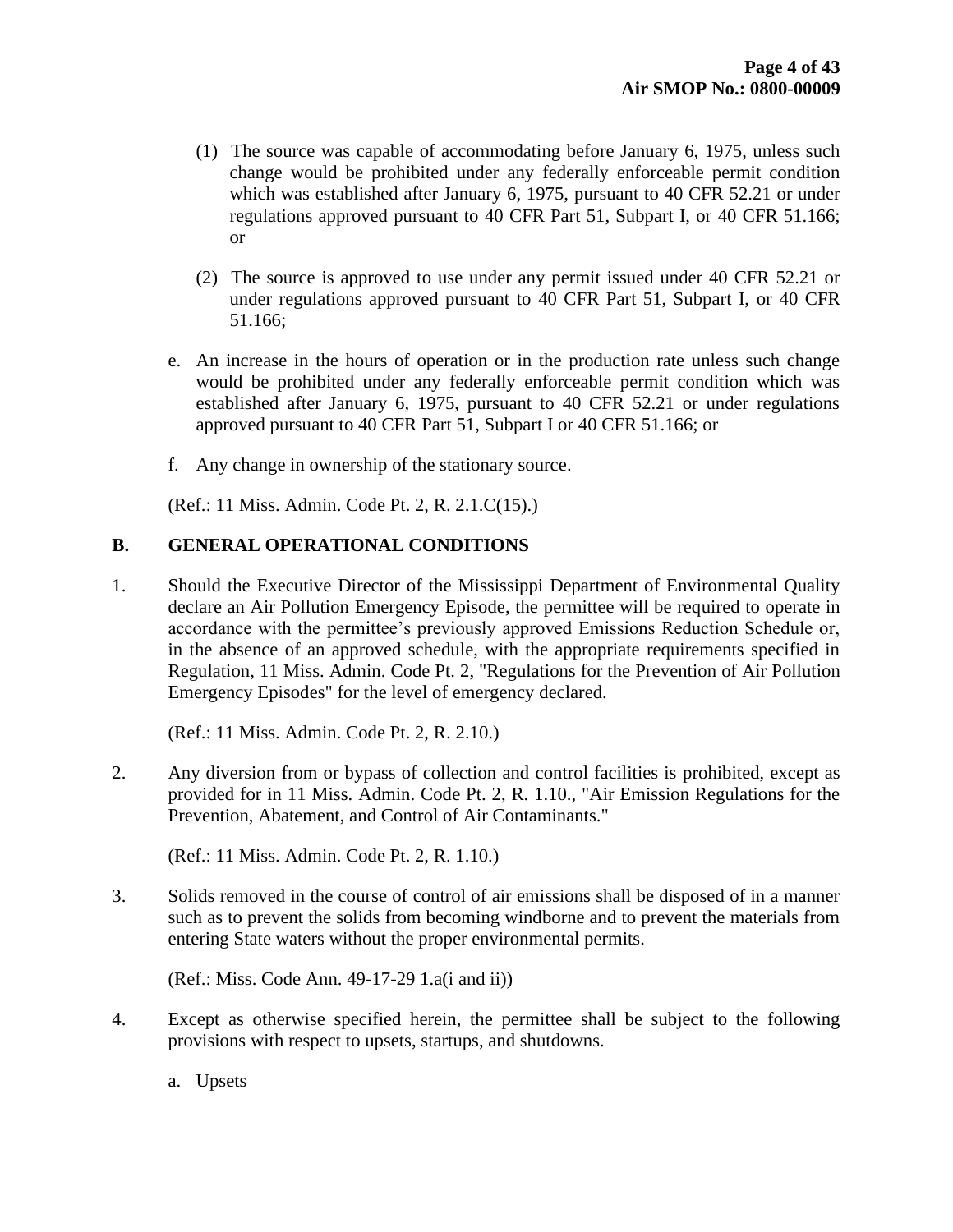- (1) For an upset defined in 11 Miss. Admin. Code Pt. 2, R. 1.2., the Commission may pursue an enforcement action for noncompliance with an emission standard or other requirement of an applicable rule, regulation, or permit. In determining whether to pursue enforcement action, and/or the appropriate enforcement action to take, the Commission may consider whether the source has demonstrated through properly signed contemporaneous operating logs or other relevant evidence the following:
	- (i) An upset occurred and that the source can identify the cause(s) of the upset;
	- (ii) The source was at the time being properly operated;
	- (iii) During the upset the source took all reasonable steps to minimize levels of emissions that exceeded the emission standard or other requirement of an applicable rule, regulation, or permit;
	- (iv) That within 5 working days of the time the upset began, the source submitted a written report to the Department describing the upset, the steps taken to mitigate excess emissions or any other noncompliance, and the corrective actions taken and;
	- (v) That as soon as practicable but no later than 24 hours of becoming aware of an upset that caused an immediate adverse impact to human health or the environment beyond the source boundary or caused a general nuisance to the public, the source provided notification to the Department.
- (2) In any enforcement proceeding by the Commission, the source seeking to establish the occurrence of an upset has the burden of proof.
- (3) This provision is in addition to any upset provision contained in any applicable requirement.
- (4) These upset provisions apply only to enforcement actions by the Commission and are not intended to prohibit EPA or third party enforcement actions.
- b. Startups and Shutdowns (as defined by 11 Miss. Admin. Code Pt. 2, R. 1.2.)
	- (1) Startups and shutdowns are part of normal source operation. Emission limitations apply during startups and shutdowns unless source specific emission limitations or work practice standards for startups and shutdowns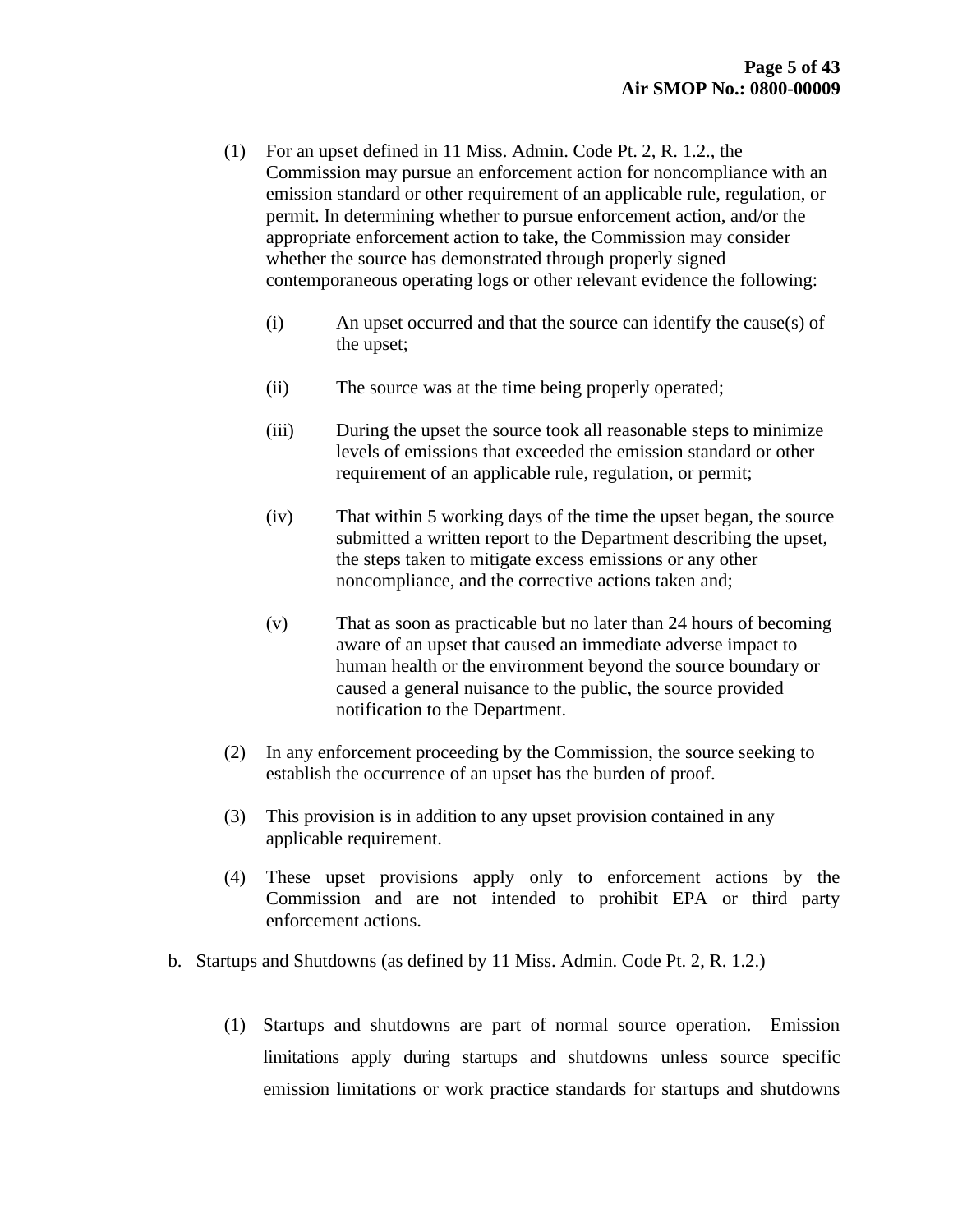are defined by an applicable rule, regulation, or permit.

- (2) Where the source is unable to comply with existing emission limitations established under the State Implementation Plan (SIP) and defined in this regulation, 11 Mississippi Administrative Code, Part 2, Chapter 1, the Department will consider establishing source specific emission limitations or work practice standards for startups and shutdowns. Source specific emission limitations or work practice standards established for startups and shutdowns are subject to the requirements prescribed in 11 Miss. Admin. Code Pt. 2, R. 1.10.B(2)(a) through (e).
- (3) Where an upset as defined in Rule 1.2 occurs during startup or shutdown, see the upset requirements above.

(Ref.: 11 Miss. Admin. Code Pt. 2, R. 1.10.)

- 5. Compliance Testing: Regarding compliance testing:
	- a. The results of any emissions sampling and analysis shall be expressed both in units consistent with the standards set forth in any Applicable Rules and Regulations or this permit and in units of mass per time.
	- b. Compliance testing will be performed at the expense of the permittee.
	- c. Each emission sampling and analysis report shall include but not be limited to the following:
		- (1) Detailed description of testing procedures;
		- (2) Sample calculation(s);
		- (3) Results; and
		- (4) Comparison of results to all Applicable Rules and Regulations and to emission limitations in the permit.

(Ref.: 11 Miss. Admin. Code Pt. 2, R. 2.6.B(3), (4), and (6).)

#### **C. PERMIT RENEWAL / MODIFICATION / TRANSFER / TERMINATION**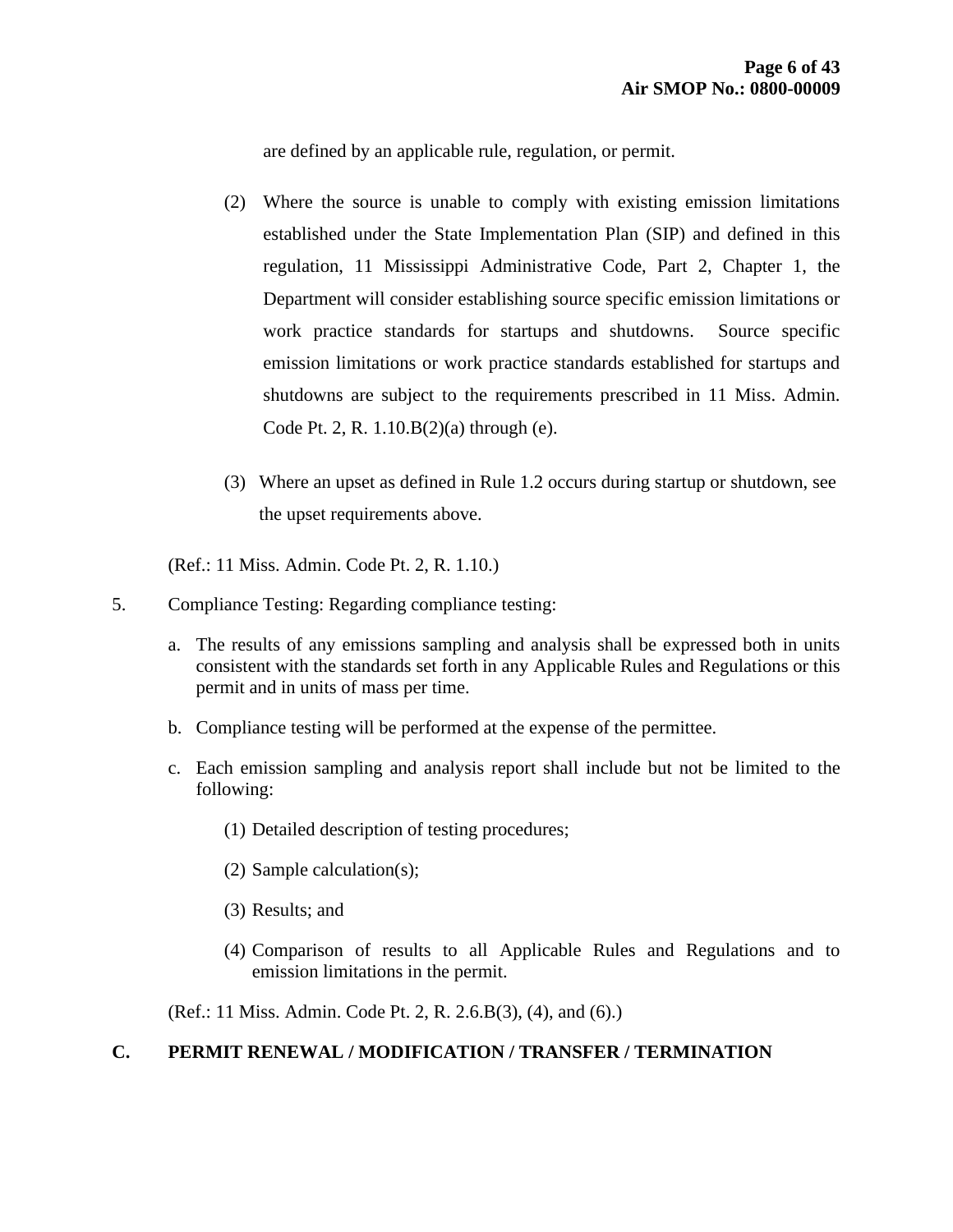1. For renewal of this permit, the applicant shall make application not less than one-hundred eighty (180) days prior to the expiration date of the permit substantiated with current emissions data, test results or reports or other data as deemed necessary by the Mississippi Environmental Quality Permit Board. If the applicant submits a timely and complete application pursuant to this paragraph and the Permit Board, through no fault of the applicant, fails to act on the application on or before the expiration date of the existing permit, the applicant shall continue to operate the stationary source under the terms and conditions of the expired permit, which shall remain in effect until final action on the application is taken by the Permit Board. Permit expiration terminates the source's ability to operate unless a timely and complete renewal application has been submitted.

(Ref.: 11 Miss. Admin. Code Pt. 2, R. 2.8.)

2. The permittee shall furnish to the DEQ within a reasonable time any information the DEQ may request in writing to determine whether cause exists for modifying, revoking and reissuing, or terminating the permit or to determine compliance with the permit. Upon request, the permittee shall also furnish to the DEQ copies of records required to be kept by the permit or, for information claimed to be confidential, the permittee shall furnish such records to the DEQ along with a claim of confidentiality. The permittee may furnish such records directly to the Administrator along with a claim of confidentiality.

(Ref.: 11 Miss. Admin. Code Pt. 2, R. 2.2.B(15)(d).)

3. The permit and/or any part thereof may be modified, revoked, reopened, and reissued, or terminated for cause. Sufficient cause for a permit to be reopened shall exist when an air emissions stationary source becomes subject to Title V. The filing of a request by the permittee for a permit modification, revocation and reissuance, or termination, or of a notification of planned changes or anticipated noncompliance does not stay any permit condition.

(Ref.: 11 Miss. Admin. Code Pt. 2, R. 2.2.B(15)(b).)

- 4. After notice and opportunity for a hearing, this permit may be modified, suspended, or revoked in whole or in part during its term for cause including, but not limited to:
	- a. Persistent violation of any terms or conditions of this permit.
	- b. Obtaining this permit by misrepresentation or failure to disclose fully all relevant facts; or
	- c. A change in federal, state, or local laws or regulations that require either a temporary or permanent reduction or elimination of previously authorized air emission.

(Ref.: 11 Miss. Admin. Code Pt. 2, R. 2.2.C.)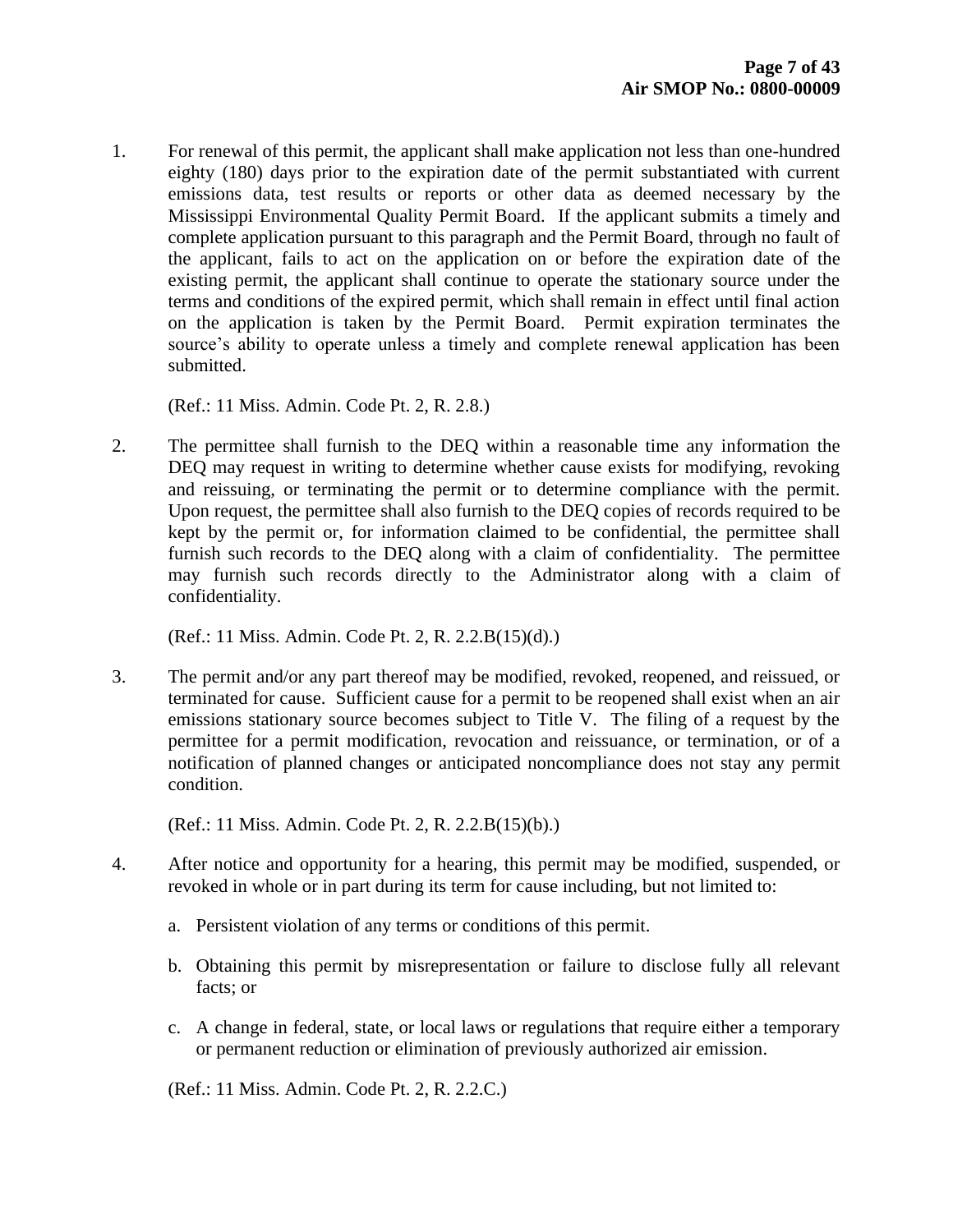5. This permit may only be transferred upon approval of the Mississippi Environmental Quality Permit Board.

(Ref.: 11 Miss. Admin. Code Pt. 2, R. 2.16.B.)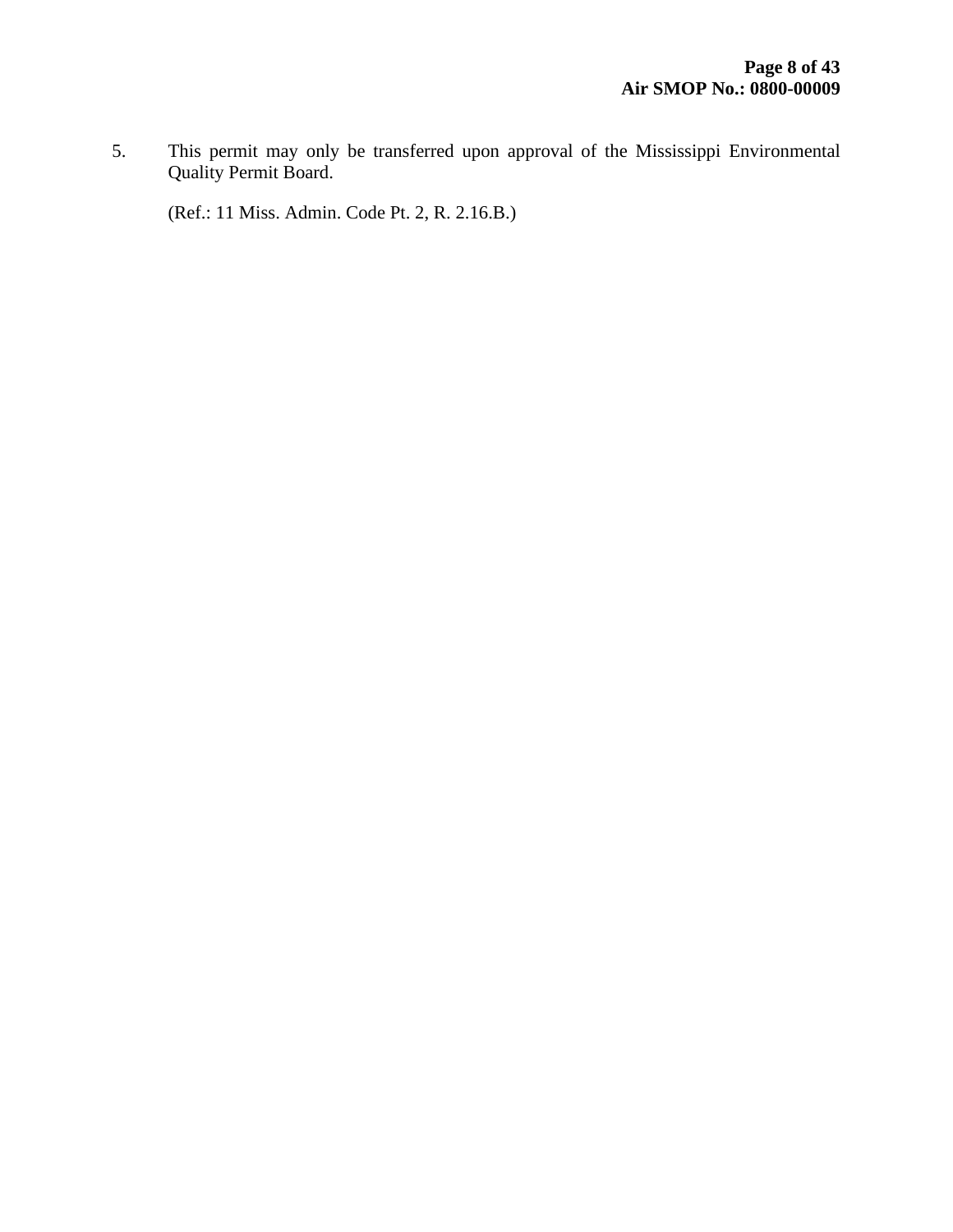## **SECTION 2. EMISSION POINT DESCRIPTION**

The permittee is authorized to operate air emissions equipment, as described in the following table.

| <b>Emission</b><br>Point | <b>Facility</b><br>Reference                                                 | <b>Description</b>                                                                                                                                          |  |  |  |
|--------------------------|------------------------------------------------------------------------------|-------------------------------------------------------------------------------------------------------------------------------------------------------------|--|--|--|
| AA-001                   | $HS-01$                                                                      | 10.0 MMBtu/hr Hot Steam Boiler No.1<br>No.2 Fuel Oil or Zecosol fired<br><b>Construction Date: Pre-1984</b>                                                 |  |  |  |
| AA-002                   | $HS-02$                                                                      | 10.0 MMBtu/hr Hot Steam Boiler No.2<br>No.2 Fuel Oil or Zecosol fired<br><b>Construction Date: Pre-1984</b>                                                 |  |  |  |
| AA-003                   | $HO-01$                                                                      | 13.4 MMBtu/hr Hot Oil Heater No.1<br>Natural gas, No.2 Fuel Oil or Zecosol fired<br><b>Construction Date: Pre-1984</b>                                      |  |  |  |
| AA-004                   | $---$                                                                        | Venturi Eductor                                                                                                                                             |  |  |  |
| AA-005                   | $---$                                                                        | Oil Demister                                                                                                                                                |  |  |  |
| $AA-006$                 | $FB-1$                                                                       | Double Sided Flaking/Bagging Process controlled by Baghouse                                                                                                 |  |  |  |
| AA-013                   | $FB-2$                                                                       | Double Sided Flaking/Bagging Process controlled by Baghouse                                                                                                 |  |  |  |
| $AA-014$                 | $LR-1$<br>$LR-2$<br>$LR-3$<br>$LR-4$<br>$LR-5$<br>$LR-6$<br>$LR-7$<br>$LR-8$ | Eight (8) Railcar Loading Stations                                                                                                                          |  |  |  |
| $AA-015$                 | $EG-02$                                                                      | <b>ULSD Emergency Generator</b><br>1,000 kW (1,341 hp) Compression Ignition 4-Stroke RICE<br>Displacement per cylinder $\geq$ 30 liters<br>Model Year: 2000 |  |  |  |
| AA-018                   | $HS-03$                                                                      | 21.0 MMBtu/hr Hot Steam Boiler No.3<br>Natural gas, No.2 Fuel Oil or Zecosol fired<br>Construction Date: November 22, 2004                                  |  |  |  |
| AA-019                   | $HO-05$                                                                      | 26.0 MMBtu/hr Hot Oil Heater No.5<br>Natural gas, No.2 Fuel Oil or Zecosol fired<br>Construction Date: October 27, 2004                                     |  |  |  |
| AA-020                   | $EG-03$                                                                      | <b>ULSD Emergency Generator</b><br>186 kW (250 hp) Compression Ignition 4-Stroke RICE<br>Displacement per cylinder < 10 liters<br>Model Year: 2004          |  |  |  |
| AA-022                   | $LT-1$<br>$LT-2$<br>$LT-3$                                                   | Three (3) Truck Loading Stations                                                                                                                            |  |  |  |
|                          | $LAB-1$                                                                      | 0.50 gallon/hour Rosin and Process Oils Reaction Kettle                                                                                                     |  |  |  |
| AA-024                   | $LAB-2$                                                                      | 1.30 gallon/hour Rosin and Process Oils Reaction Kettle                                                                                                     |  |  |  |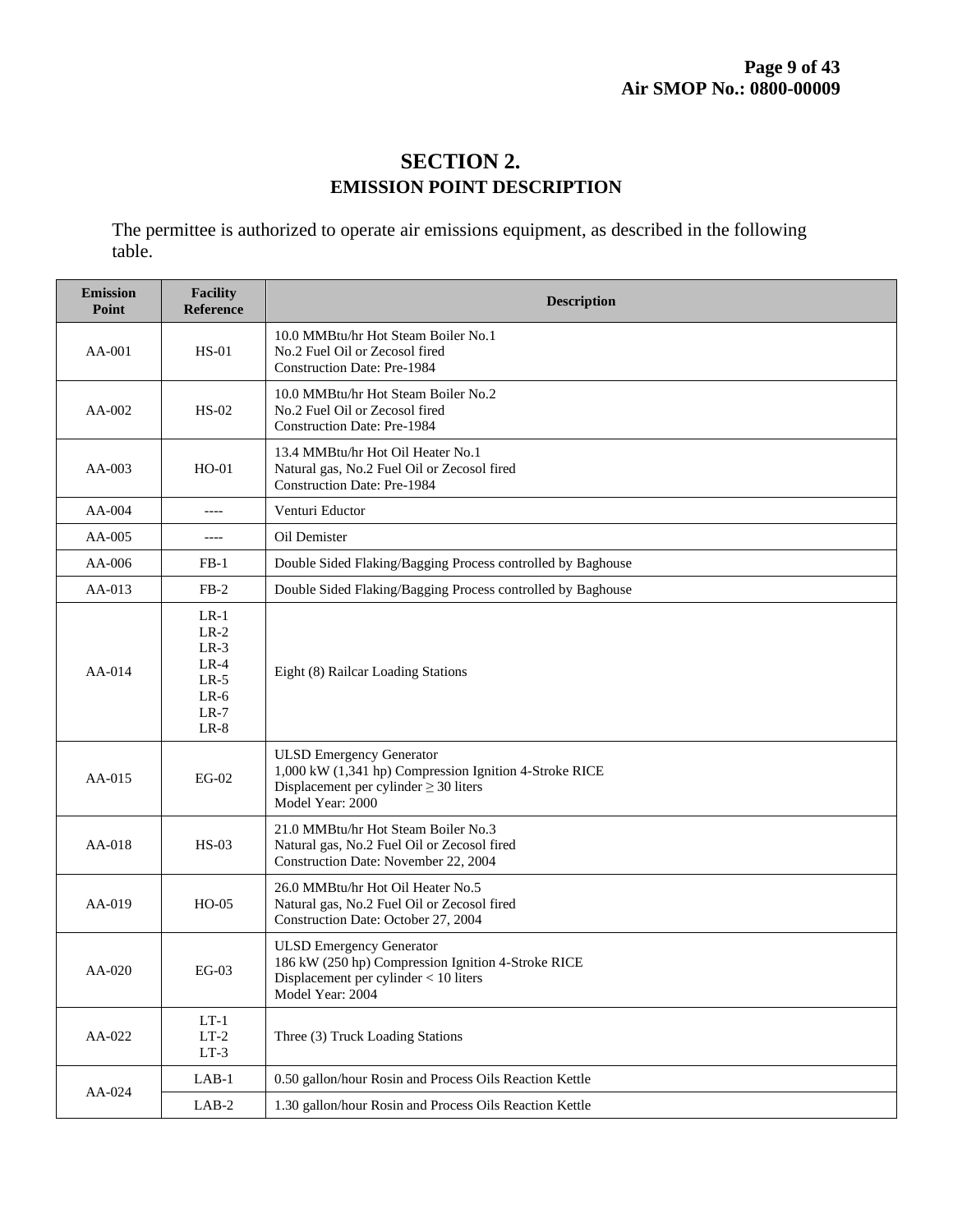| <b>Emission</b><br>Point | <b>Facility</b><br><b>Reference</b> | <b>Description</b>                                                                                                                                                       |  |  |  |
|--------------------------|-------------------------------------|--------------------------------------------------------------------------------------------------------------------------------------------------------------------------|--|--|--|
| AA-025                   | $HO-06$                             | 12.44 MMBtu/hr Hot Oil Heater No.5<br>Natural gas, No.2 Fuel Oil or Zecosol fired<br><b>Construction Date: 2011</b>                                                      |  |  |  |
| AA-026                   | <b>FWP-01</b>                       | <b>ULSD Emergency Fire Water Pump</b><br>186 kW (250 hp) Compression Ignition 4-Stroke RICE<br>Displacement per cylinder < 10 liters<br>Model Year: 2012                 |  |  |  |
| AA-027                   | <b>EG-04</b>                        | <b>Emergency Generator</b><br>40 kW (54 hp) Natural gas-fired Spark Ignition 4-Stroke Lean Burn RICE<br>Displacement per cylinder $<$ 10 liters<br>Model Year: 2012      |  |  |  |
| $AB-004$                 | $T-55$                              | 7,463 gallon Process Oil, Resin Oil Blend, or Hydrocarbon Feedstock Storage Tank                                                                                         |  |  |  |
| $AB-006$                 | $T-42$<br>$T-86$                    | Two (2) 20,512 gallon Hydrocarbon Polymer Storage Tanks with Vapor Return Lines<br><b>Fixed Roof</b><br>Maximum True Vapor Pressure < 15 kPa (2.17 psia)                 |  |  |  |
| $AB-007$                 | $T-90$                              | 30,458 gallon H/C Polymer with Vapor Return or H/C Feedstock without Vapor Return Storage Tanks<br><b>Fixed Roof</b><br>Maximum True Vapor Pressure < 15 kPa (2.17 psia) |  |  |  |
| AB-008                   | $T-92$                              | 30,458 gallon Rosin Derivatives Storage Tanks<br><b>Fixed Roof</b><br>Maximum True Vapor Pressure < 15 kPa (2.17 psia)                                                   |  |  |  |
| AB-009                   | $T-94$                              | 22,672 gallon Rosin Derivatives Storage Tank<br><b>Fixed Roof</b><br>Maximum True Vapor Pressure < 15 kPa (2.17 psia)                                                    |  |  |  |
| $AB-010$                 | $T-103$                             | 30,458 gallon Zecosol Storage Tank<br><b>Fixed Roof</b><br>Maximum True Vapor Pressure < 15 kPa (2.17 psia)                                                              |  |  |  |
| AB-011                   | $T-104$                             | 30,458 gallon Hydrocarbon Polymer Storage Tanks with Vapor Return Lines<br><b>Fixed Roof</b><br>Maximum True Vapor Pressure < 15 kPa (2.17 psia)                         |  |  |  |
| AB-012                   | $T-105$                             | 30,458 gallon H/C Polymer with Vapor Return or H/C Feedstock without Vapor Return Storage Tank<br><b>Fixed Roof</b><br>Maximum True Vapor Pressure < 15 kPa (2.17 psia)  |  |  |  |
| AB-013                   | $T-106$                             | 30,458 gallon H/C Polymer with Vapor Return or H/C Feedstock without Vapor Return Storage Tank<br><b>Fixed Roof</b><br>Maximum True Vapor Pressure < 15 kPa (2.17 psia)  |  |  |  |
| AB-014                   | $T-107$                             | 30,458 gallon H/C Polymer with Vapor Return or H/C Feedstock without Vapor Return Storage Tank<br><b>Fixed Roof</b><br>Maximum True Vapor Pressure < 15 kPa (2.17 psia)  |  |  |  |
| $AB-015$                 | $T-108$                             | 30,458 gallon H/C Polymer with Vapor Return or H/C Feedstock without Vapor Return Storage Tank<br><b>Fixed Roof</b><br>Maximum True Vapor Pressure < 15 kPa (2.17 psia)  |  |  |  |
| $AB-016$                 | $T-109$                             | 30,458 gallon H/C Polymer with Vapor Return or H/C Feedstock without Vapor Return Storage Tank<br><b>Fixed Roof</b><br>Maximum True Vapor Pressure < 15 kPa (2.17 psia)  |  |  |  |
| AB-017                   | $T-110$                             | 30,458 gallon H/C Polymer with Vapor Return or H/C Feedstock without Vapor Return Storage Tank<br><b>Fixed Roof</b><br>Maximum True Vapor Pressure < 15 kPa (2.17 psia)  |  |  |  |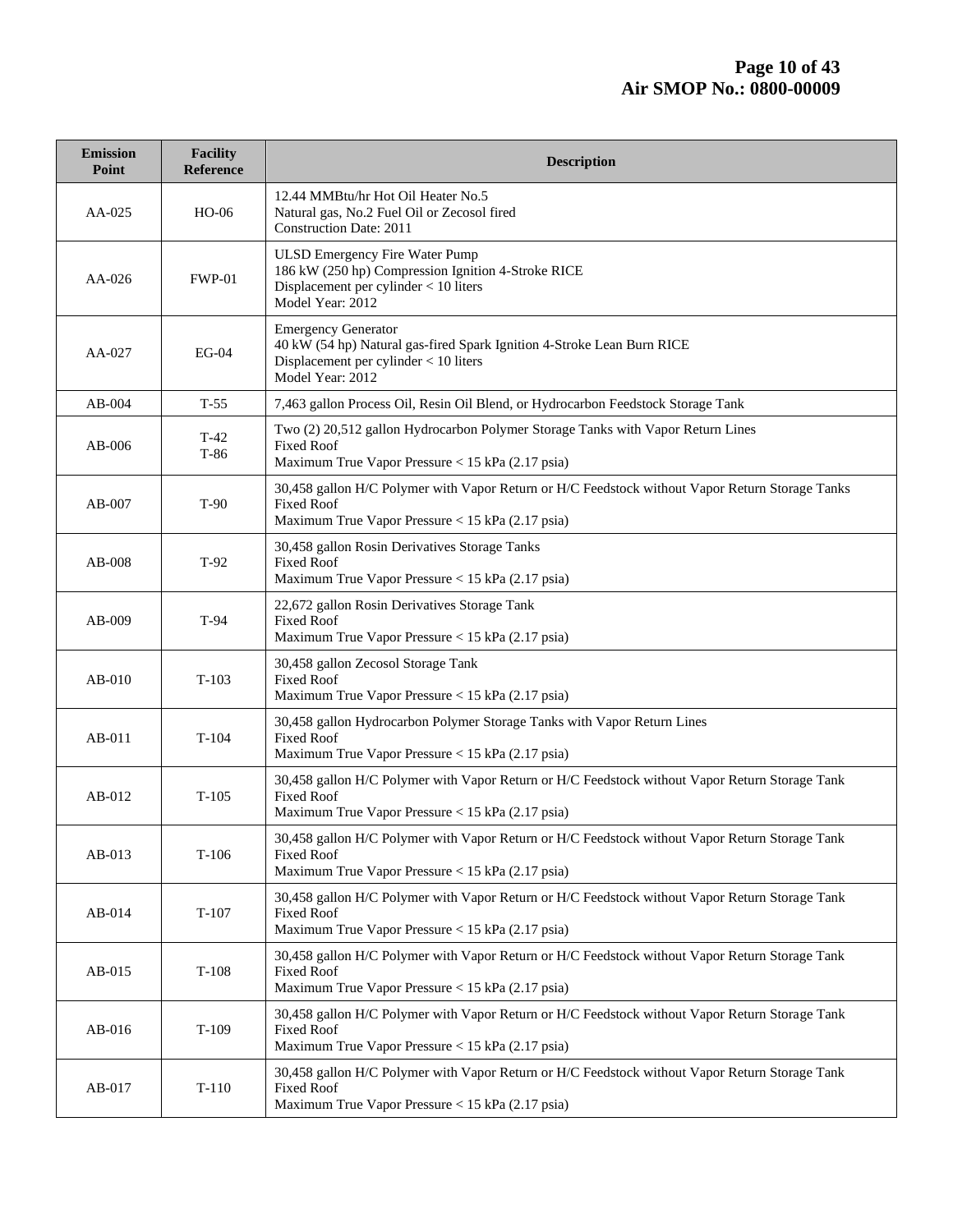| <b>Emission</b><br>Point | <b>Facility</b><br>Reference                             | <b>Description</b>                                                                                                                                                      |  |  |  |
|--------------------------|----------------------------------------------------------|-------------------------------------------------------------------------------------------------------------------------------------------------------------------------|--|--|--|
| $AB-018$                 | $T-111$                                                  | 30,458 gallon Process Oil, Resin Oil Blend, or Hydrocarbon Feedstock Storage Tanks<br><b>Fixed Roof</b><br>Maximum True Vapor Pressure < 15 kPa (2.17 psia)             |  |  |  |
| AB-019                   | $T-112$                                                  | 30,458 gallon Process Oil, Resin Oil Blend, or Hydrocarbon Feedstock Storage Tank<br><b>Fixed Roof</b><br>Maximum True Vapor Pressure < 15 kPa (2.17 psia)              |  |  |  |
| AB-020                   | $T-113$                                                  | 30,458 gallon Process Oil, Resin Oil Blend, or Hydrocarbon Feedstock Storage Tank<br><b>Fixed Roof</b><br>Maximum True Vapor Pressure < 15 kPa (2.17 psia)              |  |  |  |
| AB-021                   | $T-114$                                                  | 30,458 gallon Process Oil, Resin Oil Blend, or Hydrocarbon Feedstock Storage Tank<br><b>Fixed Roof</b><br>Maximum True Vapor Pressure < 15 kPa (2.17 psia)              |  |  |  |
| AB-022                   | $T-115$                                                  | 30,458 gallon Process Oil, Resin Oil Blend, or Hydrocarbon Feedstock Storage Tank<br><b>Fixed Roof</b><br>Maximum True Vapor Pressure < 15 kPa (2.17 psia)              |  |  |  |
| $AB-023$                 | $T-116$                                                  | 30,458 gallon Process Oil, Resin Oil Blend, or Hydrocarbon Feedstock Storage Tank<br><b>Fixed Roof</b><br>Maximum True Vapor Pressure < 15 kPa (2.17 psia)              |  |  |  |
| AB-024                   | $T-117$                                                  | 16,194 gallon Rosin Derivatives Storage Tank                                                                                                                            |  |  |  |
| $AB-025$                 | $T-11$<br>$T-13$<br>$T-14$<br>$T-15$<br>$T-19$<br>$T-20$ | Six (6) 6,450 gallon Process Oil or Resin Oil Blend Storage Tanks                                                                                                       |  |  |  |
| $AB-026$                 | $T-18$                                                   | 6,450 gallon Kettle Pressure Relief (K6, K13) Tank                                                                                                                      |  |  |  |
| AB-027                   | $T-26$                                                   | 9,713 gallon Rosin Derivatives Storage Tank                                                                                                                             |  |  |  |
| $AB-029$                 | $T-51$                                                   | 15,043 gallon Process Oil, Resin Oil Blend, or Mineral Spirits Blend Storage Tank                                                                                       |  |  |  |
| AB-030                   | $T-45$<br>$T-49$<br>$T-54$                               | Three (3) 20,512 gallon Process Oil, Resin Oil Blend, or Hydrocarbon Feedstock Storage Tanks<br><b>Fixed Roof</b><br>Maximum True Vapor Pressure < 15 kPa (2.17 psia)   |  |  |  |
| AB-031                   | $T-76$<br>T-77                                           | 30,458 gallon H/C Polymer with Vapor Return or H/C Feedstock without Vapor Return Storage Tank<br>Fixed Roof<br>Maximum True Vapor Pressure < 15 kPa (2.17 psia)        |  |  |  |
| AB-033                   | $T-118$                                                  | 23,181 gallon Process Oil, Resin Oil Blend, or Hydrocarbon Feedstock Storage Tank<br><b>Fixed Roof</b><br>Maximum True Vapor Pressure < 15 kPa (2.17 psia)              |  |  |  |
| $AB-034$                 | $T-119$                                                  | 23,181 gallon Process Oil, Resin Oil Blend, or Hydrocarbon Feedstock Storage Tank<br><b>Fixed Roof</b><br>Maximum True Vapor Pressure < 15 kPa (2.17 psia)              |  |  |  |
| AB-035                   | $T-102$                                                  | 8,000 gallon Kettle Pressure Relief (K7) Tank                                                                                                                           |  |  |  |
| AB-036                   | $T-121$                                                  | 30,302 gallon H/C Polymer with Vapor Return or H/C Feedstock without Vapor Return Storage Tank<br><b>Fixed Roof</b><br>Maximum True Vapor Pressure < 15 kPa (2.17 psia) |  |  |  |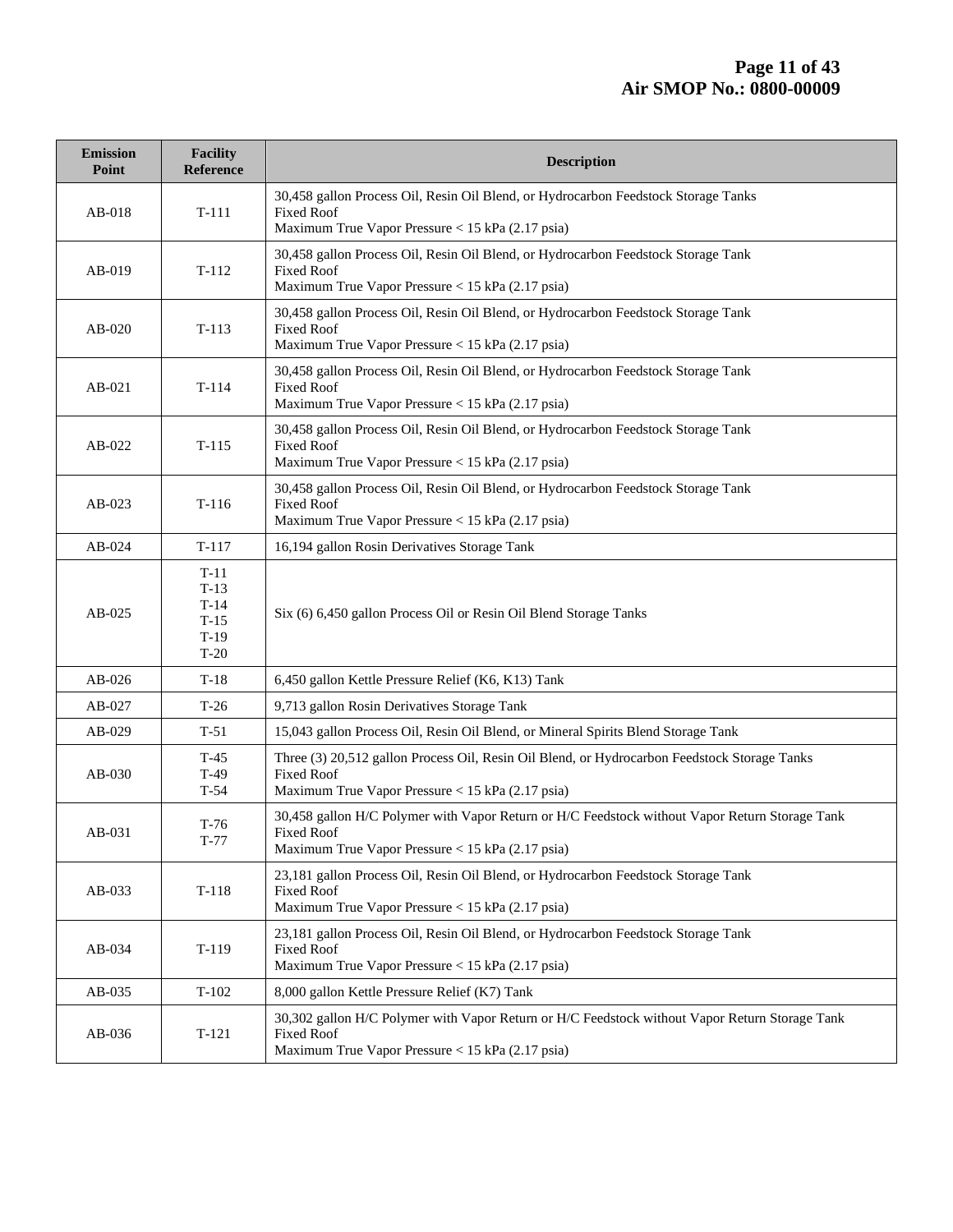| <b>Emission</b><br>Point | <b>Facility</b><br><b>Reference</b> | <b>Description</b>                                                                                                                                                      |  |  |  |
|--------------------------|-------------------------------------|-------------------------------------------------------------------------------------------------------------------------------------------------------------------------|--|--|--|
| AB-037                   | $T-122$                             | 30,302 gallon H/C Polymer with Vapor Return or H/C Feedstock without Vapor Return Storage Tank<br><b>Fixed Roof</b><br>Maximum True Vapor Pressure < 15 kPa (2.17 psia) |  |  |  |
| $AB-041$                 | $T-48$                              | 30,149 gallon Process Oil, Resin Oil Blend, or Hydrocarbon Feedstock Storage Tank<br><b>Fixed Roof</b><br>Maximum True Vapor Pressure < 15 kPa (2.17 psia)              |  |  |  |
| $AB-042$                 | $T-73$                              | 30,458 gallon Zecosol, Fuel Oil, or Hydrocarbon Feedstock Storage Tank<br><b>Fixed Roof</b><br>Maximum True Vapor Pressure < 15 kPa (2.17 psia)                         |  |  |  |
| AB-047                   | $T-126$                             | 30,458 gallon Process Oil, Resin Oil Blend, or Hydrocarbon Feedstock Storage Tank<br><b>Fixed Roof</b><br>Maximum True Vapor Pressure < 15 kPa (2.17 psia)              |  |  |  |
| $AB-051$                 | $T-130$                             | 30,458 gallon Process Oil, Resin Oil Blend, or Hydrocarbon Feedstock Storage Tank<br><b>Fixed Roof</b><br>Maximum True Vapor Pressure < 15 kPa (2.17 psia)              |  |  |  |
| AB-052                   | $T-131$                             | 10,300 gallon Kettle Pressure Relief (K12) Tank                                                                                                                         |  |  |  |
| AB-053                   | $T-132$                             | 10,300 Kettle Pressure Relief (K10) Tank                                                                                                                                |  |  |  |
| AB-054                   | $T-133$                             | 39,718 gallon Zecosol Storage Tank<br><b>Fixed Roof</b><br>Maximum True Vapor Pressure < 15 kPa (2.17 psia)                                                             |  |  |  |
| $AB-055$                 | $T-134$                             | 39,718 gallon H/C Polymer with Vapor Return or H/C Feedstock without Vapor Return Storage Tank<br><b>Fixed Roof</b><br>Maximum True Vapor Pressure < 15 kPa (2.17 psia) |  |  |  |
| AB-056                   | $T-135$                             | 39,718 gallon H/C Polymer with Vapor Return or H/C Feedstock without Vapor Return Storage Tank<br><b>Fixed Roof</b><br>Maximum True Vapor Pressure < 15 kPa (2.17 psia) |  |  |  |
| AB-057                   | $T-136$                             | 39,718 gallon H/C Polymer with Vapor Return or H/C Feedstock without Vapor Return Storage Tank<br><b>Fixed Roof</b><br>Maximum True Vapor Pressure < 15 kPa (2.17 psia) |  |  |  |
| AB-059                   | $T-138$                             | 39,718 gallon Hydrocarbon Polymer Storage Tank with Condenser<br><b>Fixed Roof</b><br>Maximum True Vapor Pressure < 15 kPa (2.17 psia)                                  |  |  |  |
| AB-060                   | $T-139$                             | 39,718 gallon Hydrocarbon Polymer Storage Tank with Condenser<br><b>Fixed Roof</b><br>Maximum True Vapor Pressure < 15 kPa (2.17 psia)                                  |  |  |  |
| AB-061                   | $T-140$                             | 39,718 gallon Hydrocarbon Polymer Storage Tank with Condenser<br><b>Fixed Roof</b><br>Maximum True Vapor Pressure < 15 kPa (2.17 psia)                                  |  |  |  |
| AB-062                   | $T-57$                              | 5,631 gallon Resin Melter Tank                                                                                                                                          |  |  |  |
| $AB-063$                 | $T-141$                             | 39,718 gallon Hydrocarbon Polymer Storage Tank with Condenser<br><b>Fixed Roof</b><br>Maximum True Vapor Pressure < 15 kPa (2.17 psia)                                  |  |  |  |
| AB-064                   | $T-142$                             | 30,458 gallon Rosin Derivatives Storage Tank<br><b>Fixed Roof</b><br>Maximum True Vapor Pressure < 15 kPa (2.17 psia)                                                   |  |  |  |
| AE-000                   | $--- -$                             | Fugitive Leak Emissions from Equipment                                                                                                                                  |  |  |  |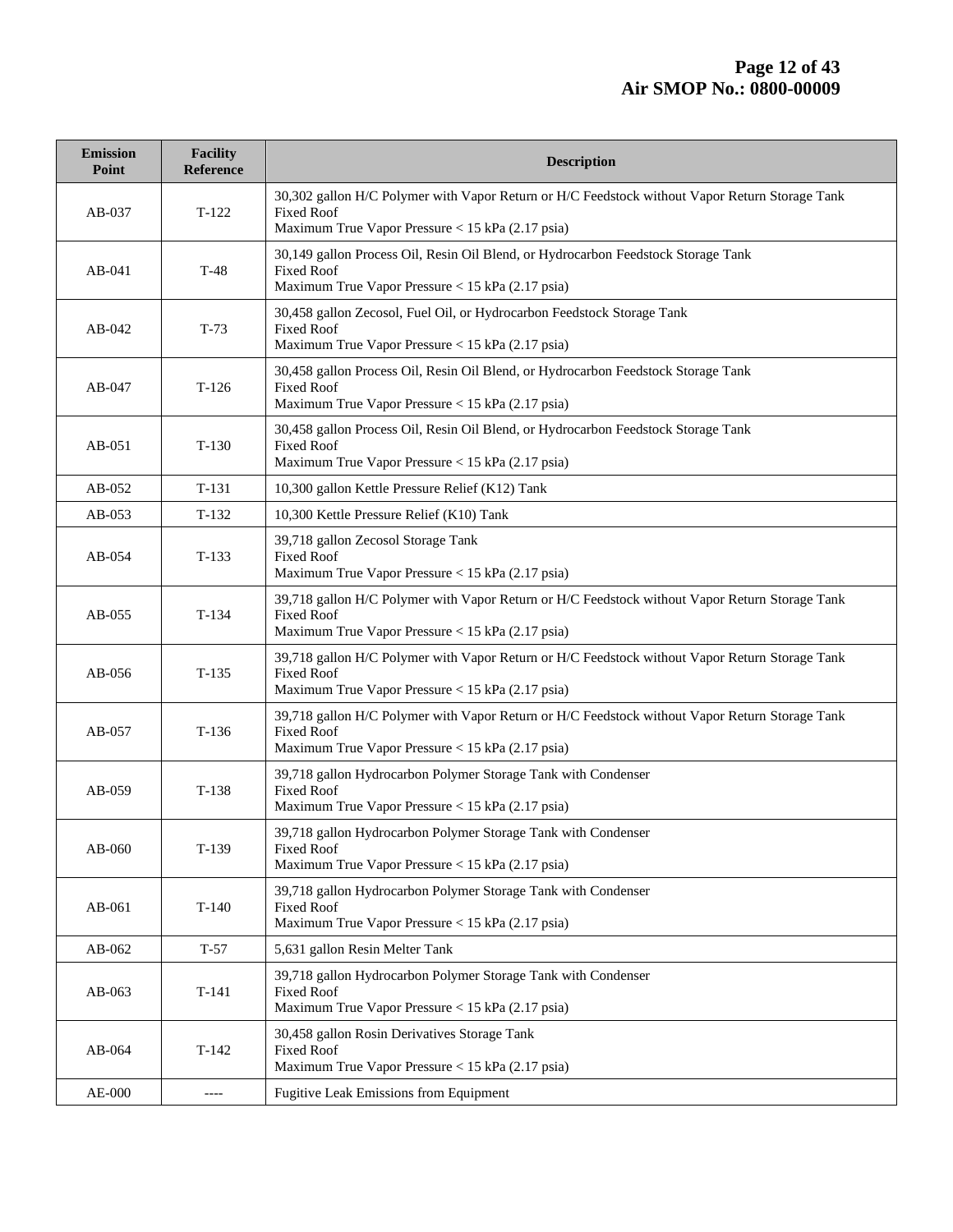#### **Page 13 of 43 Air SMOP No.: 0800-00009**

| <b>Emission</b><br>Point | <b>Facility</b><br><b>Reference</b> | <b>Description</b>                                                                                                                                                           |  |  |
|--------------------------|-------------------------------------|------------------------------------------------------------------------------------------------------------------------------------------------------------------------------|--|--|
| AK-001                   | $K-1$                               | 5,000 gallon Resin Batch Reactor Kettle                                                                                                                                      |  |  |
| AK-003                   | $K-3$                               | 10,000 gallon Resin Batch Reactor Kettle                                                                                                                                     |  |  |
| AK-004                   | $K-4$                               | 10,000 gallon Resin Batch Reactor Kettle                                                                                                                                     |  |  |
| $AK-005$                 | $K-5$                               | 4,000 gallon Resin Batch Reactor Kettle                                                                                                                                      |  |  |
| AK-006                   | K-6                                 | 20,000 gallon Resin Batch Reactor Kettle                                                                                                                                     |  |  |
| AK-007                   | $K-7$                               | 10,500 gallon Resin Batch Reactor Kettle                                                                                                                                     |  |  |
| $AK-008$                 | $K-8$                               | 10,500 gallon Resin Batch Reactor Kettle                                                                                                                                     |  |  |
| AK-010                   | $K-10$                              | 10,500 gallon Resin Batch Reactor Kettle                                                                                                                                     |  |  |
| AK-012                   | $K-12$                              | 10,500 gallon Resin Batch Reactor Kettle                                                                                                                                     |  |  |
| AK-013                   | $K-13$                              | 15,000 gallon Resin Batch Reactor Kettle                                                                                                                                     |  |  |
| AQ-001                   | AQ-C1<br>$H-1$                      | Hydrogenated Hydrocarbon Resin Unit Process with inherent reflux condenser (AQ-C1) will hydrogenate<br>resins for producing low molecular weight, thermoplastic resins (H-1) |  |  |
| AT-012                   | $T-12$                              | 6,450 gallon Kettle Pressure Relief (K1, K3, K4)                                                                                                                             |  |  |
| $AT-016$                 | $T-16$                              | 6,450 gallon Fume Scrubber Tank                                                                                                                                              |  |  |
| AT-017                   | $T-17$                              | 6,450 gallon Wastewater or Oil Storage Tank                                                                                                                                  |  |  |
| AT-025                   | $T-25$                              | 12,691 gallon Rosin Derivatives Storage Tank                                                                                                                                 |  |  |
| AT-028                   | $T-28$                              | 5,223 gallon Resin Melter Tank                                                                                                                                               |  |  |
| AT-032                   | $T-32$                              | 10,364 gallon Zecosol or Fuel Oil Storage Tank                                                                                                                               |  |  |
| AT-034                   | $T-34$<br>$T-35$<br>$T-37$          | Three (3) 7,463 gallon Zecosol or Fuel Oil Storage Tanks                                                                                                                     |  |  |
| AT-036                   | $T-36$                              | 10,069 gallon Mineral Spirits, Solvent, or Zecosol Storage Tank                                                                                                              |  |  |
| AT-038                   | $T-38$<br>$T-39$<br>$T-40$          | Three (3) 20,033 gallon Zecosol or Fuel Oil Storage Tanks<br><b>Fixed Roof</b><br>Maximum True Vapor Pressure < 15 kPa (2.17 psia)                                           |  |  |
| AT-041                   | $T-41$                              | 12,033 gallon Zecosol or Fuel Oil                                                                                                                                            |  |  |
| $AT-046$                 | $T-46$                              | 4,136 gallon Glycerine or Glycol Storage Tank                                                                                                                                |  |  |
| AT-047                   | $T-47$                              | 7,520 gallon Rosin Derivatives Storage Tank                                                                                                                                  |  |  |
| AT-050                   | $T-50$                              | 4,115 gallon Glycerine or Glycol Storage Tank                                                                                                                                |  |  |
| AT-052                   | $T-52$<br>$T-53$                    | Two (2) 5,651 gallon Rosin Derivatives Storage Tanks                                                                                                                         |  |  |
| AT-056                   | $T-56$                              | 10,341 gallon Process Oil, Resin Oil Blend, or Hydrocarbon Feedstock Storage Tank                                                                                            |  |  |
| AT-060                   | $T-60$                              | 1,000 gallon Gasoline or Diesel Fuel Storage Tank                                                                                                                            |  |  |
| AT-062                   | $T-62$                              | 13,848 gallon Rosin Derivatives Storage Tank                                                                                                                                 |  |  |
| AT-063                   | $T-63$                              | 952 gallon Zecosol Storage Tank                                                                                                                                              |  |  |
| AT-065                   | $T-65$                              | 15,500 gallon Treated Wastewater Storage Tank                                                                                                                                |  |  |
| AT-066                   | T-66                                | 12,100 gallon Treated Wastewater Storage Tank                                                                                                                                |  |  |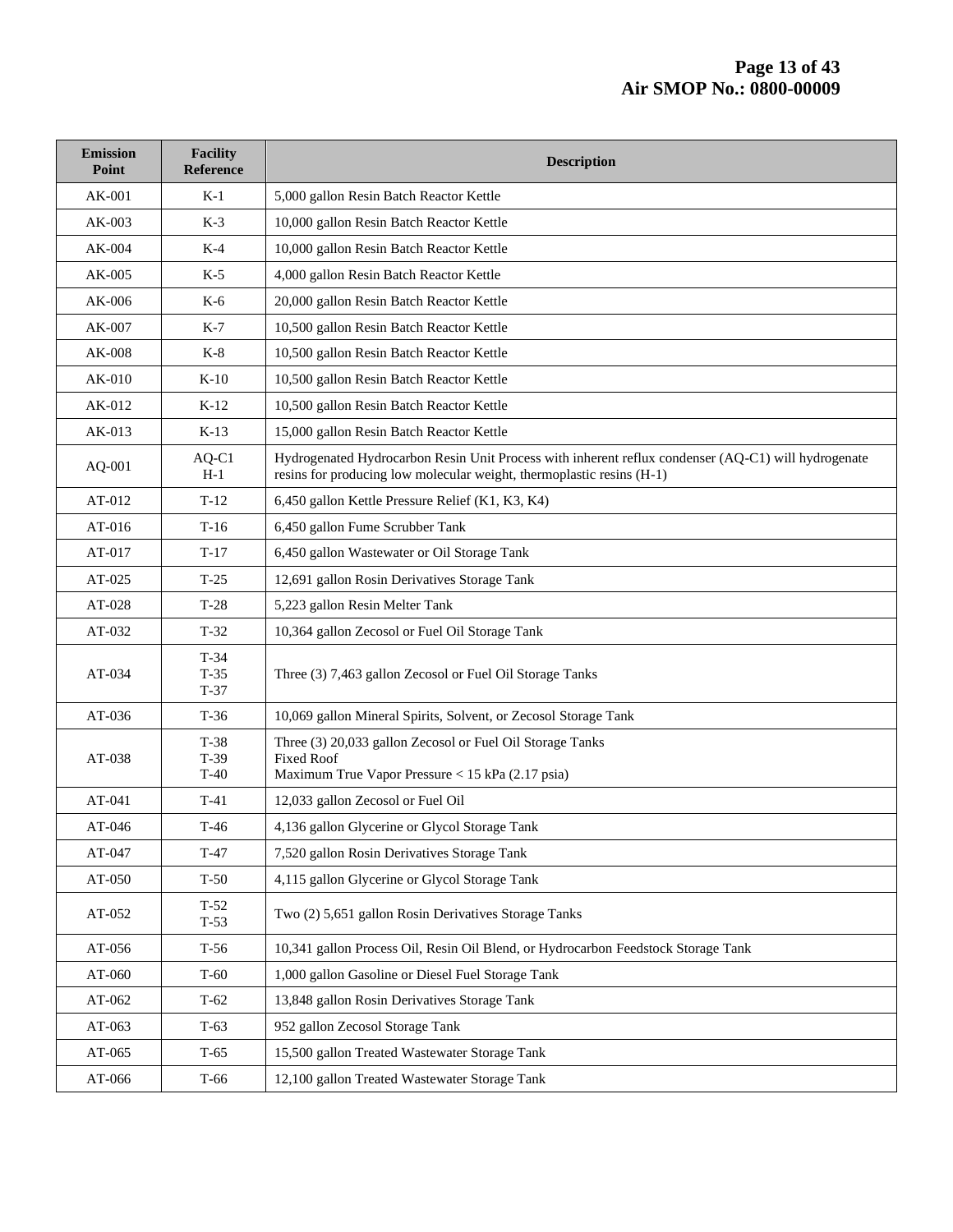| <b>Emission</b><br>Point | <b>Facility</b><br>Reference                                                                                                     | <b>Description</b>                                                                                                                                                      |  |  |  |
|--------------------------|----------------------------------------------------------------------------------------------------------------------------------|-------------------------------------------------------------------------------------------------------------------------------------------------------------------------|--|--|--|
| AT-067                   | $T-67$<br>$T-68$                                                                                                                 | Two (2) 10,300 gallon Wastewater or Oil Storage Tanks                                                                                                                   |  |  |  |
| AT-069                   | $T-69$<br>$T-70$                                                                                                                 | Two (2) 10,300 gallon Treated Wastewater Storage Tanks                                                                                                                  |  |  |  |
| AT-071                   | $T-71$                                                                                                                           | 1,469 gallon Zecosol or Fuel Oil                                                                                                                                        |  |  |  |
| AT-072                   | $T-72$                                                                                                                           | 30,458 gallon Finished Product Storage Tank<br><b>Fixed Roof</b><br>Maximum True Vapor Pressure < 15 kPa (2.17 psia)                                                    |  |  |  |
| AT-074                   | $T-74$                                                                                                                           | 20,728 gallon Zecosol, Fuel Oil, or Hydrocarbon Feedstock Storage Tank<br><b>Fixed Roof</b><br>Maximum True Vapor Pressure < 15 kPa (2.17 psia)                         |  |  |  |
| AT-075                   | $T-75$<br>$T-83$<br>$T-84$<br>$T-85$<br>$T-123$<br>$T-124$<br>$T-125$<br>$T-127$<br>$T-128$<br>$T-129$<br>$T-156$<br>$T-158$     | Twelve (12) 30,458 gallon Process Oil, Resin Oil Blend, or Hydrocarbon Feedstock Storage Tanks<br><b>Fixed Roof</b><br>Maximum True Vapor Pressure < 15 kPa (2.17 psia) |  |  |  |
| AT-080                   | $T-80$                                                                                                                           | 2,025 gallon Hot Oil Expansion Tank                                                                                                                                     |  |  |  |
| AT-082                   | $T-82$                                                                                                                           | 20,566 gallon Hydrocarbon Polymer Storage Tanks with Vapor Return Lines<br><b>Fixed Roof</b><br>Maximum True Vapor Pressure < 15 kPa (2.17 psia)                        |  |  |  |
| AT-088                   | T-88                                                                                                                             | 11,005 gallon H/C Polymer with Vapor Return or H/C Feedstock without Vapor Return Storage Tank                                                                          |  |  |  |
| AT-089                   | T-89                                                                                                                             | 11,783 gallon H/C Polymer with Vapor Return or H/C Feedstock without Vapor Return Storage Tank                                                                          |  |  |  |
| AT-095                   | $T-95$                                                                                                                           | 2,000 gallon Distillate Fuel Oil Storage Tank                                                                                                                           |  |  |  |
| AT-096                   | T-96                                                                                                                             | 420 gallon Distillate Fuel Oil Storage Tank                                                                                                                             |  |  |  |
| AT-097                   | $T-97$                                                                                                                           | 280 gallon Distillate Fuel Oil Storage Tank                                                                                                                             |  |  |  |
| AT-100                   | $T-100$                                                                                                                          | 11,751 gallon Maleic Anhydride Storage Tank                                                                                                                             |  |  |  |
| AT-101                   | $T-101$                                                                                                                          | 8,000 gallon Kettle Pressure Relief (K8) Tank                                                                                                                           |  |  |  |
| AT-143                   | $T-143$<br>$T-144$<br>$T-145$<br>$T-146$<br>$T-210$<br>$T-211$<br>$T-212$<br>$T-213$<br>$T-214$<br>$T-215$<br>$T-216$<br>$T-217$ | Twelve (12) 39,718 gallon H/C Polymer with Vapor Return or H/C Feedstock without Vapor Return<br><b>Fixed Roof</b><br>Maximum True Vapor Pressure < 15 kPa (2.17 psia)  |  |  |  |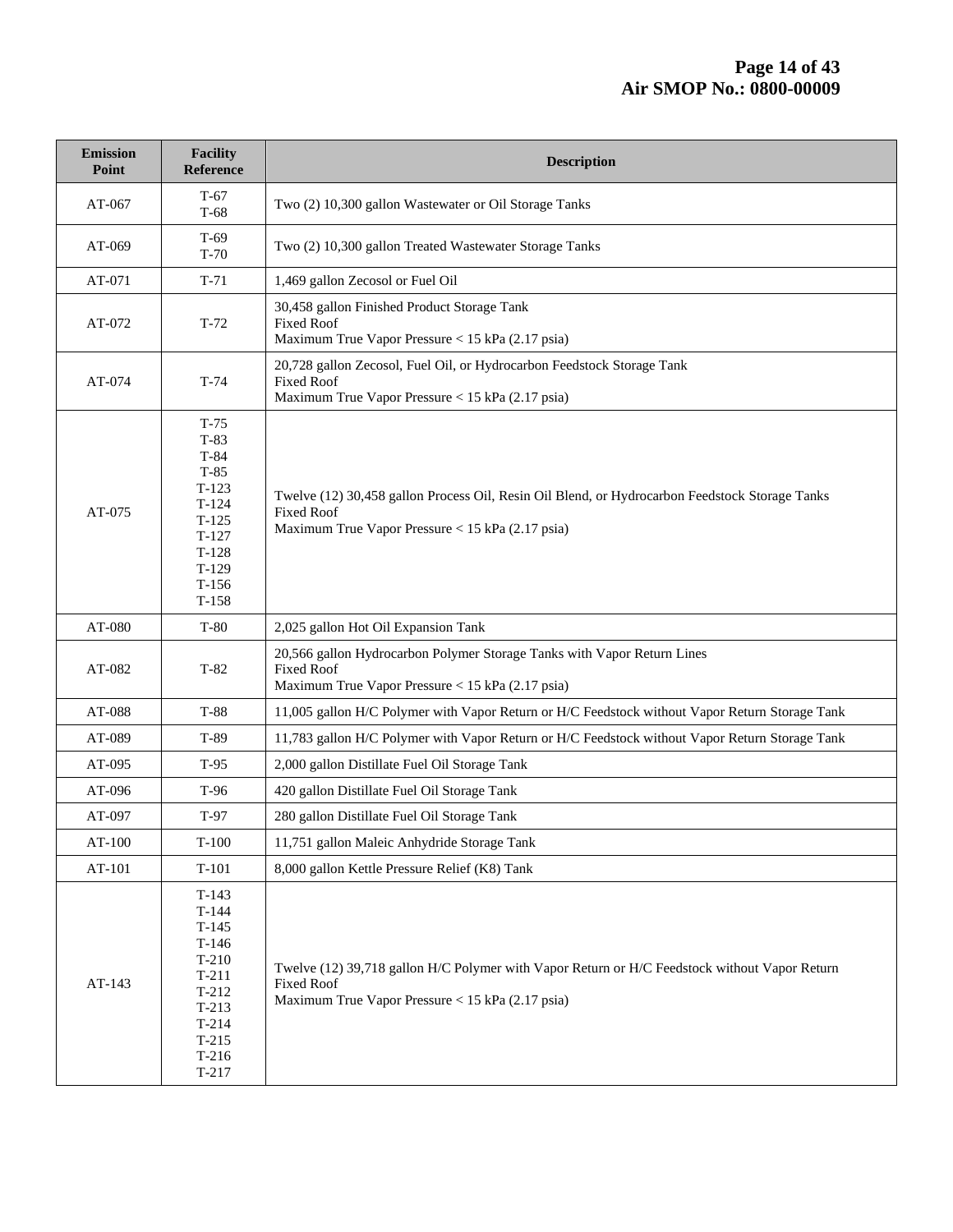| <b>Emission</b><br>Point | <b>Facility</b><br><b>Reference</b>                                                  | <b>Description</b>                                                                                                                                                                 |  |  |
|--------------------------|--------------------------------------------------------------------------------------|------------------------------------------------------------------------------------------------------------------------------------------------------------------------------------|--|--|
| $AT-147$                 | $T-147$<br>$T-148$<br>$T-149$                                                        | Three (3) 30,458 gallon H/C Polymer with Vapor Return or H/C Feedstock without Vapor Return Storage<br><b>Tanks Fixed Roof</b><br>Maximum True Vapor Pressure < 15 kPa (2.17 psia) |  |  |
| $AT-150$                 | $T-150$<br>$T-151$<br>$T-152$<br>$T-153$<br>$T-154$<br>$T-155$<br>$T-157$<br>$T-159$ | Eight (8) 39,718 gallon Process Oil, Resin Oil Blend, or Hydrocarbon Feedstock Storage Tanks<br><b>Fixed Roof</b><br>Maximum True Vapor Pressure < 15 kPa (2.17 psia)              |  |  |
| $AT-165$                 | $T-165$                                                                              | 11,300 gallon Kettle Pressure Relief (K5) Tank                                                                                                                                     |  |  |
| $AT-166$                 | $T-166$                                                                              | 12,000 gallon Rosin Derivatives Storage Tank                                                                                                                                       |  |  |
| $AT-200$                 | $T-200$<br>$T-201$                                                                   | Two (2) 30,300 gallon Finish WW Resin or Hydrocarbon Polymer (Molten to FB) Storage Tanks<br><b>Fixed Roof</b>                                                                     |  |  |
| $AT-202$                 | $T-202$<br>$T-203$                                                                   | Two (2) 30,300 gallon Finish WW Resin or Hydrocarbon Polymer Storage Tank<br><b>Fixed Roof</b>                                                                                     |  |  |
| $AT-204$                 | $T-204$                                                                              | 1,100 gallon Catalyst Slurry Storage Tank                                                                                                                                          |  |  |
| AT-205                   | $T-205$                                                                              | 6.768 gallon Hydrocarbon Polymer without Vapor Return Storage Tank                                                                                                                 |  |  |
| $AT-206$                 | $T-206$                                                                              | 3,117 gallon Scrubber Tank                                                                                                                                                         |  |  |
| AT-207                   | $T-207$                                                                              | 1,655 gallon XcelThermal 6000 Tank                                                                                                                                                 |  |  |
| AT-208                   | $T-208$                                                                              | 6,500 gallon Hydrocarbon Polymer without Vapor Return Storage Tank                                                                                                                 |  |  |
| $AT-209$                 | $T-209$                                                                              | 34,109 gallon Finish WW Resin or Hydrocarbon Polymer (Molten to FB) Storage Tank<br><b>Fixed Roof</b>                                                                              |  |  |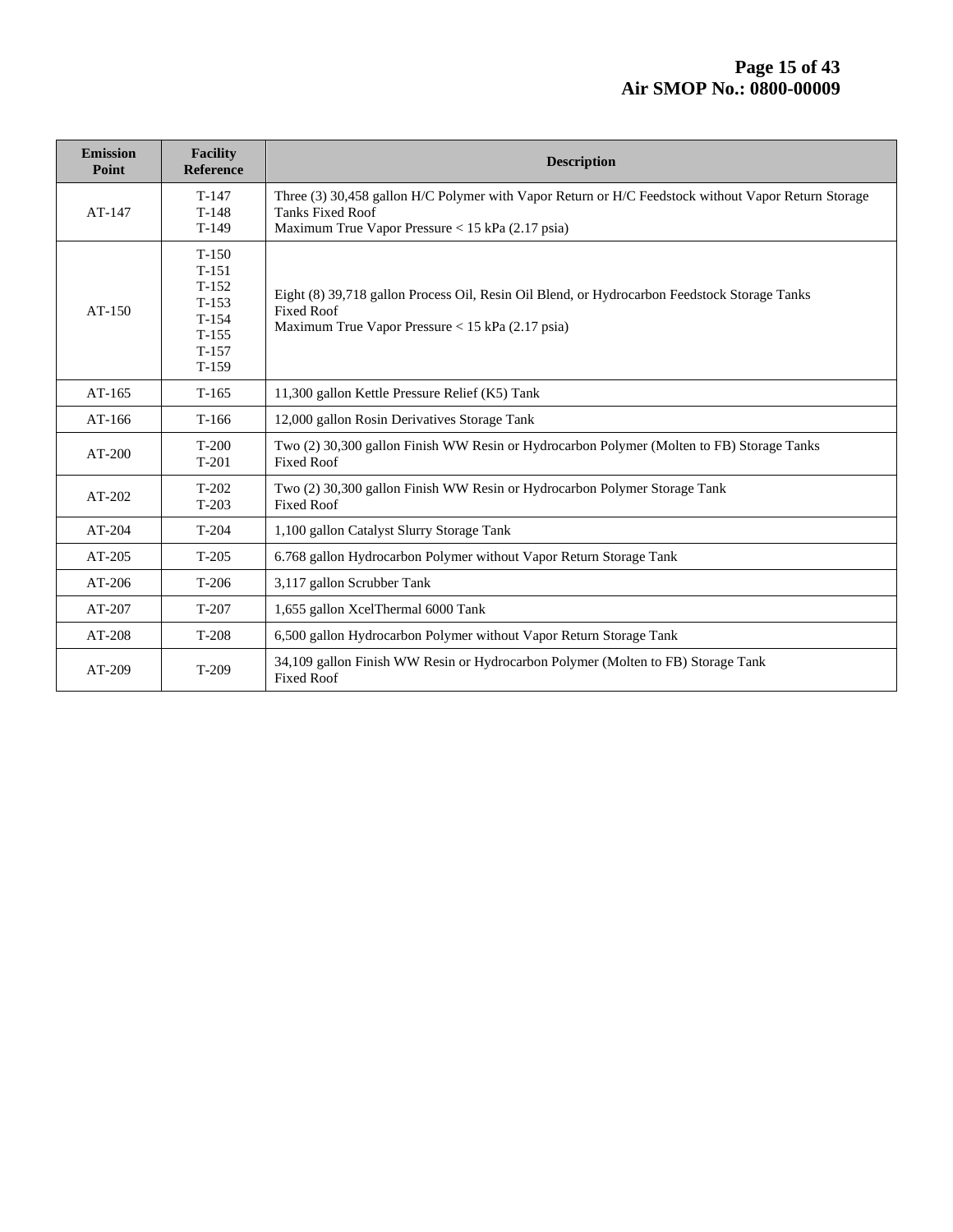| <b>SECTION 3.</b>                         |
|-------------------------------------------|
| <b>EMISSION LIMITATIONS AND STANDARDS</b> |

| <b>Emission</b><br>Point                                                                             | <b>Applicable Requirement</b>                                                                                                                                                                                                                                               | <b>Condition</b><br>Number(s) | Pollutant/<br>Parameter        | <b>Limitation/Standard</b>                                                                 |
|------------------------------------------------------------------------------------------------------|-----------------------------------------------------------------------------------------------------------------------------------------------------------------------------------------------------------------------------------------------------------------------------|-------------------------------|--------------------------------|--------------------------------------------------------------------------------------------|
|                                                                                                      | 11 Miss. Admin. Code Pt. 2, R. 1.3.A.                                                                                                                                                                                                                                       | 3.1                           | Smoke                          | Opacity shall not exceed 40%                                                               |
| Facility-Wide                                                                                        | 11 Miss. Admin. Code Pt. 2, R. 1.3.B.                                                                                                                                                                                                                                       | 3.2                           |                                |                                                                                            |
|                                                                                                      | 11 Miss. Admin. Code Pt. 2, R. 1.3.F(1).                                                                                                                                                                                                                                    | 3.3                           | <b>PM</b><br>(Filterable Only) | $E = 4.1p^{0.67}$                                                                          |
|                                                                                                      | 11 Miss. Admin. Code Pt. 2, R. 2.2. B(10).                                                                                                                                                                                                                                  | 3.4                           | SO <sub>2</sub>                | Emissions shall not exceed 99.0 tpy.                                                       |
|                                                                                                      | 11 Miss. Admin. Code Pt. 2, R. 2.2. B(10).                                                                                                                                                                                                                                  | 3.5                           | <b>Fuel Combustion</b>         | Distillate fuel oil and Zecosol combustion<br>shall not exceed 2,800,000 gallons per year. |
| AA-001<br>AA-002<br>$AA-003$<br>AA-015<br>AA-018<br>AA-019<br>$AA-020$<br>AA-025<br>AA-026<br>AA-027 | 11 Miss. Admin. Code Pt. 2, R.1.3.D(1)(b).                                                                                                                                                                                                                                  | 3.6                           | PM<br>(Filterable Only)        | $E = 0.8808 * I^{-0.1667}$                                                                 |
| AA-001<br>AA-002<br>AA-003<br>AA-018<br>AA-019<br>AA-025                                             | 11 Miss. Admin. Code Pt. 2, R. 1.4.A(1).                                                                                                                                                                                                                                    | 3.7                           | SO <sub>2</sub>                | 4.8 lb/MMBtu                                                                               |
| AA-001<br>AA-002<br>AA-018                                                                           | 40 CFR 63, Subpart JJJJJJ<br>(National Emission Standards for<br>Hazardous Air Pollutants for Industrial,<br>Commercial, and Institutional Boilers Area<br>Source)<br>40 CFR 63.11193, 63.11194(a)(1), (b),<br>63.11196(a), 63.11200(c), and 63.11237,<br>Subpart JJJJJJ    | 3.8                           | <b>HAP</b>                     | General Applicability                                                                      |
|                                                                                                      | 40 CFR 63.11205(a), Subpart JJJJJJ                                                                                                                                                                                                                                          | 3.9                           |                                | Safety and Good Air Pollution Control<br>Practices                                         |
| AA-015<br>AA-020<br>AA-026<br>AA-027                                                                 | 40 CFR 63, Subpart ZZZZ<br>(National Emission Standards for<br>Hazardous Air Pollutants for Stationary<br>Reciprocating Internal Combustion<br>Engines)<br>40 CFR 63.6580, 63.6585(a), (c),<br>$63.6590(a)(1)(iii)$ , $63.6590(a)(2)(iii)$ ,<br>63.6590(c)(1), Subpart ZZZZ | 3.10                          | <b>HAP</b>                     | General Applicability                                                                      |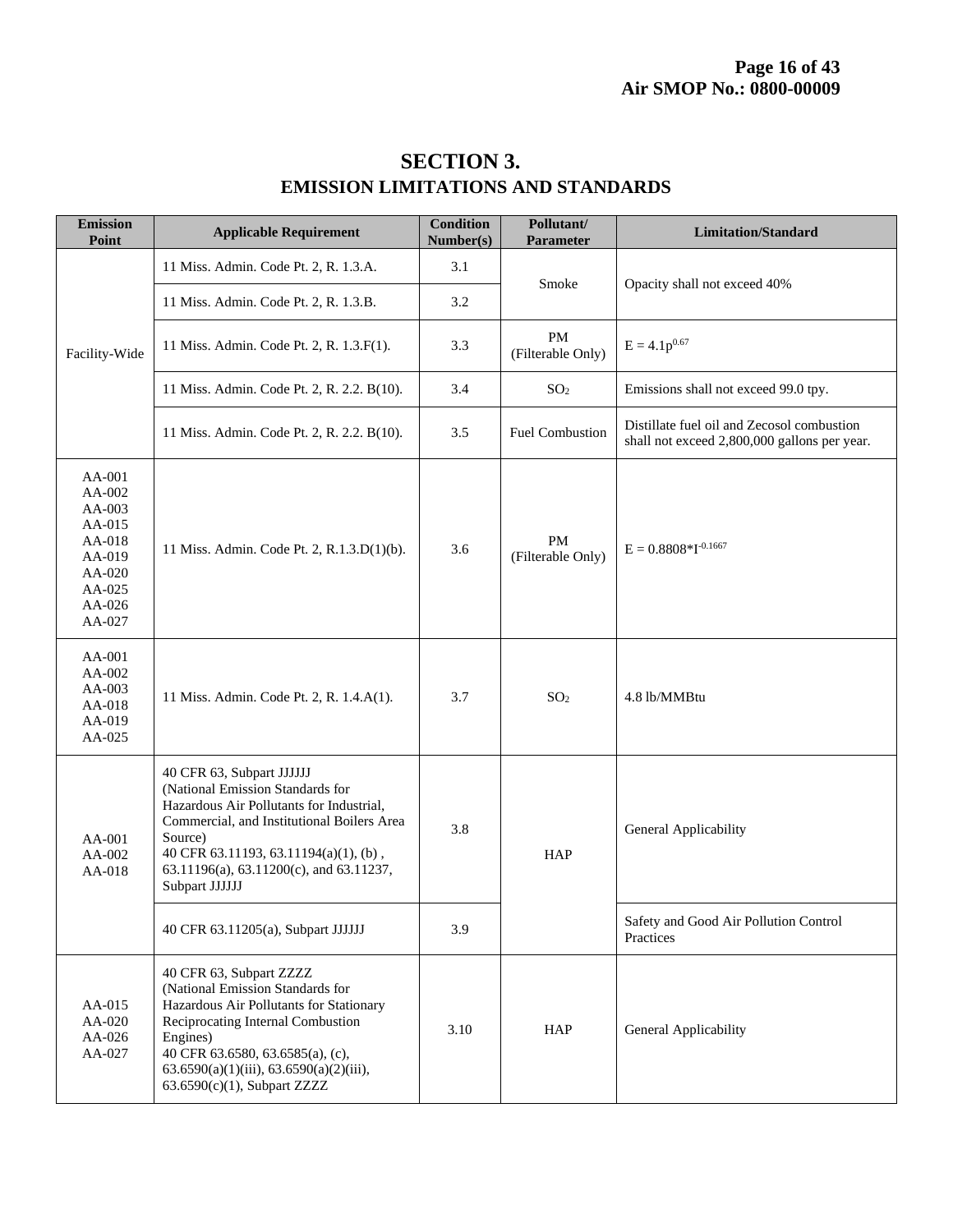| <b>Emission</b><br>Point | <b>Applicable Requirement</b>                                                                                                                                                              | <b>Condition</b><br>Number(s) | Pollutant/<br>Parameter      | <b>Limitation/Standard</b>                                                   |
|--------------------------|--------------------------------------------------------------------------------------------------------------------------------------------------------------------------------------------|-------------------------------|------------------------------|------------------------------------------------------------------------------|
|                          | 40 CFR 63.6605, Subpart ZZZZ                                                                                                                                                               | 3.11                          |                              | Safety and Good Air Pollution Control<br>Practices                           |
| AA-015<br>AA-020         | 40 CFR 63.6625(e)(3), 63.6655(d), and<br>Item 9 of Table 6, Subpart ZZZZ                                                                                                                   | 3.12                          |                              | <b>Operational Requirement</b>                                               |
|                          | 40 CFR 63.6625(f), Subpart ZZZZ                                                                                                                                                            | <b>HAP</b><br>3.13            |                              | Install and Maintain a Non-Resettable Hour<br>Meter                          |
|                          | 40 CFR 63.6625(h), Subpart ZZZZ                                                                                                                                                            | 3.14                          |                              | Minimize Idle Time                                                           |
|                          | 40 CFR 63.6640(f)(1), (2)(i), (4), Subpart<br>ZZZZ                                                                                                                                         | 3.15                          |                              | <b>Emergency Engine Standards</b>                                            |
| AA-018                   | 40 CFR 60, Subpart Dc<br>(Standards of Performance for Industrial-<br><b>Commercial-Institutional Steam Generating</b><br>Units)<br>40 CFR 60.40c(a), Subpart Dc                           | 3.16                          | SO <sub>2</sub>              | General Applicability                                                        |
|                          | 40 CFR 60.42c(d), (h)(1), 60.42c(i), and<br>60.44c(h), Subpart Dc                                                                                                                          | 3.17                          | Fuel Usage                   | Shall not combust fuel oil containing greater<br>than 0.5% sulfur by weight. |
|                          | 40 CFR 60, Subpart IIII<br>(Standards of Performance for Stationary<br>Compression Ignition Internal Combustion<br>Engines)<br>40 CFR 60.4200(a)(2)(ii), 60.4218,<br>60.4219, Subpart IIII | 3.18                          | NO <sub>x</sub><br><b>PM</b> | General Applicability                                                        |
|                          | 40 CFR 60.4205(c), 60.4206, and Table 4                                                                                                                                                    | 3.19                          | $NMHC + NOx$                 | Emissions shall not exceed 4.0 g/kW-hr<br>$(3.0 g/HP-hr)$                    |
|                          | Subpart IIII                                                                                                                                                                               |                               | <b>PM</b>                    | Emissions shall not exceed 0.20 g/kW-hr<br>$(0.15 g/HP-hr)$                  |
| AA-026                   | 40 CFR 60.4207(b), Subpart IIII<br>40 CFR 1090, Subpart D<br>(Diesel Fuel and ECA Marine Fuel<br>Standards)<br>40 CFR 1090.300(a) and 1090.305, Subpart<br>D                               | 3.20                          | Fuel Standards               | Shall only combust ULSD.                                                     |
|                          | 40 CFR 60.4209(a), Subpart IIII                                                                                                                                                            | 3.21                          | Hours of<br>Operation        | Install and Maintain a Non-resettable Hour<br>Meter                          |
|                          | 40 CFR 60.4211(a), Subpart IIII                                                                                                                                                            | 3.22                          | $NMHC + NOX$                 | <b>Operational Requirement</b>                                               |
|                          | 40 CFR 4211(c), Subpart IIII                                                                                                                                                               | 3.23                          | PM                           | Purchase and maintain a certified engine.                                    |
|                          | 40 CFR 60.4211(f), Subpart IIII                                                                                                                                                            | 3.24                          | Hours of<br>Operation        | <b>Emergency Engine Standards</b>                                            |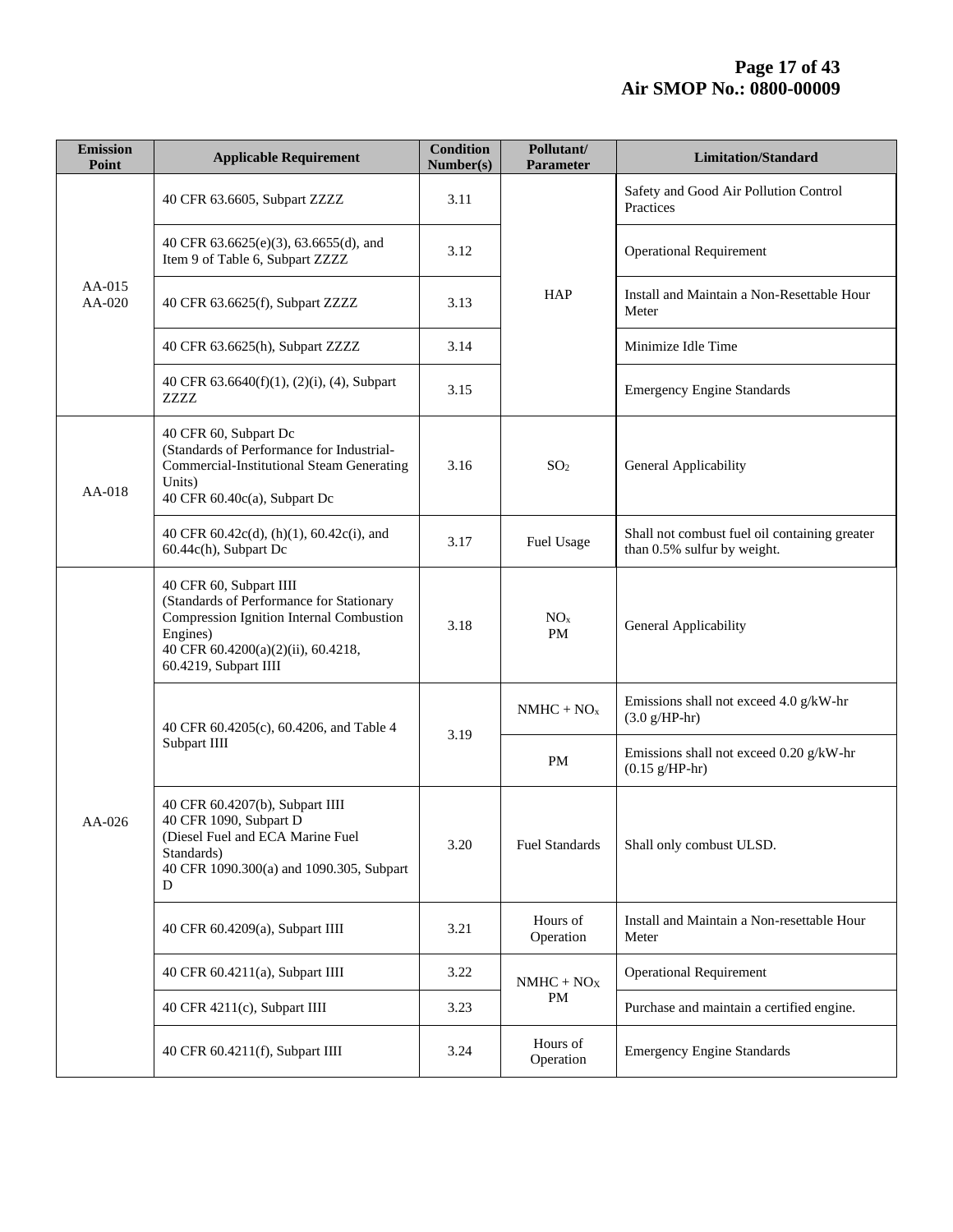| <b>Emission</b><br>Point | <b>Applicable Requirement</b>                                                                                                                                                  | <b>Condition</b><br>Number(s) | Pollutant/<br><b>Parameter</b> | <b>Limitation/Standard</b>                          |
|--------------------------|--------------------------------------------------------------------------------------------------------------------------------------------------------------------------------|-------------------------------|--------------------------------|-----------------------------------------------------|
| $AA-027$                 | 40 CFR 60, Subpart JJJJ<br>(Standards of Performance for Stationary<br>Spark Ignition Internal Combustion<br>Engines)<br>40 CFR 60.4230(a)(4)(iv) and 60.4246,<br>Subpart JJJJ | 3.25                          | $NOx + HC$<br><sub>CO</sub>    | General Applicability                               |
|                          | 40 CFR 60.4233(d), 60.4234,                                                                                                                                                    | 3.26                          | $NOx + HC$                     | Emissions shall not exceed 10 g/HP-hr.              |
|                          | $60.4243(b)(1)$ , and Table 1, Subpart JJJJ                                                                                                                                    |                               | CO                             | Emissions shall not exceed 387 g/HP-hr.             |
|                          | 40 CFR 60.4237(c), Subpart JJJJ                                                                                                                                                | 3.27                          | Hours of<br>Operation          | Install and Maintain a Non-resettable Hour<br>Meter |
|                          | 40 CFR 60.4243(b)(1), Subpart JJJJ                                                                                                                                             | 3.28                          | $NOx + HC$<br>CO               | Purchase and maintain a certified engine.           |
|                          | 40 CFR 60.4243(d), Subpart JJJJ                                                                                                                                                | 3.29                          | Hours of<br>Operation          | <b>Emergency Engine Standards</b>                   |

3.1 For the entire facility, the permittee shall not cause, permit, or allow emissions of smoke from any point source into the open air from any manufacturing, industrial, commercial or waste disposal process which exceeds forty (40) percent opacity subject to the exceptions provided in (a) and (b).

- (a) Startup operations may produce emissions which exceed 40% opacity for up to fifteen (15) minutes per startup in any one hour and not to exceed three (3) startups per stack in any twenty-four (24) hour period.
- (b) Emissions resulting from soot blowing operations shall be permitted provided such emissions do not exceed 60% opacity, and provided further that the aggregate duration of such emissions during any twenty-four (24) hour period does not exceed ten (10) minutes per billion BTU gross heating value of fuel in any one hour.

(Ref.: 11 Miss. Admin. Code Pt. 2, R. 1.3.A.)

3.2 For the entire facility, except as otherwise specified or limited herein, the permittee shall not cause, allow, or permit the discharge into the ambient air from any point source or emissions, any air contaminant of such opacity as to obscure an observer's view to a degree in excess of 40 percent opacity, equivalent to that provided in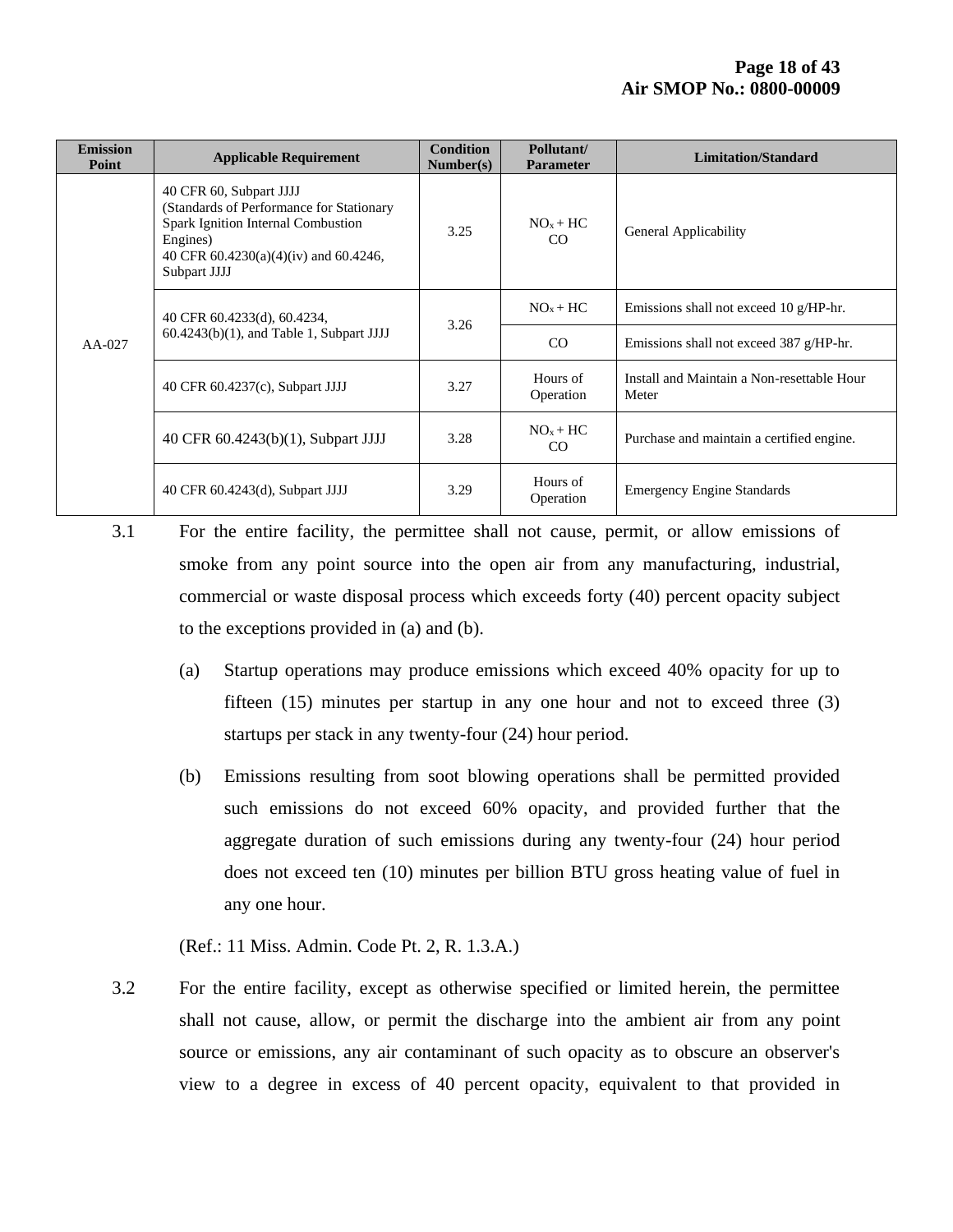Condition 3.1. This shall not apply to vision obscuration caused by uncombined water droplets.

(Ref.: 11 Miss. Admin. Code Pt. 2, R. 1.3.B.)

3.3 For the entire facility, the permittee shall not cause, permit, or allow the emission of particulate matter in total quantities in any one hour from any manufacturing process, which includes any associated stacks, vents, outlets, or combination thereof, to exceed the amount determined by the relationship

 $E = 4.1$  p<sup>0.67</sup>

where E is the emission rate in pounds per hour and p is the process weight input rate in tons per hour.

(Ref.: 11 Miss. Admin. Code Pt. 2, R. 1.3.F(1).)

3.4 For the entire facility, the permittee shall limit Sulfur Dioxide  $(SO<sub>2</sub>)$  emission to 99.0 tons per year (tpy), as determined on a monthly basis and for each consecutive 12 month period on a rolling basis.  $SO_2$  emissions shall be determined by, but not limited to, engineering calculations, fuel combustion, hours of operation, and manufacturer's specifications.

(Ref.: 11 Miss. Admin. Code Pt. 2, R. 2.2.B(10).)

3.5 For the entire facility, the permittee shall limit the total combustion of distillate fuel oil and Zecosol to 2,800,000 gallons per year, as determined on a monthly basis and for each consecutive 12-month period on a rolling basis. Fuel combustion shall be calculated using, but not limited to, purchase orders, delivery receipts, manufacturer's specifications, and hours of operation.

(Ref.: 11 Miss. Admin. Code Pt. 2, R. 2.2.B(10).)

3.6 For Emission Points AA-001, AA-002, AA-003, AA-015, AA-018, AA-019, AA-020, AA-025, AA-026, and AA-027 the maximum permissible emission of ash and/or particulate matter from fossil fuel burning installations of equal to or greater than 10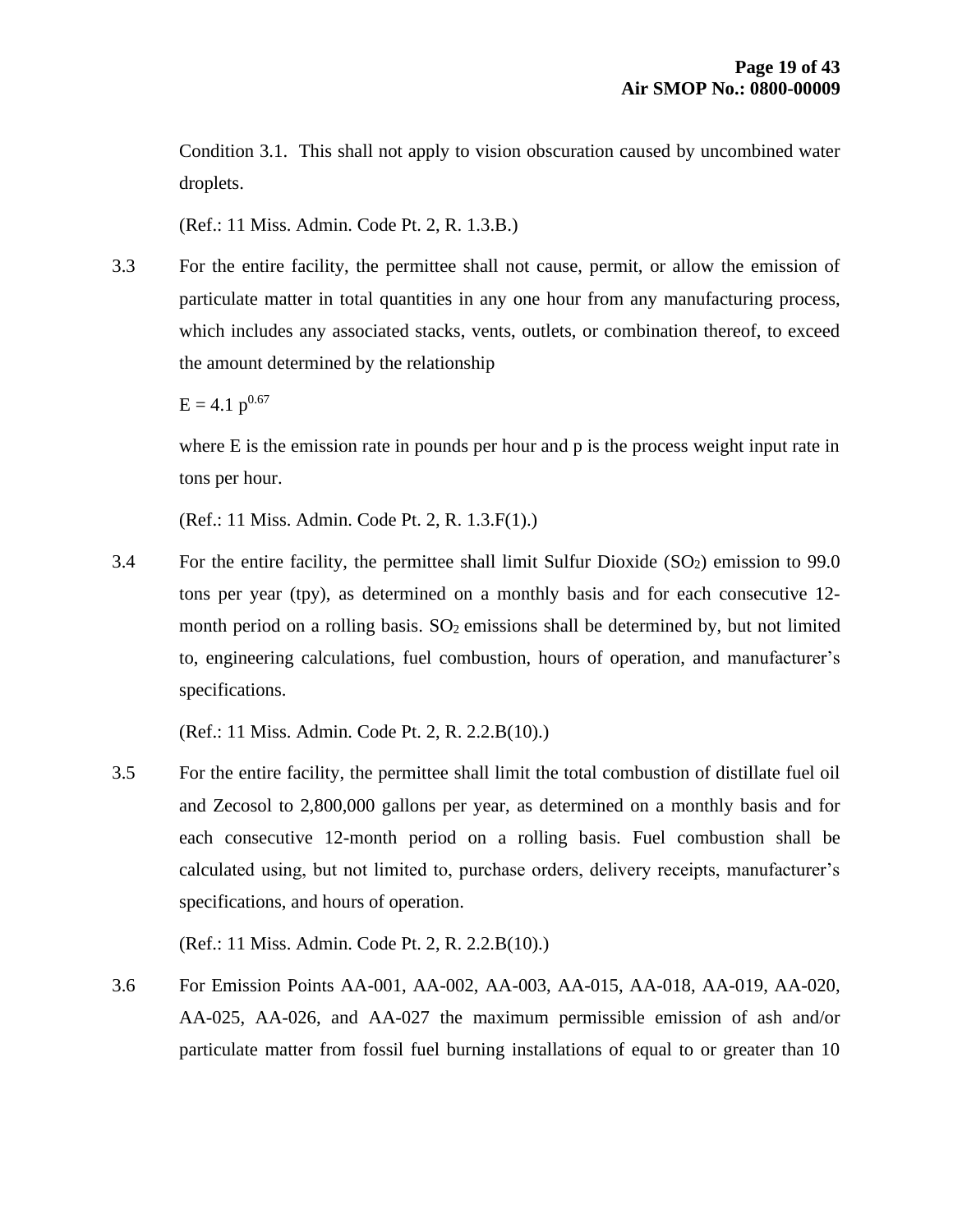million BTU per hour per heat input shall not exceed an emission rate as determined by the relationship

 $E = 0.8808 * I^{-0.1667}$ 

where E is the emission rate in pounds per million BTU per hour heat input and I is the heat input in millions of BTU per hour.

(Ref.: 11 Miss. Admin. Code Pt. 2, R. 1.3.D(1)(b).)

3.7 For Emission Points AA-001, AA-002, AA-003, AA-018, AA-019, and AA-025, the maximum discharge of sulfur from any fuel burning installation in which the fuel is burned primarily to produce heat or power by indirect heat transfer shall not exceed 4.8 pounds (measured as sulfur dioxide) per million BTU heat input.

(Ref.: 11 Miss. Admin. Code Pt. 2, R. 1.4.A(1).)

3.8 For Emission Points AA-001, AA-002, and AA-018, the permittee is subject to and shall comply with all applicable requirements of the National Emission Standards for Hazardous Air Pollutants for Industrial, Commercial, and Institutional Boilers Area Source (40 CFR 63, Subpart JJJJJJ) and General Provisions (40 CFR 63, Subpart A).

For the purposes of compliance with 40 CFR 63, Subpart JJJJJJ, Emission Points AA-001, AA-002, and AA-018 are in the "oil fired subcategory" and as such shall comply with all applicable requirements.

(40 CFR 63.11193, 63.11194(a), (b), (c), 63.11196(a), 63.11200(c), and 63.11237, Subpart JJJJJJ)

3.9 For Emission Points AA-001, AA-002, and AA-018, at all times the permittee shall operate and maintain any affected source, including associated air pollution control equipment and monitoring equipment, in a manner consistent with safety and good air pollution control practices for minimizing emissions. The general duty to minimize emissions does not require you to make any further efforts to reduce emissions if levels required by this standard have been achieved. Determination of whether such operation and maintenance procedures are being used will be based on information available to the DEQ that may include, but is not limited to, monitoring results, review of operation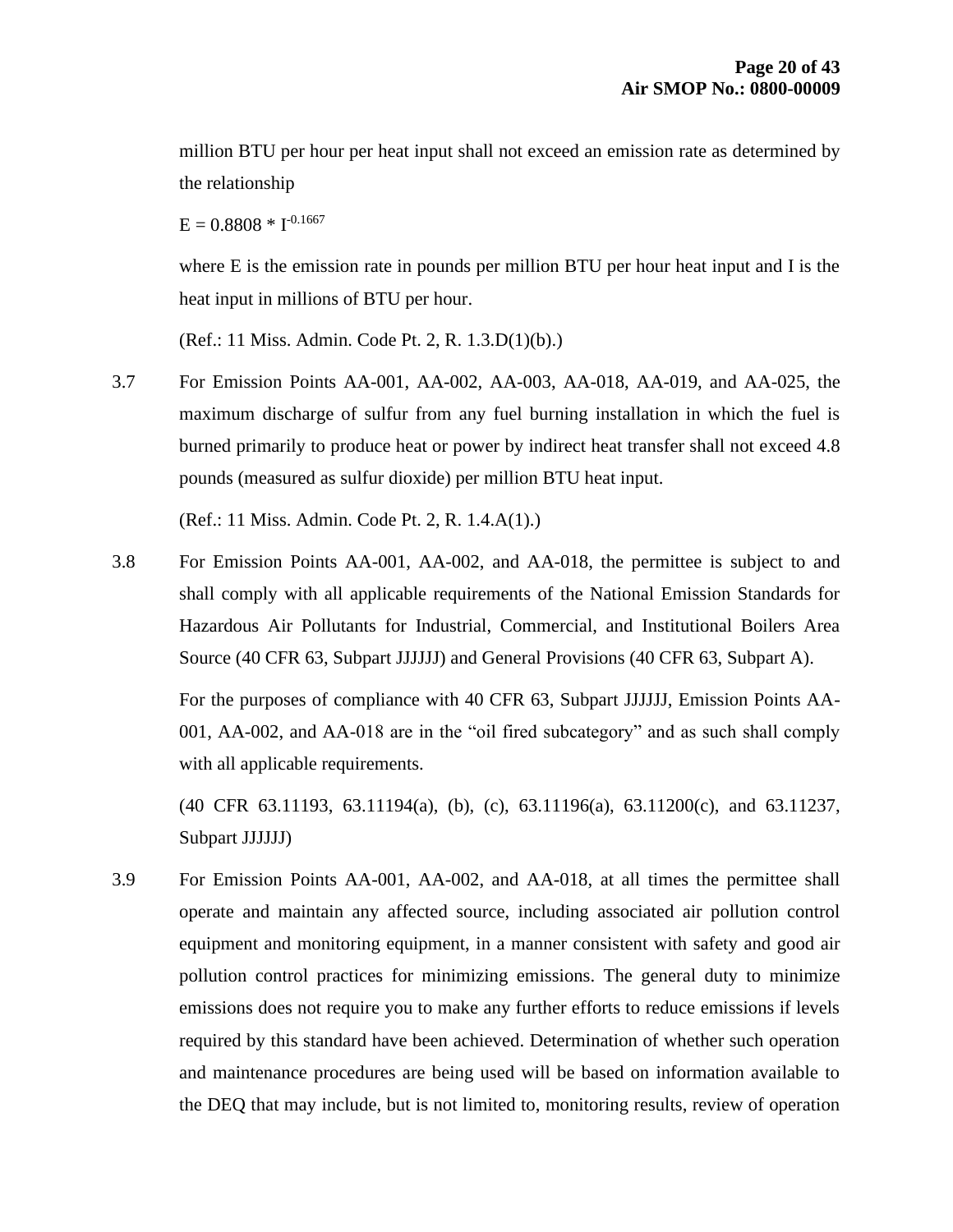and maintenance procedures, review of operation and maintenance records, and inspection of the source.

(Ref.: 40 CFR 63.11205(a), Subpart JJJJJJ)

3.10 For Emission Points AA-015, AA-020, AA-026, and AA-027, the permittee is subject to and shall comply with all applicable requirements of the National Emission Standards for Hazardous Air Pollutants for Stationary Reciprocating Internal Combustion Engines (40 CFR 63, Subpart ZZZZ) and General Provisions (40 CFR 63, Subpart A).

Emission Points AA-026 and AA-027 are new stationary RICE located at an area source per 40 CFR 63, Subpart ZZZZ. Therefore, Emission Points AA-026 and AA-027 shall meet the requirements of 40 CFR 63, Subpart ZZZZ by meeting the requirements of 40 CFR 60, Subpart IIII and 40 CFR 60, Subpart JJJJ, respectively.

(Ref.: 40 CFR 63.6580, 63.6585(a), (c), 63.6590(a)(1)(iii), 63.6590(a)(2)(iii), 63.6590(c)(1), Subpart ZZZZ)

3.11 For Emission Points AA-015 and AA-020, the permittee shall be in compliance with the emission limitations, operating limitations, and other requirements of Subpart ZZZZ that apply at all times.

At all times the permittee shall operate and maintain any affected source, including associated air pollution control equipment and monitoring equipment, in a manner consistent with safety and good air pollution control practices for minimizing emissions. The general duty to minimize emissions does not require the permittee to make any further efforts to reduce emissions if levels required by this standard have been achieved. Determination of whether such operation and maintenance procedures are being used will be based on information available to the DEQ which may include, but is not limited to, monitoring results, review of operation and maintenance procedures, review of operation and maintenance records, and inspection of the source.

(Ref.: 40 CFR 63.6605, Subpart ZZZZ)

3.12 For Emission Points AA-015 and AA-020, the permittee shall operate and maintain each stationary RICE according to the manufacturer's emission-related written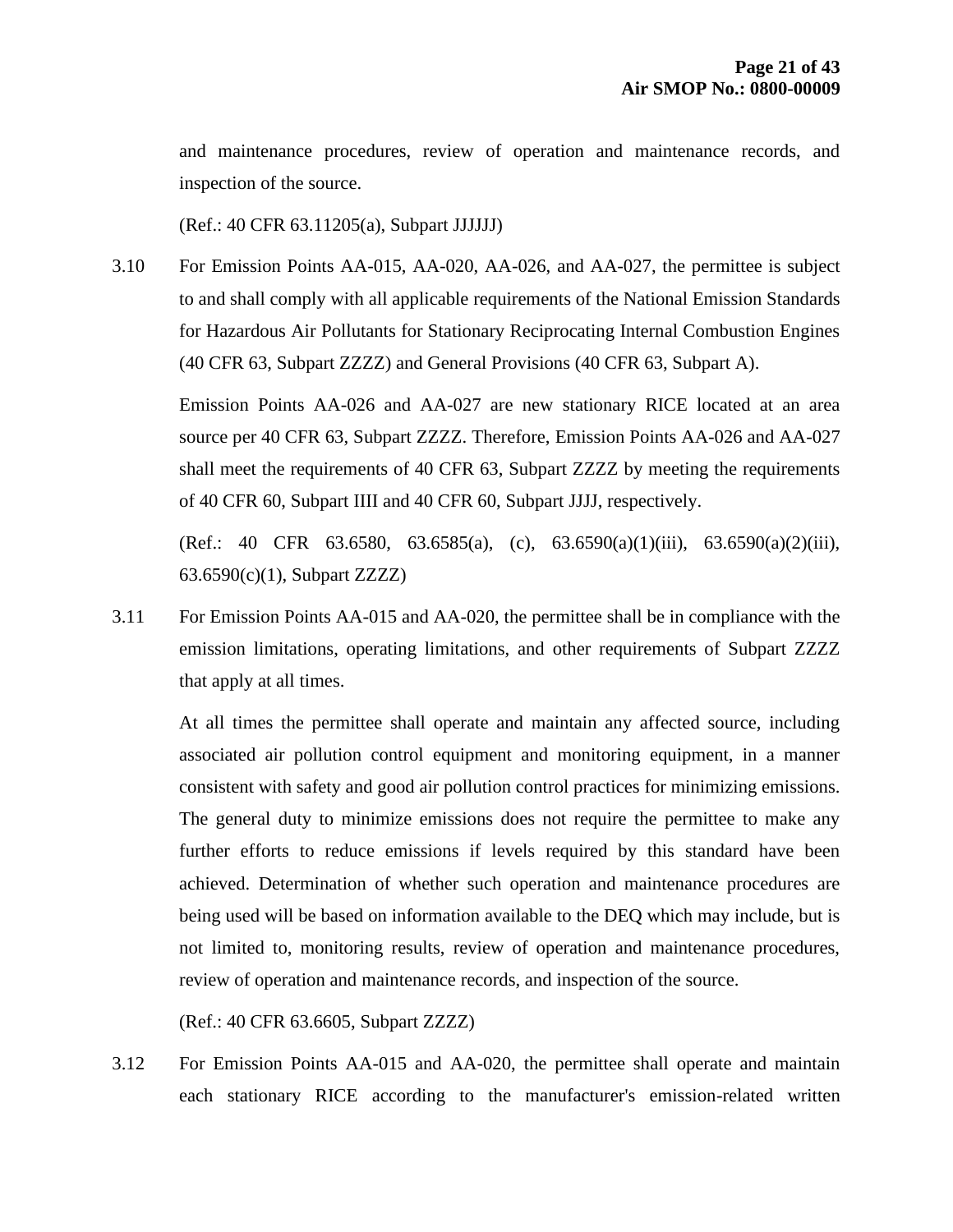instructions or develop a maintenance plan which must provide to the extent practicable for the maintenance and operation of the engine in a manner consistent with good air pollution control practice for minimizing emissions.

(Ref.: 40 CFR 63.6625(e)(3), 63.6655(d), and Item 9 of Table 6, Subpart ZZZZ)

3.13 For Emission Points AA-015 and AA-020, the permittee shall install and maintain a non-resettable hour meter.

(Ref.: 40 CFR 63.6625(f), Subpart ZZZZ)

3.14 For Emission Points AA-015 and AA-020, the permittee shall minimize the engine's time spent at idle during startup and minimize the engine's startup time to a period needed for appropriate and safe loading of the engine, not to exceed 30 minutes.

(Ref.: 40 CFR 63.6625(h), Subpart ZZZZ)

- 3.15 For Emission Points AA-015 and AA-020, the permittee shall operate each emergency stationary RICE according to the requirements in paragraphs (a) through (c) below. In order for each engine to be considered an emergency stationary RICE under 40 CFR 63, Subpart ZZZZ, any operation other than emergency operation, maintenance and testing, emergency demand response, and operation in non-emergency situations for 50 hours per year, as described in paragraphs (a) through (c) below, is prohibited. If the permittee does not operate the engines according to the requirements in paragraphs (a) through (c) below, the engines will not be considered an emergency engine under 40 CFR 63, Subpart ZZZZ and must meet all requirements for non-emergency engines.
	- (a) There is no time limit on the use of emergency stationary RICE in emergency situations.
	- (b) Each emergency stationary RICE may be operated for maintenance checks and readiness testing for a maximum of 100 hours per calendar year, provided that the tests are recommended by federal, state or local government, the manufacturer, the vendor, the regional transmission organization or equivalent balancing authority and transmission operator, or the insurance company associated with the engine. The permittee may petition the DEQ for approval of additional hours to be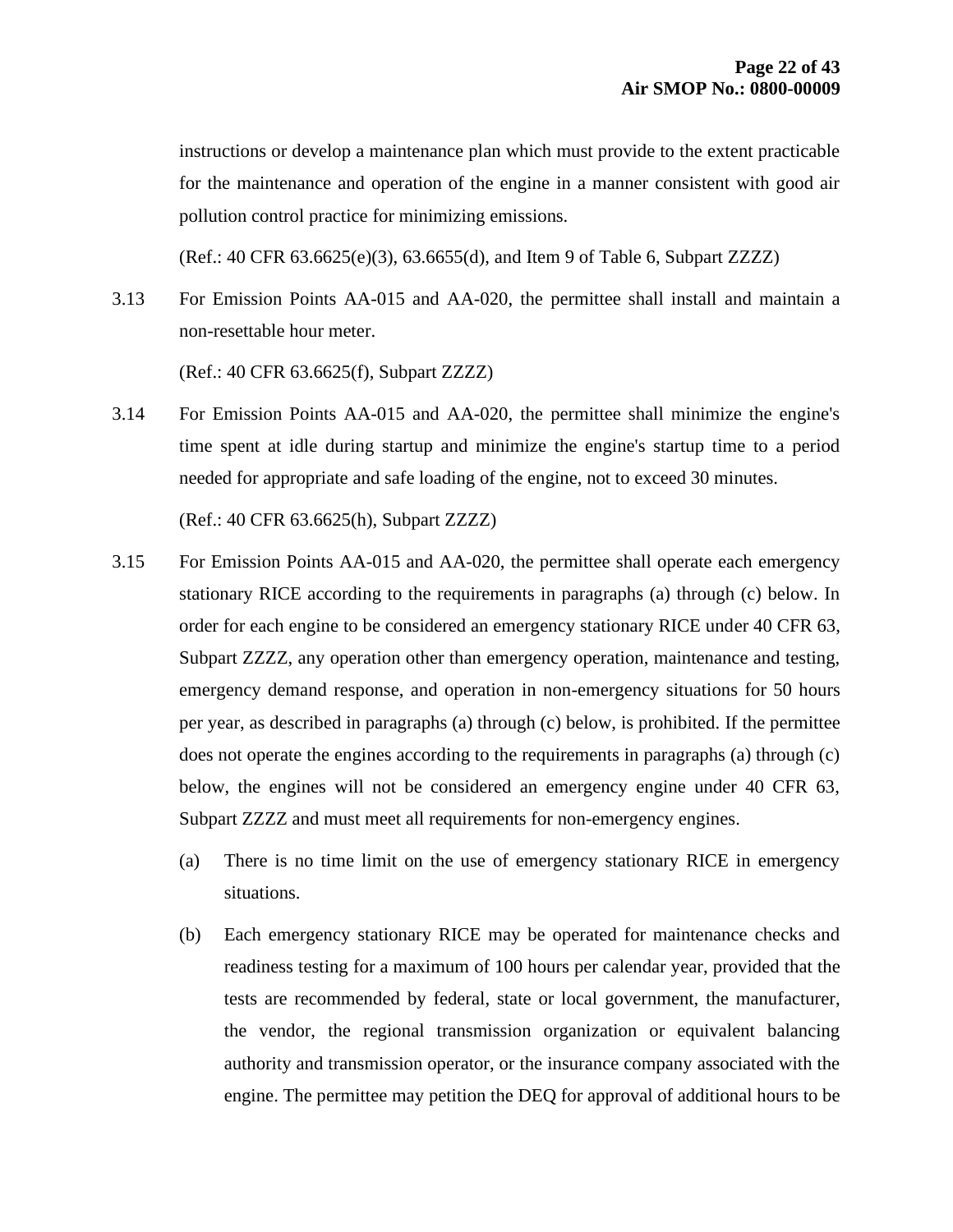used for maintenance checks and readiness testing, but a petition is not required if the permittee maintains records indicating that federal, state, or local standards require maintenance and testing of emergency RICE beyond 100 hours per calendar year.

(c) Emergency stationary RICE located at area sources of HAP may be operated for up to 50 hours per calendar year in non-emergency situations. The 50 hours of operation in non-emergency situations are counted as part of the 100 hours per calendar year for maintenance and testing and emergency demand response provided in paragraph (b) above.

(Ref.: 40 CFR 63.6640(f)(1), (2)(i), (4), Subpart ZZZZ)

3.16 For Emission Point AA-018, the permittee is subject to and shall comply with all applicable requirements of the Standards of Performance for Small Industrial-Commercial-Institutional Steam Generating Units (40 CFR 60, Subpart Dc) and General Provisions (40 CFR 60, Subpart A).

(Ref.: 40 CFR 60.40c(a) and 60.41c, Subpart Dc)

3.17 For Emission Point AA-018, the permittee shall not combust fuel oil containing greater than 0.5% sulfur by weight to be determined by the certification from the fuel supplier as described in Condition 5.12 (40 CFR 60.48c(f)(1), Subpart Dc). The fuel oil sulfur limits apply at all times, including periods of startup, shutdown, and malfunction.

(Ref.: 40 CFR 60.42c(d), (h)(1), 60.42c(i), and 60.44c(h), Subpart Dc)

3.18 For Emission Point AA-026, the permittee is subject to and shall comply with all applicable requirements of the Standards of Performance for Stationary Compression Ignition Internal Combustion Engines (40 CFR 60, Subpart IIII) and General Provisions (40 CFR 60, Subpart A).

(Ref.: 40 CFR 60.4200(a)(2)(ii), 60.4218, 60.4219, Subpart IIII)

3.19 For Emission Point AA-026, the permittee shall limit non-methane hydrocarbons and nitrogen oxides (NMHC+NO<sub>x</sub>) to 4.0 g/kW-hr (3.0 g/HP-hr) and particulate matter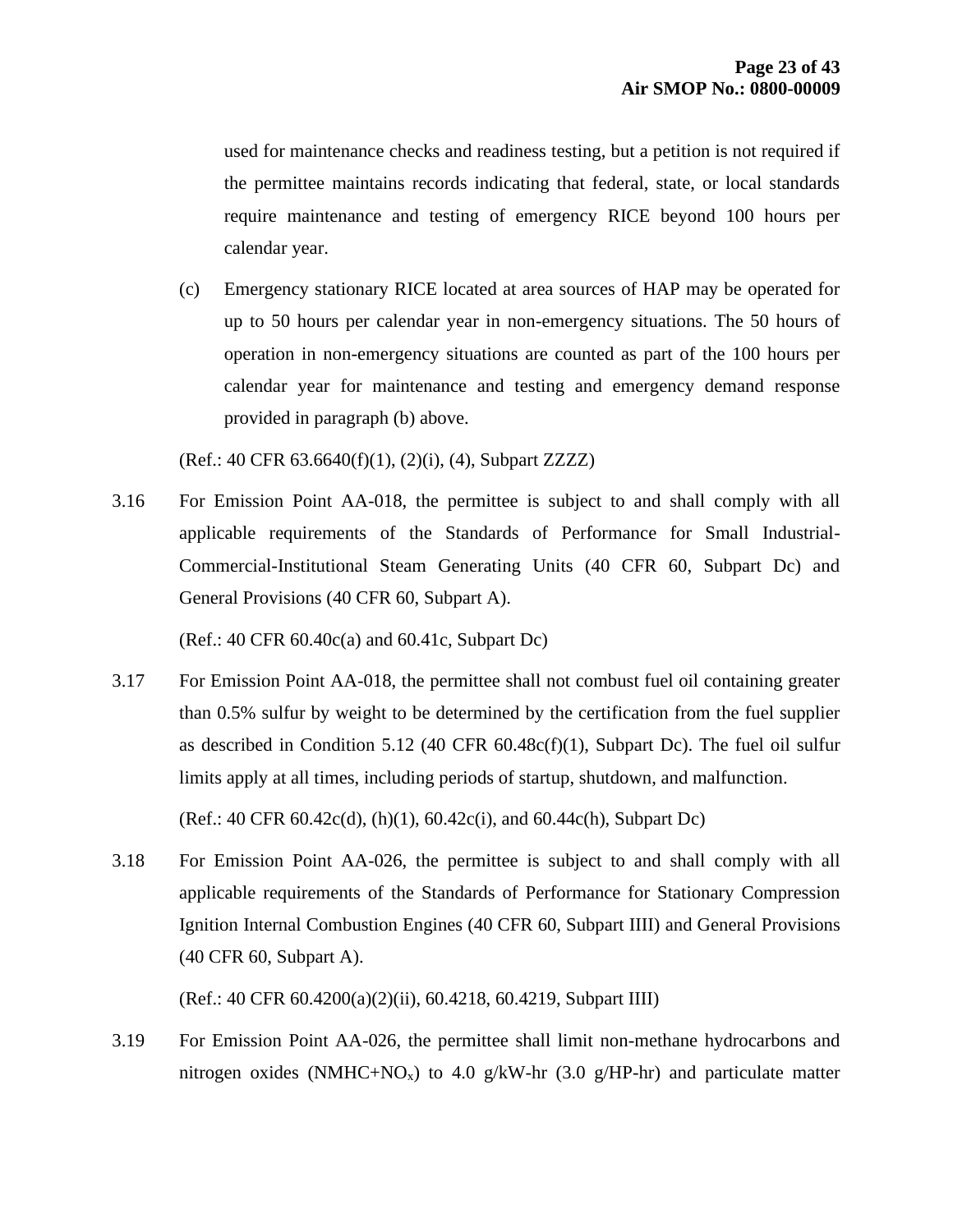(PM) to 0.20 g/kW-hr (0.15 g/HP-hr). The permittee shall meet the emissions standards over the entire life of the engine.

(Ref.: 40 CFR 60.4205(c), 60.4206, and Table 4, Subpart IIII)

- 3.20 For Emission Point AA-026, the permittee shall use diesel fuel that meets the following ultra-low sulfur diesel (ULSD) per-gallon standards:
	- (a) *Sulfur Standards*: Maximum sulfur content of 15 parts per million (ppm).
	- (b) *Cetane index or aromatic content.* Diesel fuel must meet one of the following standards:
		- (1) Minimum cetane index of 40.
		- (2) Maximum aromatic content of 35 volume percent.

(Ref.: 40 CFR 60.4207(b), Subpart IIII, 40 CFR 1090.300(a) and 1090.305, Subpart D)

3.21 For Emission Point AA-026, the permittee shall install and maintain a non-resettable hour meter.

(Ref.: 40 CFR 60.4209(a), Subpart IIII)

- 3.22 For Emission Point AA-026, the permittee shall comply with the following:
	- (a) Operate and maintain the stationary CI internal combustion engine and control device according to the manufacturer's emission-related written instructions;
	- (b) Change only those emission-related settings that are permitted by the manufacturer; and
	- (c) Meet the applicable requirements of 40 CFR parts 89, 94 and/or 1068.

(Ref.: 40 CFR 60.4211(a), Subpart IIII)

3.23 For Emission Point AA-026, the permittee shall purchase and maintain an engine certified to the emission standards in Condition 3.19 (40 CFR 60.4205(c), Table 4 to Subpart IIII, Subpart IIII). The engine shall be installed and configured according to the manufacturer's emission-related specifications, except as permitted in Condition 5.14 (40 CFR 60.4211(g), Subpart IIII).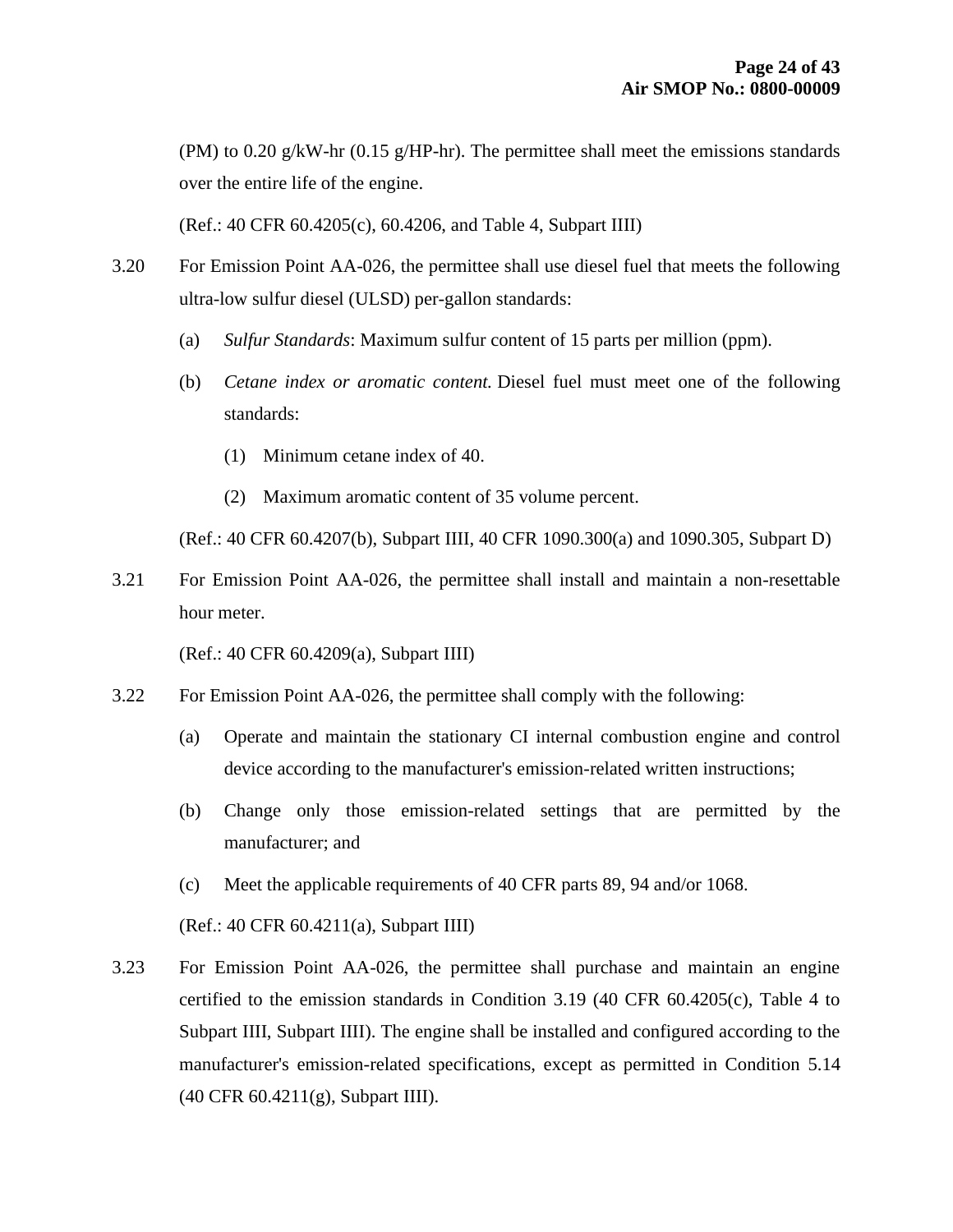(Ref.: 40 CFR 60.4211(c), Subpart IIII)

- 3.24 For Emission Point AA-026, the permittee shall operate the emergency stationary ICE according to the requirements in paragraphs (a) through (c) of this condition. In order for the engine to be considered an emergency stationary ICE under 40 CFR 60, Subpart IIII, any operation other than emergency operation, maintenance and testing, emergency demand response, and operation in non-emergency situations for 50 hours per year, as described in paragraphs (a) through (c) of this condition, is prohibited. If the permittee does not operate the engine according to the requirements in paragraphs (a) through (c) of this condition, the engine will not be considered an emergency engine under this subpart and must meet all requirements for non-emergency engines.
	- (a) There is no time limit on the use of emergency stationary ICE in emergency situations.
	- (b) The permittee shall operate the emergency stationary ICE for the purpose of maintenance checks and readiness testing for a maximum of 100 hours per calendar year, provided that the tests are recommended by Federal, State or local government, the manufacturer, the vendor, or the insurance company associated with the engine. Maintenance checks and readiness testing of such units is limited to a maximum of 100 hours per calendar year. The permittee may petition the DEQ for approval of additional hours to be used for maintenance checks and readiness testing, but a petition is not required if the permittee maintains records indicating that Federal, State, or local standards require maintenance and testing of emergency ICE beyond 100 hours per calendar year.
	- (c) The permittee shall operate the emergency stationary ICE for up to 50 hours per calendar year in non-emergency situations. The 50 hours of operation in nonemergency situations are counted as part of the 100 hours per calendar year for maintenance and testing and emergency demand response provided in paragraph (b) of this condition. The 50 hours per calendar year for non-emergency situations cannot be used for peak shaving or non-emergency demand response, or to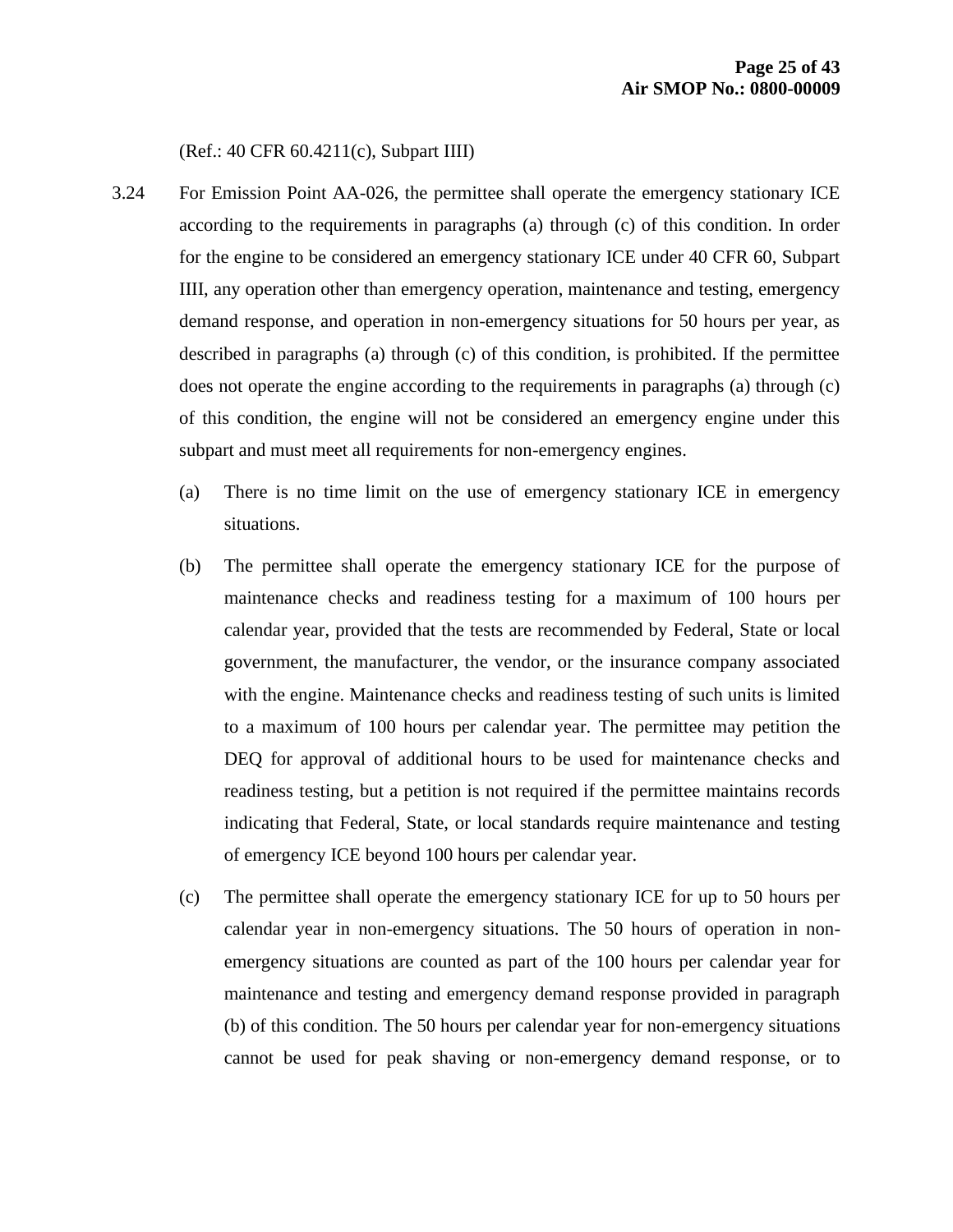generate income for a facility to an electric grid or otherwise supply power as part of a financial arrangement with another entity.

(Ref.: 40 CFR 60.4211(f), Subpart IIII)

3.25 For Emission Point AA-027, the permittee is subject to and shall comply with all applicable requirements of the Standards of Performance for Stationary Spark Ignition Internal Combustion Engines (40 CFR 60, Subpart JJJJ) and General Provisions (40 CFR 60, Subpart A).

(Ref.: 40 CFR 60.4230(a)(4)(iv), and 60.4246, Subpart JJJJ)

3.26 For Emission Point AA-027, the permittee shall limit Nitrogen Oxide plus Hydrocarbon  $(NO<sub>x</sub> + HC)$  emissions to 10 g/HP-hr and Carbon Monoxide (CO) emissions to 387 g/HP-hr. The engine shall be certified to meet the  $NO<sub>x</sub> + HC$  and CO emission standards. The permittee shall operate and maintain the stationary spark ignition internal combustion engine so that the engine achieves the emission standards over the entire life of the engine.

(Ref.: 40 CFR 60.4233(d), 60.4234, 60.4243(b)(1), and Table 1, Subpart JJJJ)

3.27 For Emission Point AA-027, the permittee shall install and maintain a non-resettable hour meter upon startup of the emergency engine.

(Ref.: 40 CFR 60.4237(c), Subpart JJJJ)

3.28 For Emission Point AA-027, the permittee shall purchase and maintain an engine certified to the emission standards in Condition 3.26 (40 CFR 60.4233(d), 60.4234, and Table 1, Subpart JJJJ).

(Ref.: 40 CFR 60.4243(b)(1), Subpart JJJJ)

3.29 For Emission Point AA-027, the permittee shall operate the emergency stationary ICE according to paragraphs (a), (b), and (c) below. In order for the engine to be considered an emergency stationary ICE under 40 CFR 60, Subpart JJJJ, any operation other than emergency operation, maintenance and testing, and operation in non-emergency situations for 50 hours per year, as described in paragraphs (a) through (c) below, is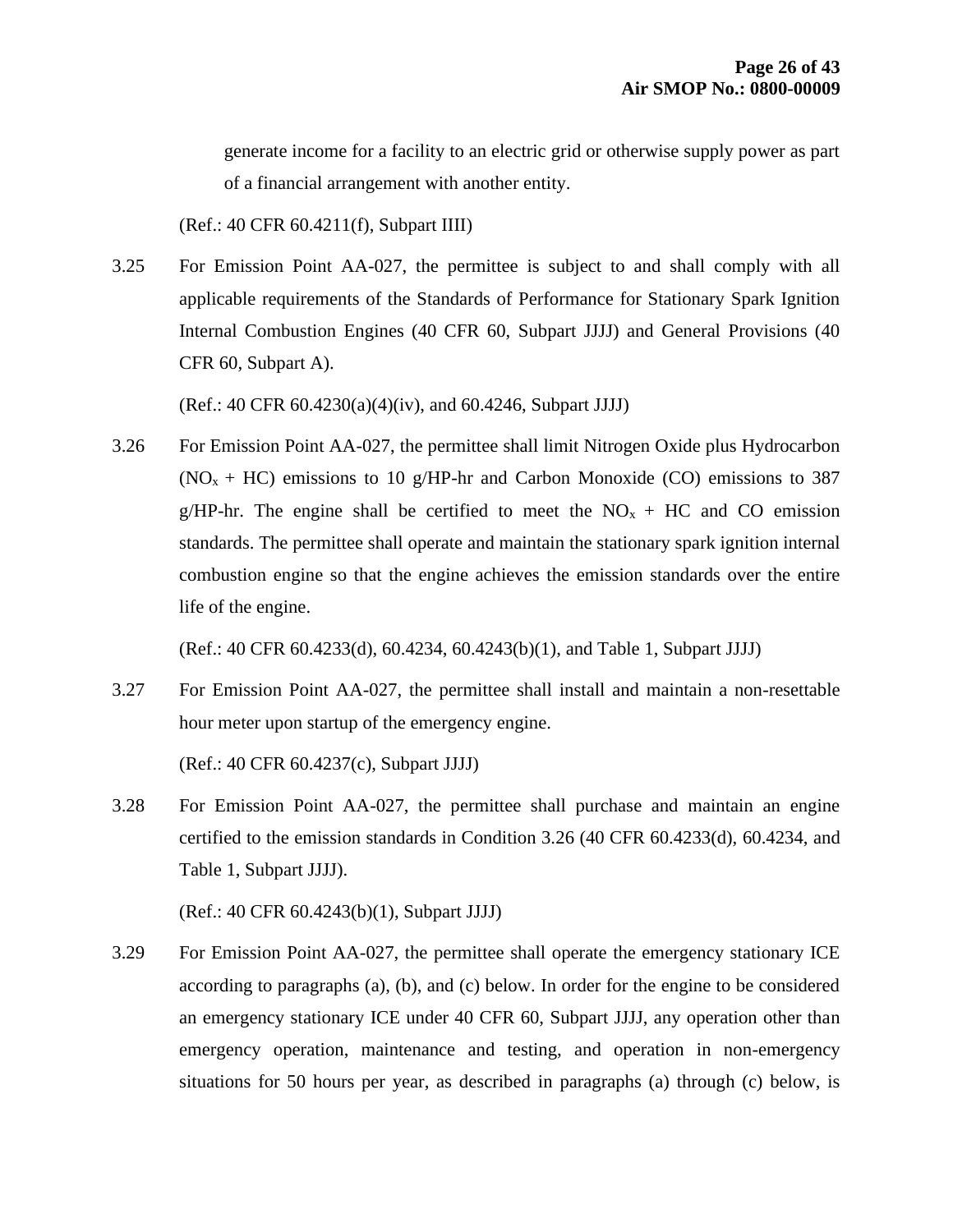prohibited. If the permittee does not operate the engine according to the requirements in paragraphs (a) through (c), the engine will not be considered an emergency engine under 40 CFR 60, Subpart JJJJ and shall meet all requirements for non-emergency engines.

- (a) There is no time limit on the use of emergency stationary ICE in emergency situations.
- (b) The permittee may operate the emergency stationary ICE for maintenance checks and readiness testing, provided that the tests are recommended by federal, state or local government, the manufacturer, the vendor, the regional transmission organization or equivalent balancing authority and transmission operator, or the insurance company associated with the engine. The permittee may petition the DEQ for approval of additional hours to be used for maintenance checks and readiness testing, but a petition is not required if the permittee maintains records indicating that federal, state, or local standards require maintenance and testing of each engine beyond 100 hours per calendar year.
- (c) The permittee may operate the emergency stationary ICE for up to 50 hours per calendar year in non-emergency situations. The 50 hours of operation in nonemergency situations are counted as part of the 100 hours per calendar year for maintenance and testing.

(Ref.: 40 CFR 60.4243(d), Subpart JJJJ)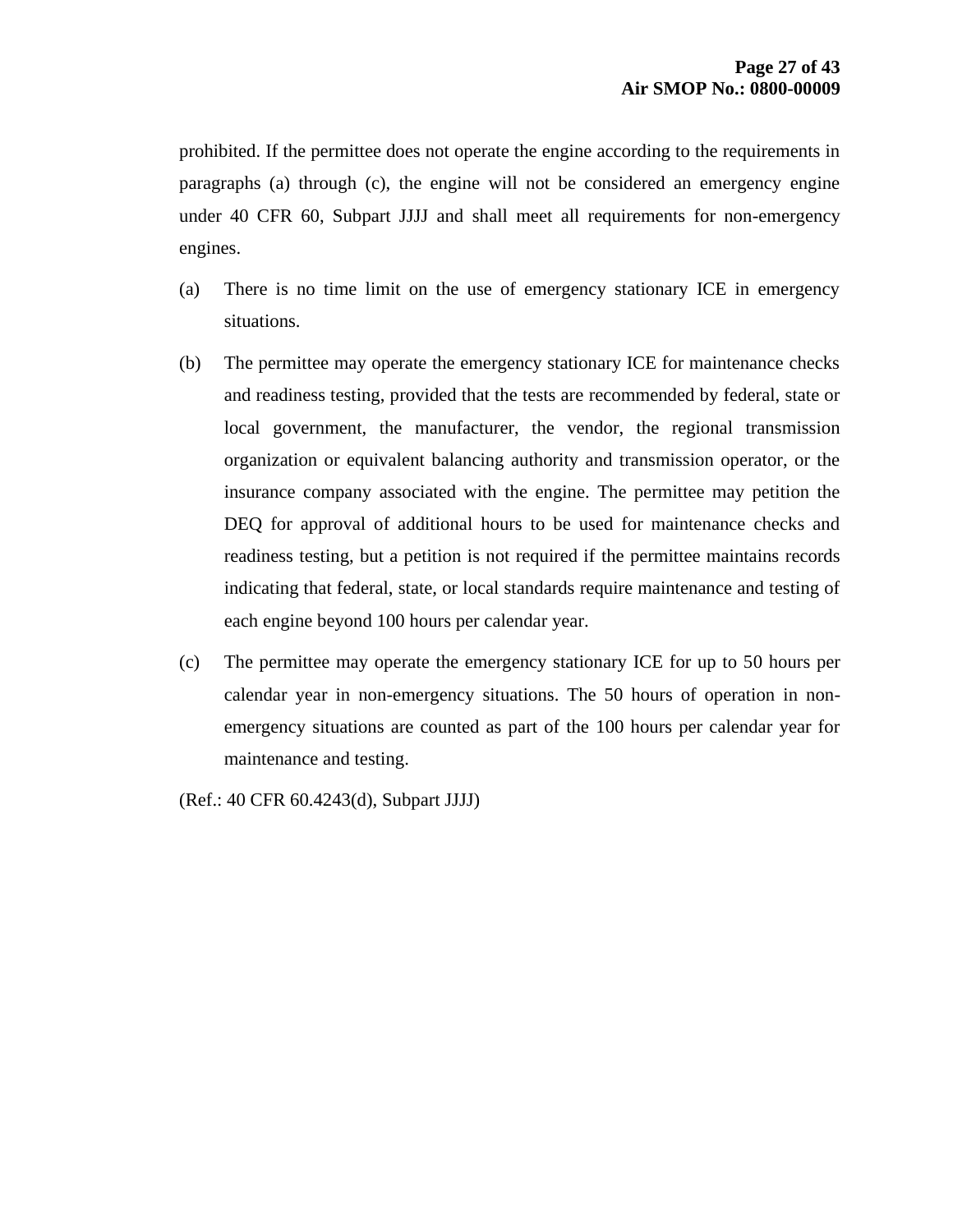## **SECTION 4. WORK PRACTICES**

| <b>Emission</b><br>Point         | <b>Applicable Requirement</b>                               | <b>Condition</b><br>Number(s) | Pollutant/<br><b>Parameter</b> | <b>Work Practice</b>                                                                                                                                                                                                                                                                                                                                |
|----------------------------------|-------------------------------------------------------------|-------------------------------|--------------------------------|-----------------------------------------------------------------------------------------------------------------------------------------------------------------------------------------------------------------------------------------------------------------------------------------------------------------------------------------------------|
| $AA-001$<br>$AA-002$<br>$AA-018$ | 40 CFR 63.11201(b) and Item 4 of<br>Table 2, Subpart JJJJJJ | 4.1                           | <b>HAP</b>                     | Conduct an initial tune-up. Subsequent tune-ups<br>shall be conducted biennially.                                                                                                                                                                                                                                                                   |
| AA-015<br>$AA-020$               | 40 CFR 63.6603(a), Item 4 of Table 2d,<br>Subpart ZZZZ      | 4.2                           | <b>HAP</b>                     | Change oil and filter every 500 hours of<br>operation or annually, whichever comes first.<br>Inspect air cleaner every 1,000 hours of operation<br>or annually, whichever comes first, and replace as<br>necessary.<br>Inspect all hoses and belts every 500 hours of<br>operation or annually, whichever comes first, and<br>replace as necessary. |
|                                  | 40 CFR 63.6625(i), Subpart ZZZZ                             | 4.3                           |                                | Optional Oil Analysis Program                                                                                                                                                                                                                                                                                                                       |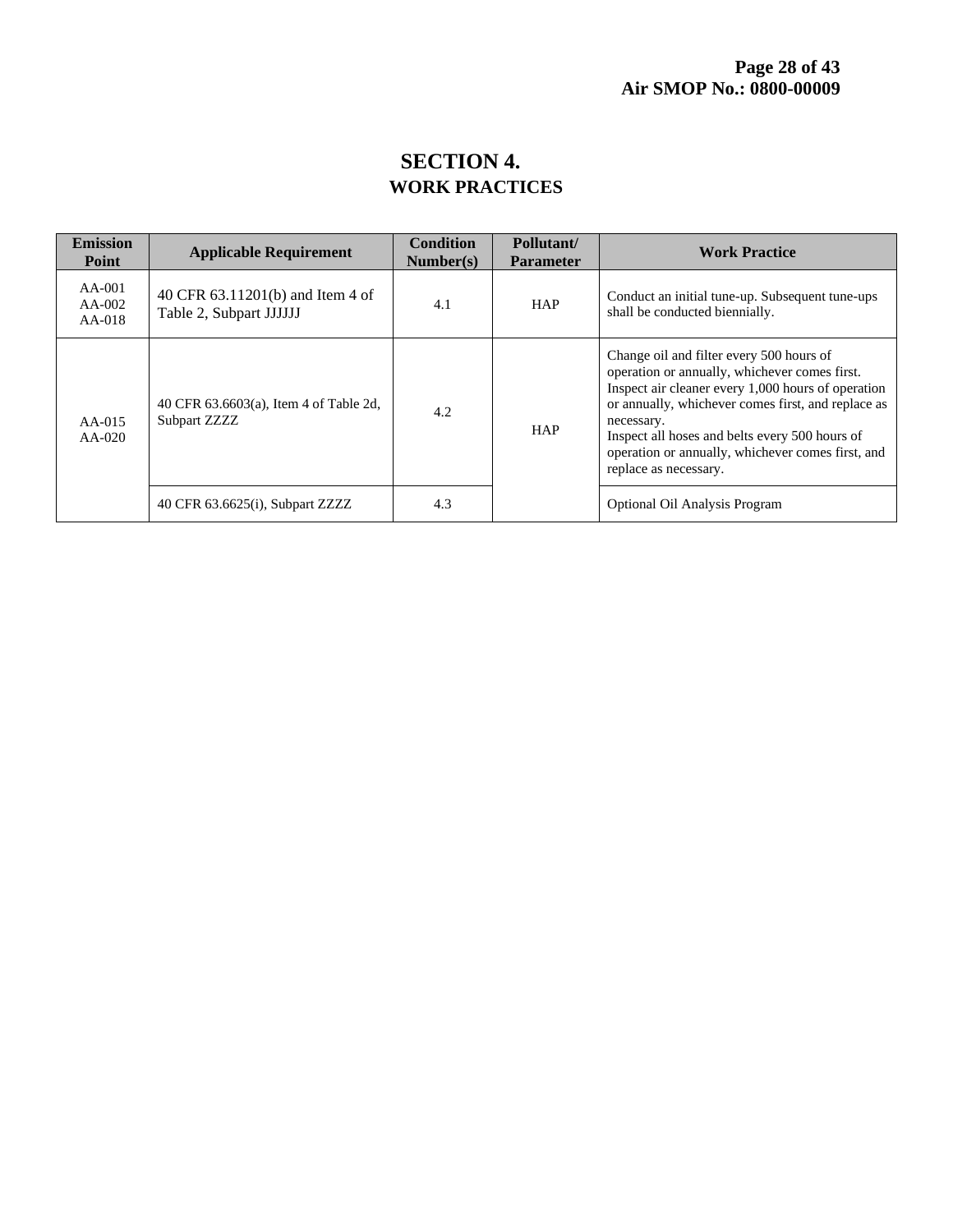- 4.1 For Emission Points AA-001, AA-002, and AA-018, the permittee shall conduct an initial tune-up for each boiler. The permittee shall conduct a tune-up of each boiler biennially as specified in Condition 5.5 (40 CFR 63.11223(a) and (b), Subpart JJJJJJ). (Ref.: 40 CFR 63.11201(b) and Item 4 of Table 2, Subpart JJJJJJ)
- 4.2 For Emission Point AA-015 and AA-020, the permittee shall comply with the following requirements except during periods of startup
	- (a) Change oil and filter every 500 hours of operation or annually, whichever comes first.
	- (b) Inspect air cleaner every 1,000 hours of operation or annually, whichever comes first, and replace as necessary.
	- (c) Inspect all hoses and belts every 500 hours of operation or annually, whichever comes first, and replace as necessary.

The permittee has the option to utilize an oil analysis program as described in Condition 4.3 (40 CFR 63.6625(i), Subpart ZZZZ) in order to extend the specified oil change requirement in Table 2d of Subpart ZZZZ.

If the emergency engines are operating during an emergency and it is not possible to shut down the engines in order to perform the management practice requirements on the schedule required, or if performing the management practice on the required schedule would otherwise pose an unacceptable risk under federal, state, or local law, the management practice can be delayed until the emergency is over or the unacceptable risk under federal, state, or local law has abated. The management practice should be performed as soon as practicable after the emergency has ended or the unacceptable risk under federal, state, or local law has abated. Sources must report any failure to perform the management practice on the schedule required and the federal, state or local law under which the risk was deemed unacceptable.

(Ref.: 40 CFR 63.6603(a) and Item 4 of Table 2d, Subpart ZZZZ)

4.3 For Emission Points AA-015 and AA-020, the permittee has the option of utilizing an oil analysis program in order to extend the specified oil change requirement in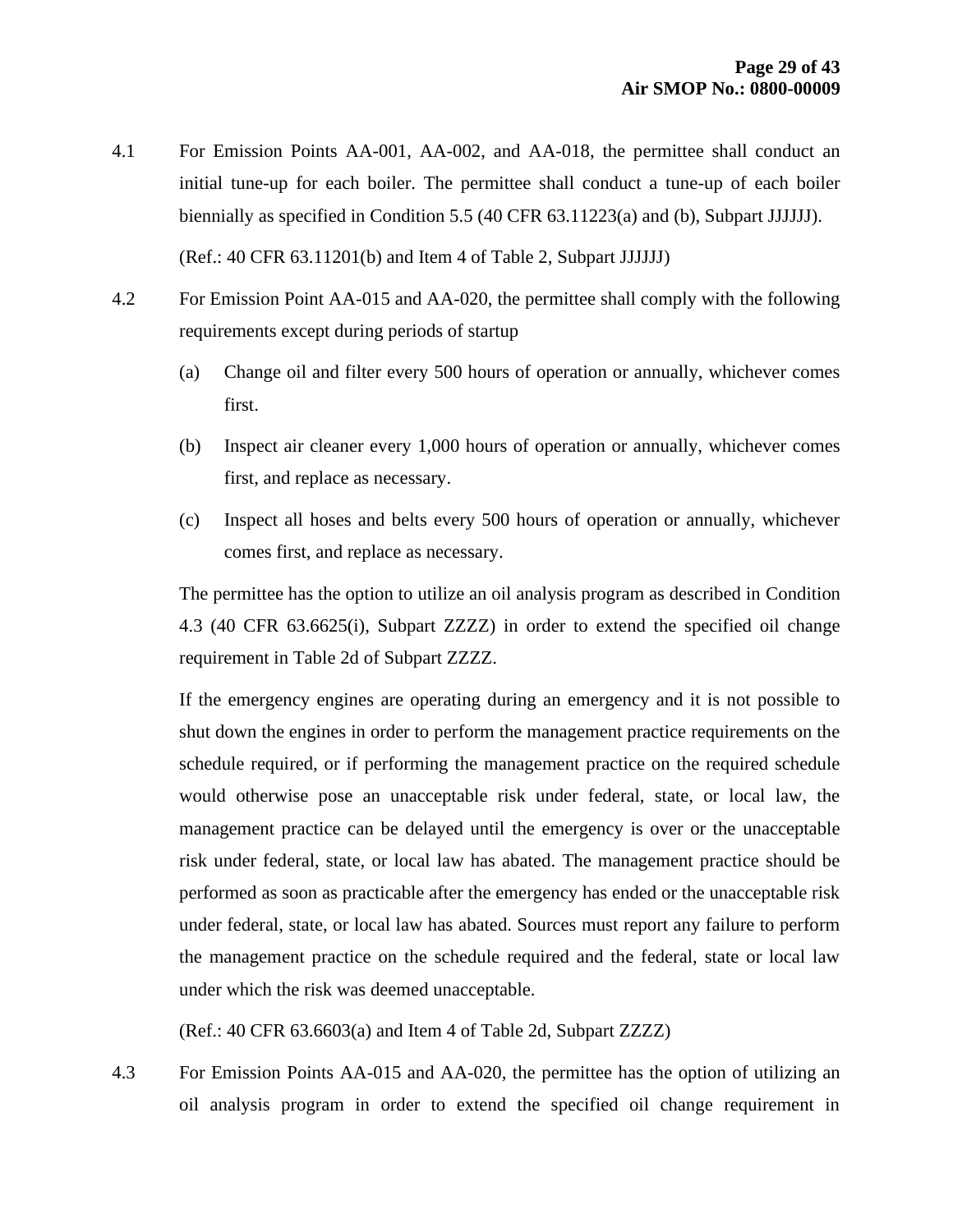Condition 4.2 (40 CFR 63.6603(a), Item 4 of Table 2d to Subpart ZZZZ, Subpart ZZZZ). The oil analysis must be performed at the same frequency specified for changing the oil in Condition 4.2 (40 CFR 63.6603(a), Item 4 of Table 2d to Subpart ZZZZ, Subpart ZZZZ). The analysis program must at a minimum analyze the following three parameters: Total Base Number, viscosity, and percent water content. The condemning limits for these parameters are as follows: Total Base Number is less than 30 percent of the Total Base Number of the oil when new; viscosity of the oil has changed by more than 20 percent from the viscosity of the oil when new; or percent water content (by volume) is greater than 0.5. If all of these condemning limits are not exceeded, the permittee is not required to change the oil. If any of the limits are exceeded, the permittee shall change the oil within 2 business days of receiving the results of the analysis; if the engine is not in operation when the results of the analysis are received, the permittee shall change the oil within 2 business days or before commencing operation, whichever is later. The permittee shall keep records of the parameters that are analyzed as part of the program, the results of the analysis, and the oil changes for the engine. The analysis program must be part of the maintenance plan for the engine.

(Ref.: 40 CFR 63.6625(i), Subpart ZZZZ)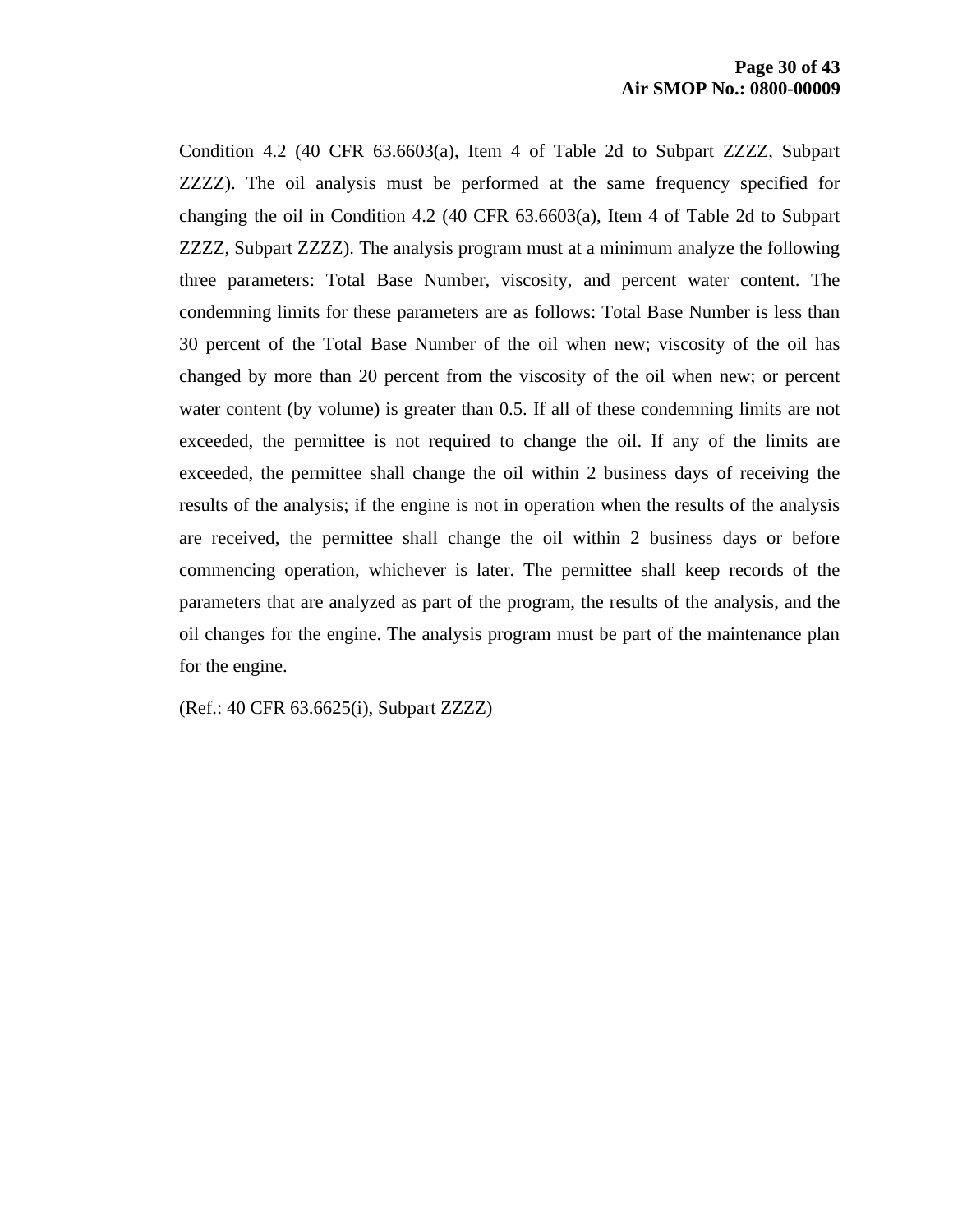| <b>Emission</b><br>Point       | <b>Applicable Requirement</b>                                            | <b>Condition</b><br>Number(s) | Pollutant/<br><b>Parameter</b>        | <b>Monitoring/Recordkeeping Requirement</b>                      |
|--------------------------------|--------------------------------------------------------------------------|-------------------------------|---------------------------------------|------------------------------------------------------------------|
| Facility-Wide                  | 11 Miss. Admin. Code Pt. 2, R. 2.9.                                      | 5.1                           | Recordkeeping                         | Maintain records for a minimum of 5 years.                       |
|                                | 11 Miss. Admin. Code Pt. 2, R. 2.2.B(11).                                | 5.2                           | SO <sub>2</sub>                       | Recordkeeping Requirement                                        |
|                                | 11 Miss. Admin. Code Pt. 2, R. 2.2.B(11).                                | 5.3                           | <b>Fuel Testing</b>                   | Determine the sulfur content of Zecosol.                         |
|                                | 11 Miss. Admin. Code Pt. 2, R. 2.2.B(11).                                | 5.4                           | Fuel<br>Combustion                    | Recordkeeping Requirement                                        |
| $AA-001$<br>$AA-002$<br>AA-018 | 40 CFR 63.11223(a) and (b), Subpart<br>JJJJJJ                            | 5.5                           | HAP                                   | Conduct biennial tune-up.                                        |
|                                | 40 CFR 63.11225(c)(1), (2)(i) and (iii),<br>(4), and (5), Subpart JJJJJJ | 5.6                           |                                       | Recordkeeping Requirement                                        |
|                                | 40 CFR 63.11225(d), Subpart JJJJJJ                                       | 5.7                           |                                       | Recordkeeping Requirement                                        |
| AA-015<br>AA-020               | 40 CFR 63.6655(a)(1), (2), (4), and (5),<br>Subpart ZZZZ                 | 5.8                           | HAP                                   | Recordkeeping Requirement                                        |
|                                | 40 CFR 63.6655(e)(3), Subpart ZZZZ                                       | 5.9                           |                                       | Keep records of maintenance conducted.                           |
|                                | 40 CFR 63.6655(f)(2), Subpart ZZZZ                                       | 5.10                          | Hours of<br>Operation                 | Record hours spent in emergency and non-<br>emergency operation. |
|                                | 40 CFR 63.6660, Subpart ZZZZ                                             | 5.11                          | <b>HAP</b>                            | Recordkeeping Requirement                                        |
| AA-018                         | 40 CFR 60.48c(f)(1) and (3), Subpart Dc                                  | 5.12                          | <b>Fuel Supplier</b><br>Certification | Recordkeeping Requirement                                        |
|                                | 40 CFR 60.48c(g)(2), Subpart Dc                                          | 5.13                          | Fuel Usage                            | Recordkeeping Requirement                                        |
| $AA-026$                       | 40 CFR 60.4211(g), Subpart IIII                                          | 5.14                          | Operations                            | Alternative Engine Maintenance                                   |
|                                | 40 CFR 63.4214(b), Subpart IIII                                          | 5.15                          | Hours of<br>Operation                 | Record hours spent in emergency and non-<br>emergency operation. |
| AA-027                         | 40 CFR 60.4243(a), Subpart JJJJ                                          | 5.16                          | $NOx + HC$<br>CO                      | Keep records of maintenance conducted.                           |
|                                | 40 CFR 60.4245(a) and (b), Subpart JJJJ                                  | 5.17                          |                                       | Recordkeeping Requirement                                        |

### **SECTION 5. MONITORING AND RECORDKEEPING REQUIREMENTS**

5.1 The permittee shall retain all required records, monitoring data, supporting information and reports for a period of at least five (5) years from the date of the monitoring sample, measurement, report, or application. Support information includes all calibration and maintenance records, all original strip-chart recordings or other data for continuous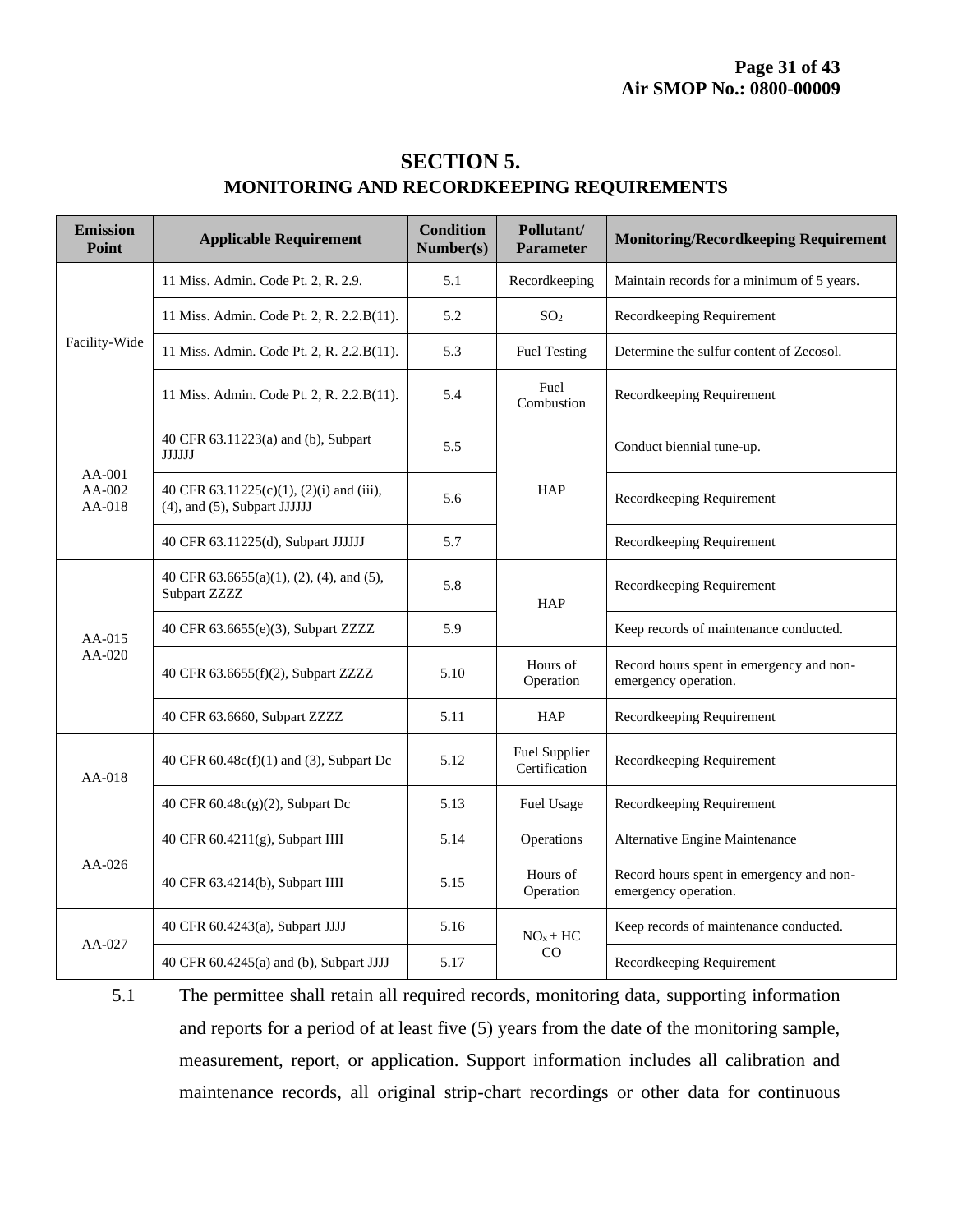monitoring instrumentation, and copies of all reports required by this permit. Copies of such records shall be submitted to MDEQ as required by Applicable Rules and Regulations or this permit upon request.

(Ref.: 11 Miss. Admin. Code Pt. 2, R. 2.9.)

5.2 For the entire facility, the permittee shall demonstrate compliance with Condition 3.4 by monitoring and keeping records of  $SO<sub>2</sub>$  emissions on a monthly basis and for each consecutive 12-month period on a rolling basis.  $SO_2$  emissions shall be determined by, but no limited to, engineering calculations, fuel combustion, hours of operation, and manufacturer's specifications.

(Ref.: 11 Miss. Admin. Code Pt. 2, R. 2.2.B(11).)

5.3 For the entire facility, the permittee shall perform a semiannual test, not to exceed seven months, on Zecosol to determine the sulfur content of the fuel. The fuel test shall be conducted using an EPA approved test method.

(Ref.: 11 Miss. Admin. Code Pt. 2, R. 2.2.B(11).)

5.4 For the entire facility, the permittee monitor and record the total combustion of distillate fuel oil and Zecosol in gallons, as determined on a monthly basis and for each consecutive 12-month period on a rolling basis. Fuel combustion shall be calculated using, but not limited to, purchase orders, delivery receipts, manufacturer's specifications, and hours of operation.

(Ref.: 11 Miss. Admin. Code Pt. 2, R. 2.2.B(11).)

5.5 For Emission Points AA-001, AA-002, and AA-018, the permittee shall conduct performance tune-ups according to paragraphs (a) through (g) below and keep records as required in Condition 5.6 (40 CFR 63.11225(c), Subpart JJJJJJ) to demonstrate continuous compliance. The permittee shall conduct the tune-up while burning the type of fuel that provided the majority of the heat input to the boiler over the 12 months prior to the tune-up.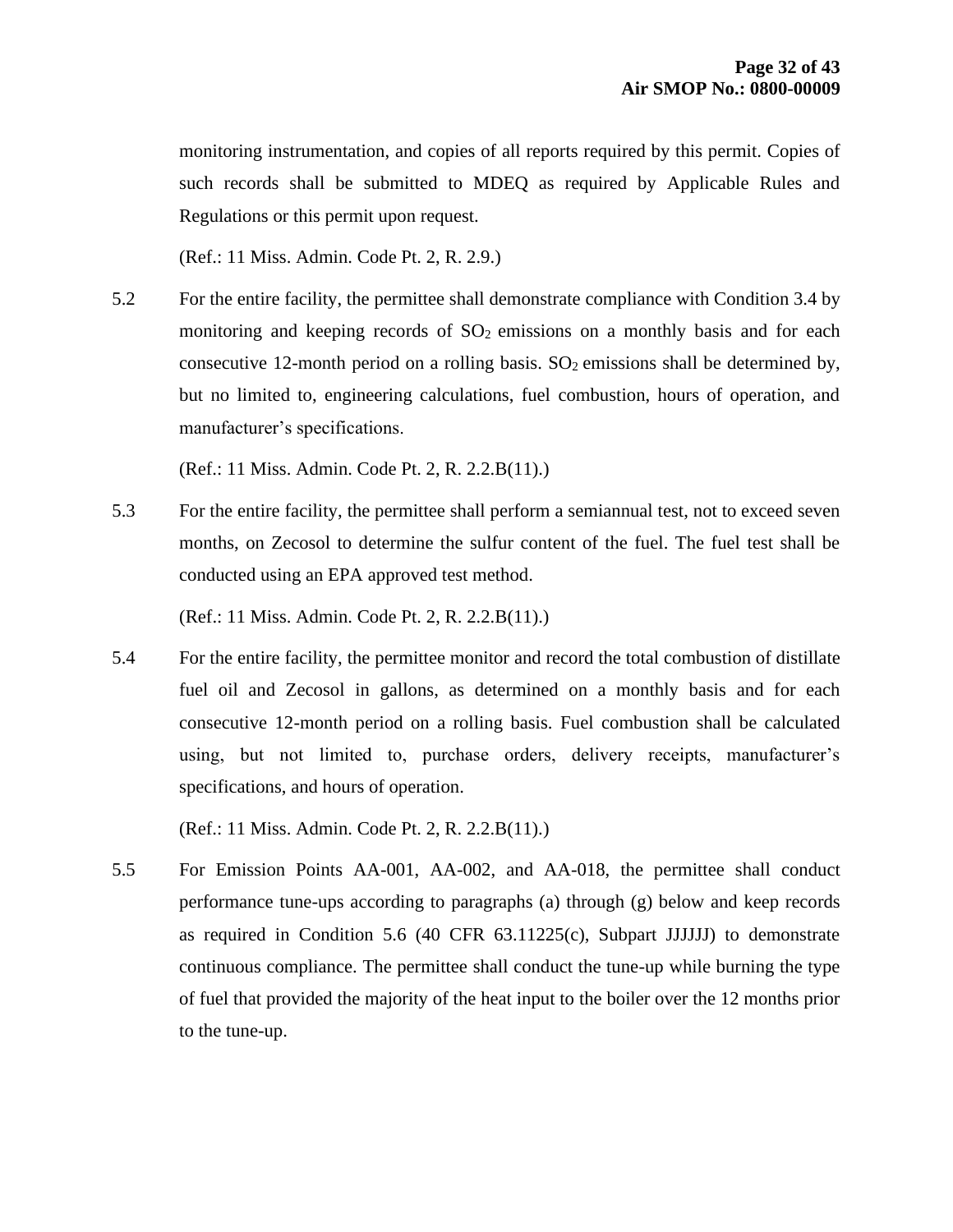The permittee shall conduct a tune-up of each boiler biennially to demonstrate continuous compliance as specified in paragraphs (a) through (g) below. Each biennial tune-up must be conducted no more than 25 months after the previous tune-up.

- (a) As applicable, inspect the burner, and clean or replace any components of the burner as necessary (the permittee may delay the burner inspection until the next scheduled unit shutdown, not to exceed 36 months from the previous inspection).
- (b) Inspect the flame pattern, as applicable, and adjust the burner as necessary to optimize the flame pattern. The adjustment should be consistent with the manufacturer's specifications, if available.
- (c) Inspect the system controlling the air-to-fuel ratio, as applicable, and ensure that it is correctly calibrated and functioning properly (the permittee may delay the inspection until the next scheduled unit shutdown, not to exceed 36 months from the previous inspection).
- (d) Optimize total emissions of CO. This optimization should be consistent with the manufacturer's specifications, if available, and with any nitrogen oxide requirement to which the unit is subject.
- (e) Measure the concentrations in the effluent stream of CO in parts per million, by volume, and oxygen in volume percent, before and after the adjustments are made (measurements may be either on a dry or wet basis, as long as it is the same basis before and after the adjustments are made). Measurements may be taken using a portable CO analyzer.
- (f) Maintain records on-site of the information in paragraphs (1) through (3) below.
	- (1) The concentrations of CO in the effluent stream in parts per million, by volume, and oxygen in volume percent, measured at high fire or typical operating load, before and after the tune-up of the boiler.
	- (2) A description of any corrective actions taken as a part of the tune-up of the boiler.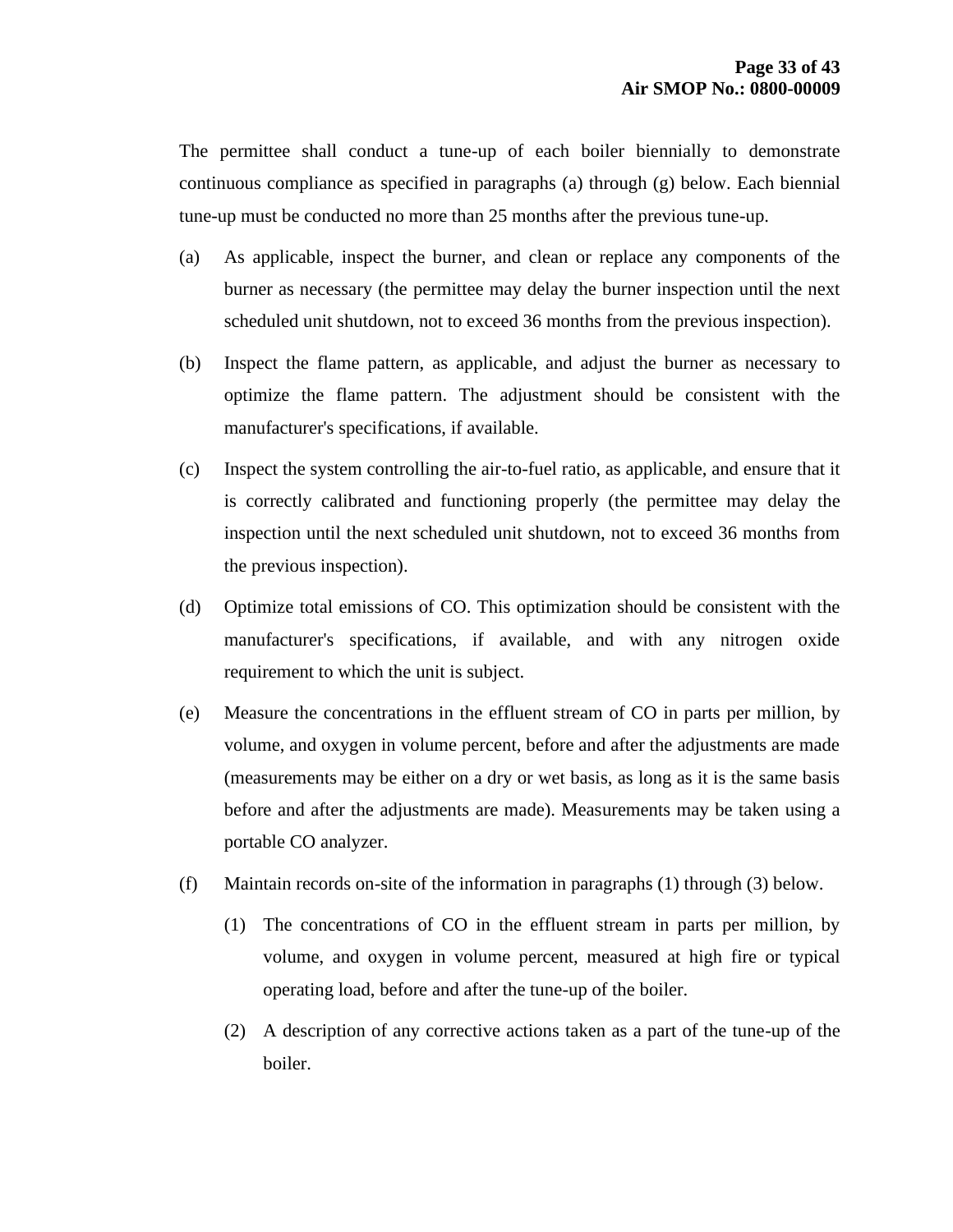- (3) The type and amount of fuel used over the 12 months prior to the tune-up of the boiler, but only if the unit was physically and legally capable of using more than one type of fuel during that period. Units sharing a fuel meter may estimate the fuel use by each unit.
- (g) If the unit is not operating on the required date for a tune-up, the tune-up must be conducted within 30 days of startup.

(Ref.: 40 CFR 63.11223(a) and (b), Subpart JJJJJJ)

- 5.6 For Emission Points AA-001, AA-002, and AA-018, the permittee shall keep and maintain the following records:
	- (a) As required in 40 CFR  $63.10(b)(2)(xiv)$ , the permittee shall keep a copy of each notification and report submitted to comply with 40 CFR 63, Subpart JJJJJJJ and all documentation supporting any Initial Notification or Notification of Compliance Status submitted.
	- (b) The permittee shall keep records to document conformance with the work practices required by Condition 5.5 (40 CFR 63.11223, Subpart JJJJJJ) as specified in paragraphs  $(b)(1)$  and  $(2)$  below:
		- (1) Records shall identify each boiler, the date of tune-up, the procedures followed for tune-up, and the manufacturer's specifications to which the boiler was tuned.
		- (2) For each boiler required to conduct an energy assessment, the permittee shall keep a copy of the energy assessment report.
	- (c) Records of the occurrence and duration of each malfunction of the boiler, or of the associated air pollution control and monitoring equipment.
	- (d) Records of actions taken during periods of malfunction to minimize emissions in accordance with the general duty to minimize emissions in Condition 3.9 (40 CFR 63.11205(a), Subpart JJJJJJ) including corrective actions to restore the malfunctioning boiler, air pollution control, or monitoring equipment to its normal or usual manner of operation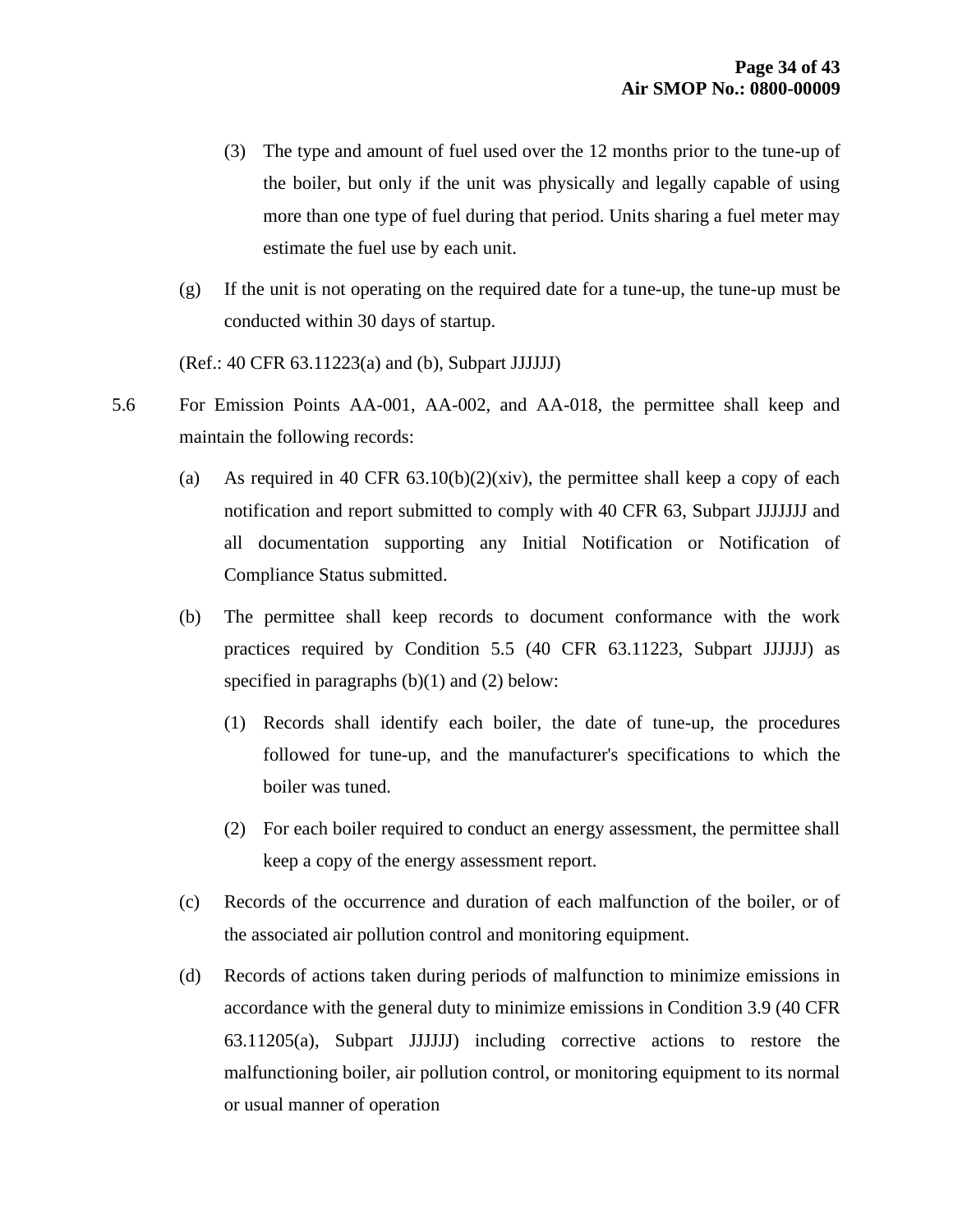(Ref.: 40 CFR 63.11225(c)(1), (2)(i) and (iii), (4), and (5), Subpart JJJJJJ)

5.7 For Emission Points AA-001, AA-002, and AA-018, the permittee shall keep records in a form suitable and readily available for expeditious review. The permittee shall keep each record for 5 years following the date of each recorded action. The permittee shall keep each record on-site or be accessible from a central location by computer or other means that instantly provide access at the site for at least 2 years after the date of each recorded action. The permittee shall keep the records off site for the remaining 3 years.

(Ref.: 40 CFR 63.11225(d), Subpart JJJJJJ)

- 5.8 For Emission Point AA-015 and AA-020, the permittee shall keep the following records:
	- (a) A copy of each notification and report submitted to comply with 40 CFR 63, Subpart ZZZZ, including all documentation supporting any Initial Notification or Notification of Compliance Status submitted, according to the requirement in 40 CFR 63.10(b)(2)(xiv), Subpart A.
	- (b) Records of the occurrence and duration of each malfunction of operation (*i.e.,* process equipment) or the air pollution control and monitoring equipment.
	- (c) Records of all required maintenance performed on the air pollution control and monitoring equipment.
	- (d) Records of actions taken during periods of malfunction to minimize emissions in accordance with Condition 3.11 (40 CFR 63.6605, Subpart ZZZZ), including corrective actions to restore malfunctioning process and air pollution control and monitoring equipment to its normal or usual manner of operation.

(Ref.: 40 CFR 63.6655(a)(1), (2), (4), and (5), Subpart ZZZZ)

5.9 For Emission Points AA-015 and AA-020, the permittee shall keep records of the maintenance conducted on the stationary RICE in order to demonstrate that the permittee operated and maintained the stationary RICE and after-treatment control device (if any) according to the maintenance plan.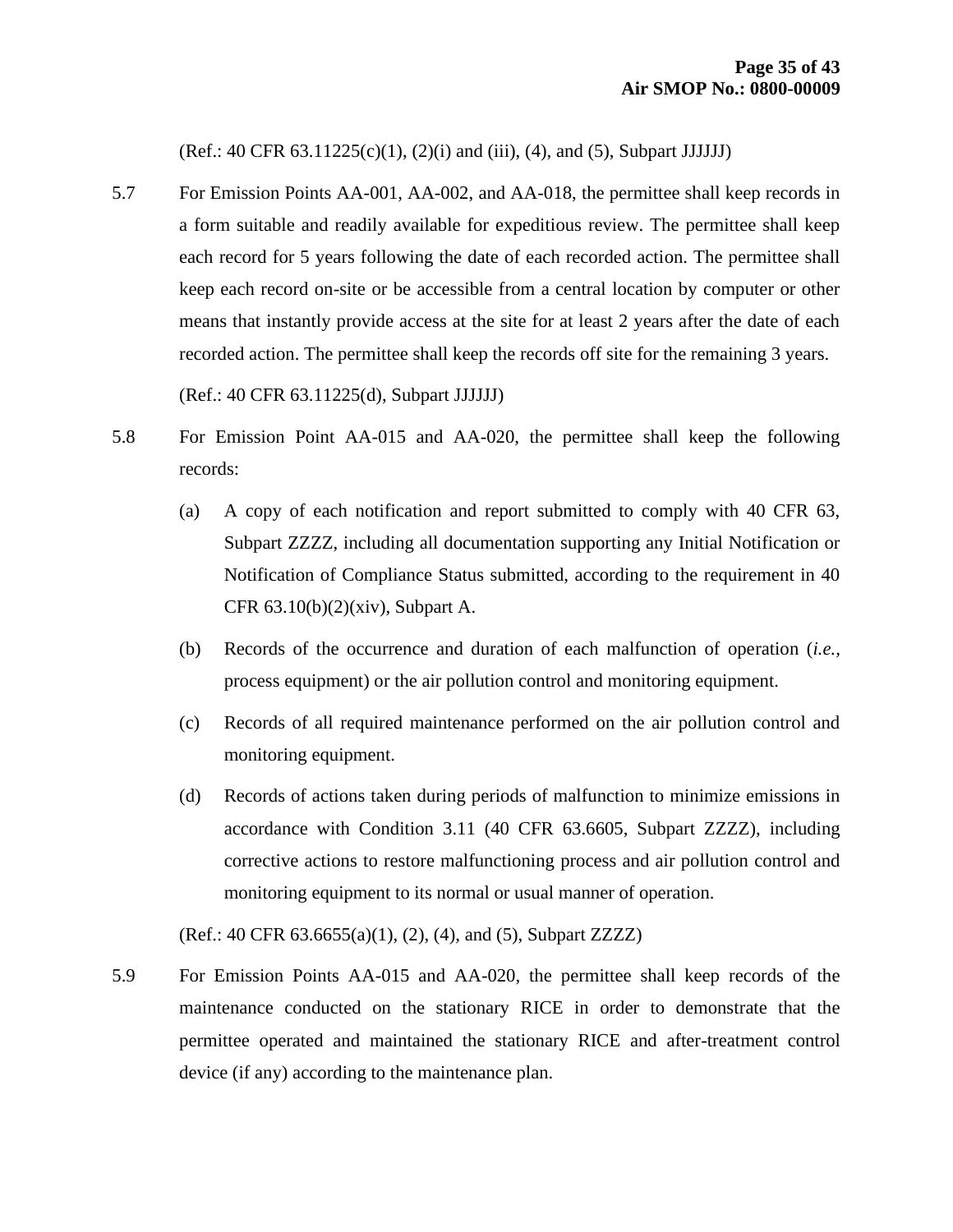(Ref.: 40 CFR 63.6655(e)(3), Subpart ZZZZ)

5.10 For Emission Points AA-015 and AA-020, the permittee shall keep records of the hours of operation of each engine that is recorded through the non-resettable hour meter. The permittee must document how many hours are spent for emergency operation, including what classified the operation as emergency and how many hours are spent for nonemergency operation.

(Ref.: 40 CFR 63.6655(f)(2), Subpart ZZZZ)

5.11 For Emission Points AA-015 and AA-020, the permittee shall keep records in a form suitable and readily available for expeditious review according to 40 CFR 63.10(b)(1), Subpart A. The permittee shall keep each record for 5 years following the date of each occurrence, measurement, maintenance, corrective action, report, or record. The permittee shall keep each record readily accessible in hard copy or electronic form for at least 5 years after the date of each occurrence, measurement, maintenance, corrective action, report, or record, according to 40 CFR 63.10(b)(1), Subpart A.

(Ref.: 40 CFR 63.6660, Subpart ZZZZ)

- 5.12 For Emission Point AA-018, the permittee shall demonstrate compliance with Condition 3.17 (40 CFR 60.42c(d), (h)(1), 60.42c(i), and 60.44c(h), Subpart Dc) by maintaining monthly fuel supplier certification records for the fuel that is combusted. The records shall include the following
	- (a) For distillate oil:
		- (1) The name of the oil supplier;
		- (2) A statement from the oil supplier that the oil complies with the specifications under the definition of distillate oil in 40 CFR 60.41c, Subpart Dc; and
		- (3) The sulfur content or maximum sulfur content of the oil.
	- (b) For other fuels:
		- (1) The name of the supplier of the fuel;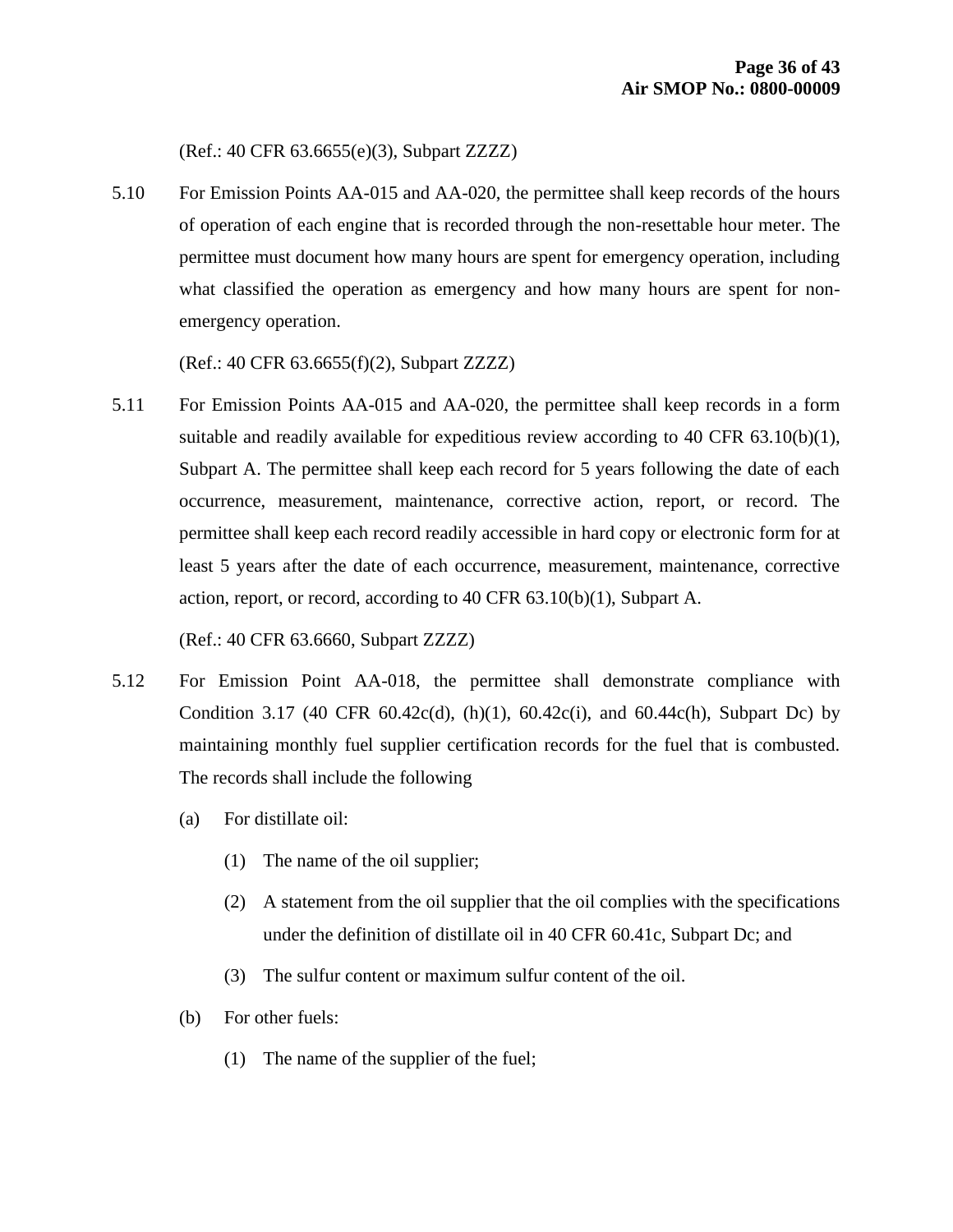- (2) The potential sulfur emissions rate or maximum potential sulfur emissions rate of the fuel in ng/J heat input; and
- (3) The method used to determine the potential sulfur emissions rate of the fuel.

 $(Ref.: 40 CFR 60.48c(f)(1)$  and  $(3)$ , Subpart Dc)

5.13 For Emission Point AA-018, the permittee shall record and maintain records of the amount of each fuel combusted during each calendar month.

(Ref.: 40 CFR 60.48c(g)(2), Subpart Dc)

5.14 For Emission Point AA-026, if the permittee does not install, configure, operate, and maintain the engine and control device according to the manufacturer's emission-related written instructions, or the permittee change emission-related settings in a way that is not permitted by the manufacturer, the permittee shall demonstrate compliance by keeping a maintenance plan and records of conducted maintenance and shall, to the extent practicable, maintain and operate the engine in a manner consistent with good air pollution control practice for minimizing emissions. In addition, the permittee shall conduct an initial performance test to demonstrate compliance with the applicable emission standards within 1 year of startup, or within 1 year after an engine and control device is no longer installed, configured, operated, and maintained in accordance with the manufacturer's emission-related written instructions, or within 1 year after the change to the emission-related settings in a way that is not permitted by the manufacturer.

(Ref.: 40 CFR 60.4211(g), Subpart IIII)

5.15 For Emission Point AA-026, the permittee shall keep records of the operation of the engine in emergency and non-emergency service that are recorded through the nonresettable hour meter. The permittee shall record the time of operation of the engine and the reason the engine was in operation during that time.

(Ref.: 40 CFR 63.4214(b), Subpart IIII)

5.16 For Emission Point AA-027, the permittee shall operate and maintain the certified engine in accordance with the manufacturer's emission-related written instructions. The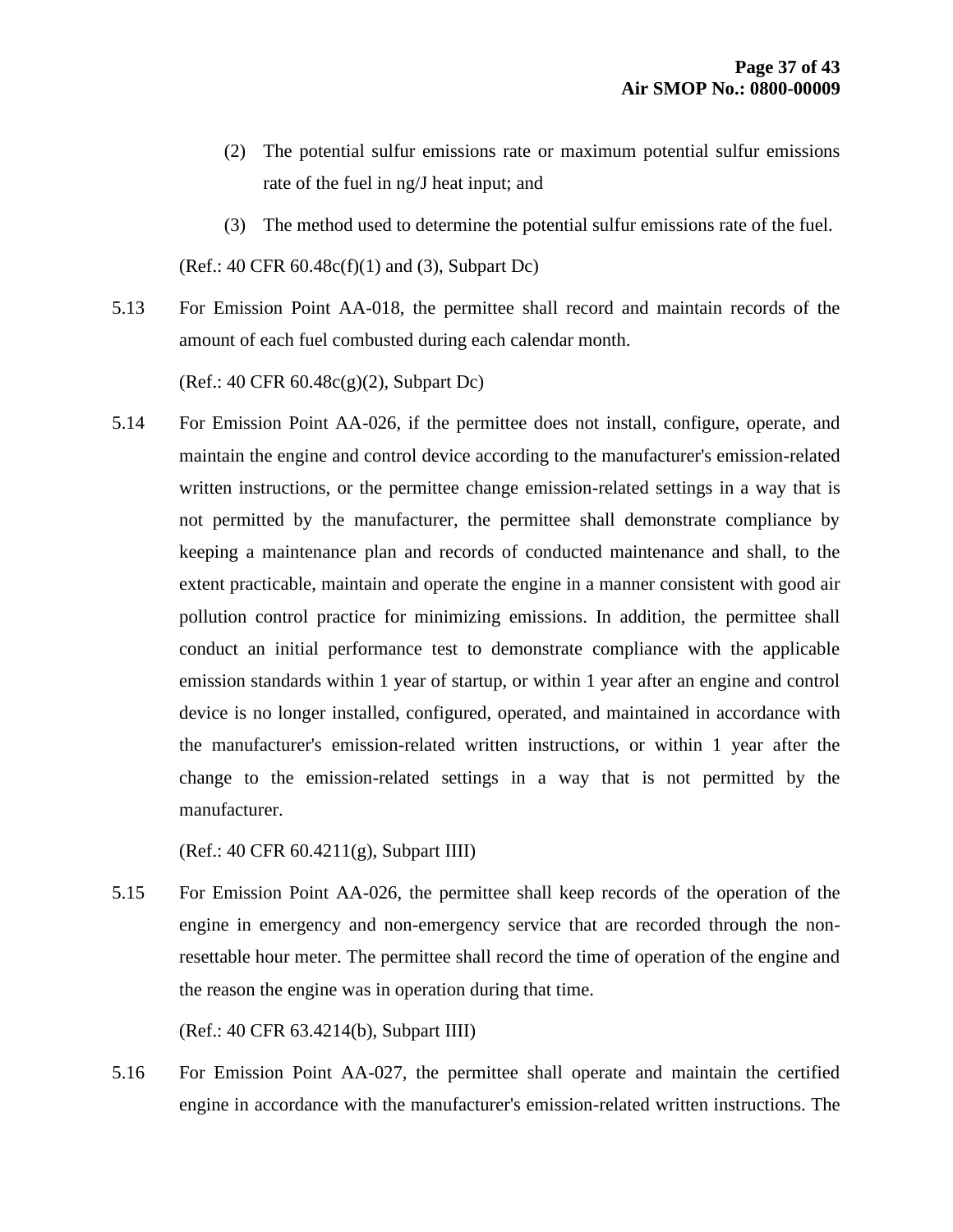permittee shall keep records of conducted maintenance to demonstrate compliance, but no performance testing is required. The stationary SI internal combustion engine will not be considered out of compliance if the permittee adjusts engine settings according to and consistent with the manufacturer's instructions.

If the permittee does not operate the certified engine according to the manufacturer's emissions-related written instructions, the engine will be considered a non-certified engine, and the permittee shall keep a maintenance plan and records of conducted maintenance to demonstrate compliance and shall, to the extent practicable, maintain and operate the engine in a manner consistent with good air pollution control practices for minimizing emissions, but no performance testing is required.

(Ref.: 40 CFR 60.4243(a), Subpart JJJJ)

- 5.17 For Emission Point AA-027, the permittee shall keep the following records:
	- (a) All notifications submitted to comply with 40 CFR 60, Subpart JJJJ and all documentation supporting any notification.
	- (b) Maintenance conducted on the engine.
	- (c) Documentation from the manufacturer that the engine is certified to meet the emission standards and information as required in 40 CFR parts 90, 1048, 1054, and 1060, as applicable.
	- (d) If the certified engine is operated in a non-certified manner, documentation that the engine meets the applicable emission standards.
	- (e) The hours of operation that are recorded through the non-resettable hour meter. The permittee shall document how many hours are spent for emergency operation, including what classified the operation as emergency and how many hours are spent for non-emergency operation.

(Ref.: 40 CFR 60.4245(a) and (b), Subpart JJJJ)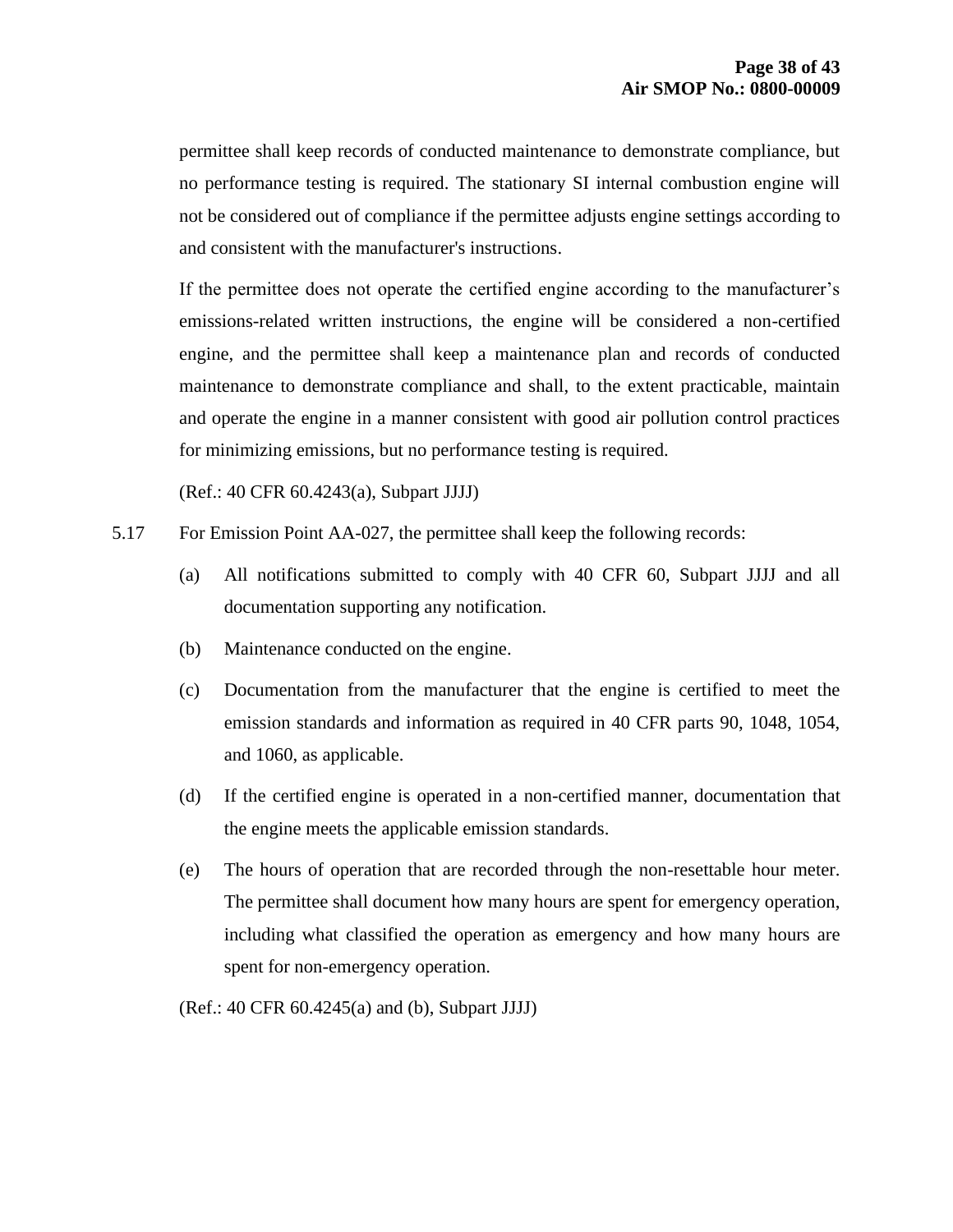| <b>Emission</b><br>Point                   | <b>Applicable Requirement</b>                                                             | <b>Condition</b><br>Number(s) | <b>Reporting Requirement</b>                                                     |  |
|--------------------------------------------|-------------------------------------------------------------------------------------------|-------------------------------|----------------------------------------------------------------------------------|--|
| Facility-Wide                              | 11 Miss. Admin. Code Pt. 2, R. 2.2.B(11).                                                 | 6.1                           | Report permit deviations within five (5) working days.                           |  |
|                                            | 11 Miss. Admin. Code Pt. 2, R. 2.2.B(11).                                                 | 6.2                           | Submit certified annual monitoring report.                                       |  |
|                                            | 11 Miss. Admin. Code Pt. 2, R. 2.2.B(11).                                                 | 6.3                           | All documents submitted to MDEQ shall be certified by a<br>Responsible Official. |  |
|                                            | 11 Miss. Admin. Code Pt. 2, R. 2.2.B(11).                                                 | 6.4                           | Annual SO <sub>2</sub> Emissions Report                                          |  |
|                                            |                                                                                           | 6.5                           | Annual Sulfur Content Report for Zecosol                                         |  |
|                                            |                                                                                           | 6.6                           | Annual Total Fuel Combustion Report                                              |  |
| $AA-001$<br>AA-002<br>AA-018               | 40 CFR 63.11225(b)(1) and (2)(i), Subpart<br><b>JJJJJJ</b>                                | 6.7                           | Annual Compliance Certification Report                                           |  |
|                                            | 40 CFR 63.11225(g), Subpart JJJJJJ                                                        | 6.8                           | Subcategory or Applicability Change Notificaiton                                 |  |
| $AA-015$<br>$AA-020$                       | 40 CFR 63.6640(b), 63.6650(a) through<br>(d), and Footnote 2 to Table 2d, Subpart<br>ZZZZ | 6.9                           | <b>Work Practices Deviation Report</b>                                           |  |
| AA-015<br>$AA-020$<br>$AA-026$<br>$AA-027$ | 11 Miss. Admin. Code Pt. 2, R. 2.2.B(11).                                                 | 6.10                          | Annual Hours of Operation Report                                                 |  |
| AA-018                                     | 40 CFR $60.48(d)$ and $(e)(11)$ , Subpart Dc                                              | 6.11                          | Semiannual Fuel Supplier Certification                                           |  |
|                                            | 40 CFR $60.48c(i)$ , Subpart Dc                                                           | 6.12                          | Semiannual Report                                                                |  |

### **SECTION 6. REPORTING REQUIREMENTS**

6.1 Except as otherwise specified herein, the permittee shall report all deviations from permit requirements, including those attributable to upsets, the probable cause of such deviations, and any corrective actions or preventive measures taken. Said report shall be made within five (5) working days of the time the deviation began.

(Ref.: 11 Miss. Admin. Code Pt. 2, R. 2.2.B(11).)

6.2 Except as otherwise specified herein, the permittee shall submit a certified annual synthetic minor monitoring report postmarked no later than 31st of January for the preceding calendar year. This report shall address any required monitoring specified in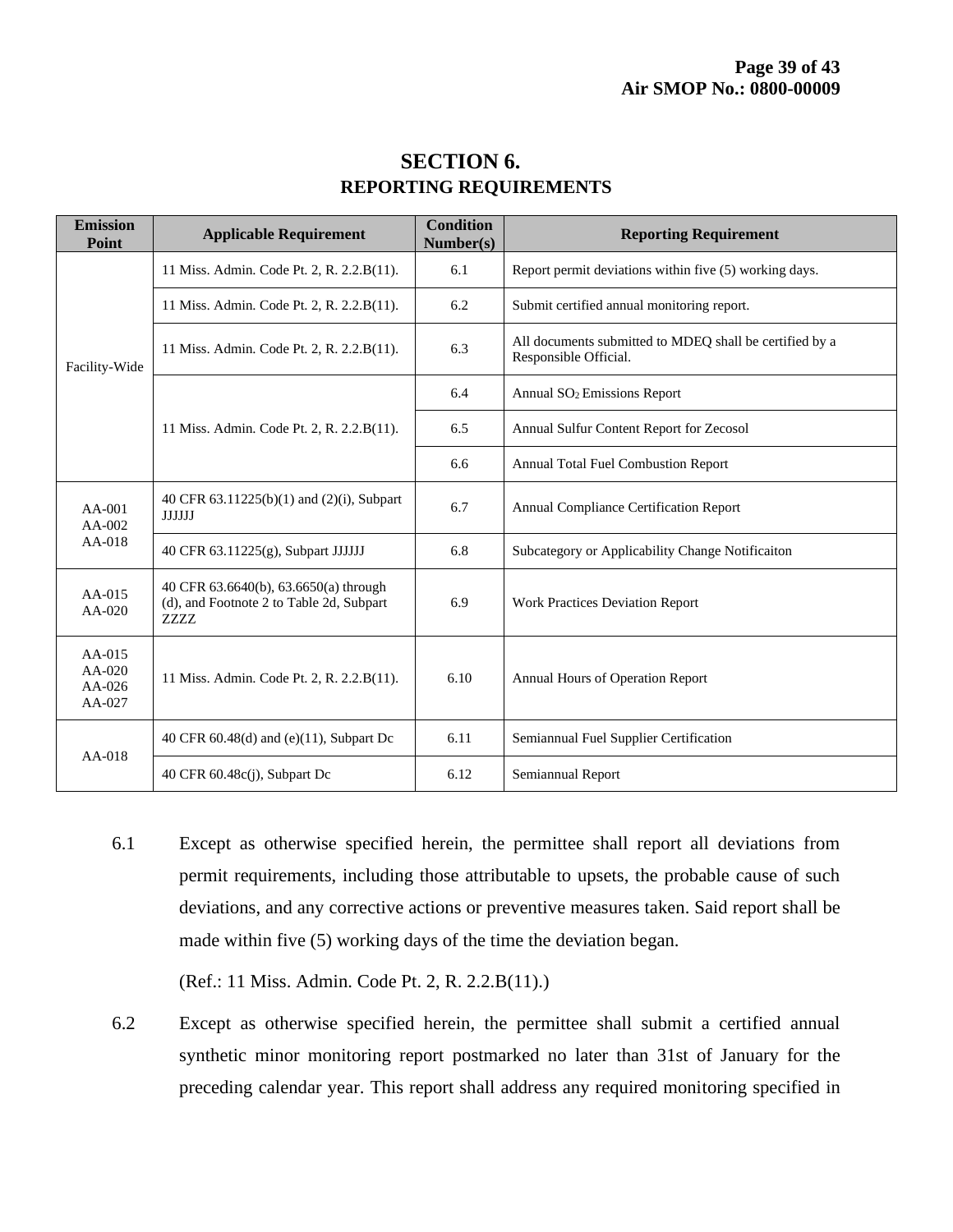the permit. All instances of deviations from permit requirements must be clearly identified in the report. Where no monitoring data is required to be reported and/or there are no deviations to report, the report shall contain the appropriate negative declaration.

(Ref.: 11 Miss. Admin. Code Pt. 2, R. 2.2.B(11).)

6.3 Any document required by this permit to be submitted to the MDEQ shall contain a certification signed by a responsible official stating that, based on information and belief formed after reasonable inquiry, the statements and information in the document are true, accurate and complete.

(Ref.: 11 Miss. Admin. Code Pt. 2, R. 2.2.B(11).)

6.4 For the entire facility, the permittee shall submit an annual report, in accordance with Condition 6.2, that contains the calculations and records of  $SO<sub>2</sub>$  emissions on a monthly basis and for each consecutive 12-month period on a rolling basis.

(Ref.: 11 Miss. Admin. Code Pt. 2, R. 2.2.B(11).)

6.5 For the entire facility, the permittee shall submit an annual report, in accordance with Condition 6.2, containing the results of the sulfur content analysis in Zecosol.

(Ref.: 11 Miss. Admin. Code Pt. 2, R. 2.2.B(11).)

6.6 For the entire facility, the permittee shall submit an annual report, in accordance with Condition 6.2, of the total combustion of distillate fuel oil and Zecosol in gallons, as determined on a monthly basis and for each consecutive 12-month period on a rolling basis.

(Ref.: 11 Miss. Admin. Code Pt. 2, R. 2.2.B(11).)

- 6.7 For Emission Points AA-001, AA-002, and AA-018, the permittee shall prepare and submit a biennial compliance report for the previous year since the last tune-up in accordance with Condition 6.2 containing the information specified in paragraphs (a) and (b) below.
	- (a) Company name and address.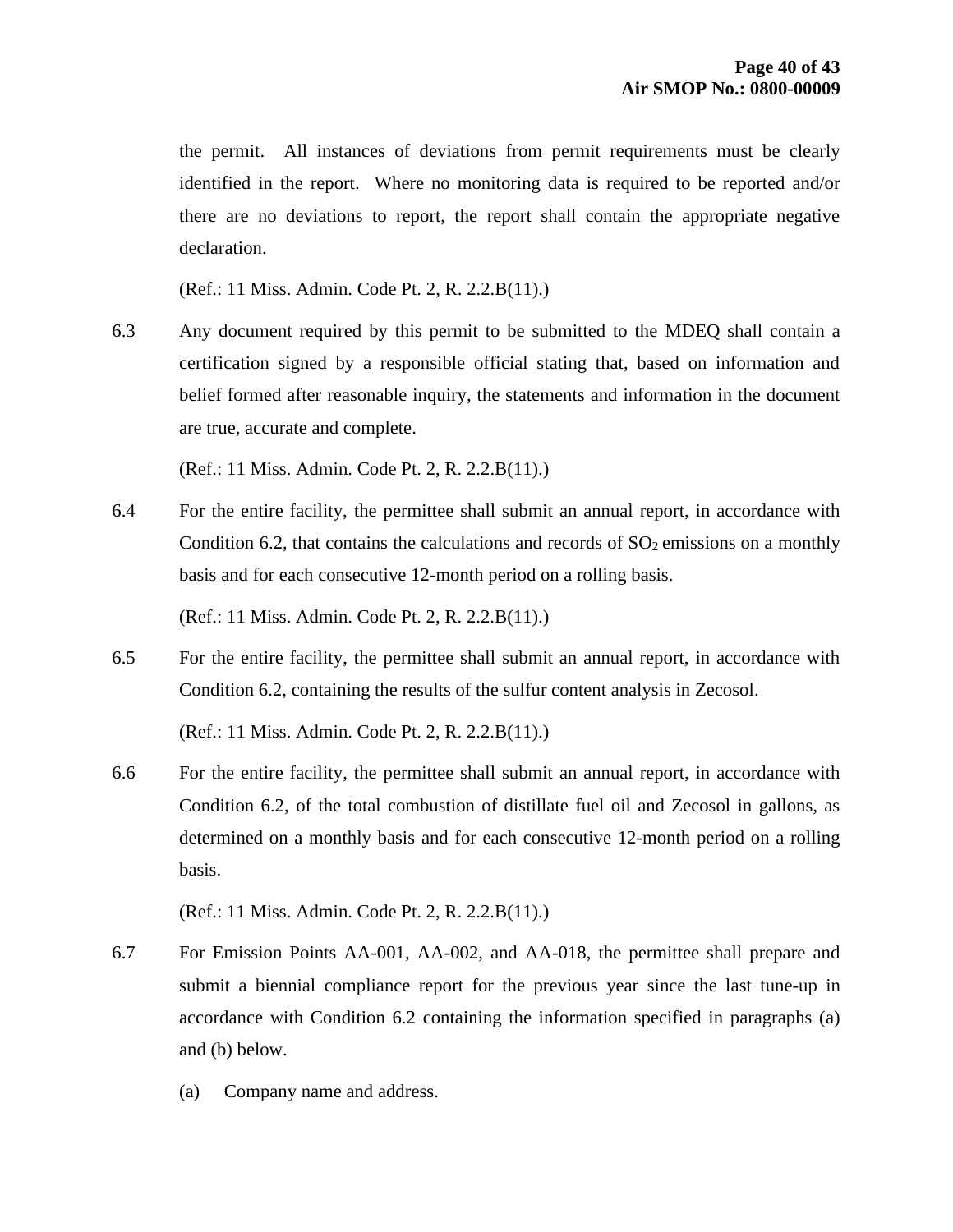(b) Statement by a responsible official, with the official's name, title, phone number, email address, and signature, certifying the truth, accuracy and completeness of the notification and a statement of whether the source has complied with all the relevant standards and other requirements of 40 CFR 63, Subpart JJJJJJ. The notification shall include a certification of compliance and signed by a responsible official that states: "This facility complies with the requirements in 40 CFR 63.11223, Subpart JJJJJJ to conduct a biennial tune-up of each boiler."

(Ref.: 40 CFR 63.11225(b)(1) and (2)(i), Subpart JJJJJJ)

- 6.8 For Emission Points AA-001, AA-002, and AA-018, if the permittee switches fuels or makes a physical change to the boiler(s) and the fuel switch or change results in the applicability of a different subcategory within 40 CFR 63, Subpart JJJJJJ or in the boiler(s) switching out of 40 CFR 63, Subpart JJJJJJ due to a fuel change that results in the boiler(s) meeting the definition of gas-fired boiler, as defined in 40 CFR 63.11237, Subpart JJJJJJ, the permittee shall provide notice of the date upon which switched fuels, made the physical change. The notification shall identify:
	- (a) The name of the owner or operator of the affected source, the location of the source, the boiler(s) that have switched fuels, were physically changed, or took a permit limit, and the date of the notice.
	- (b) The date upon which the fuel switch, physical change, or permit limit occurred. (Ref.: 40 CFR 63.11225(g), Subpart JJJJJJ)
- 6.9 For Emission Points AA-015 and AA-020, the permittee shall an annual report, in accordance with Condition 6.2, for each instance in which the work practices listed in Condition 4.3 (40 CFR 63.6625(i), Subpart ZZZZ) were not met. These deviations shall be reported according to the following requirements:
	- (a) If there were no deviations from any applicable emission limitations or operating limitations, a statement shall be included that there were no deviations from the emission limitations or operating limitations during the reporting period; or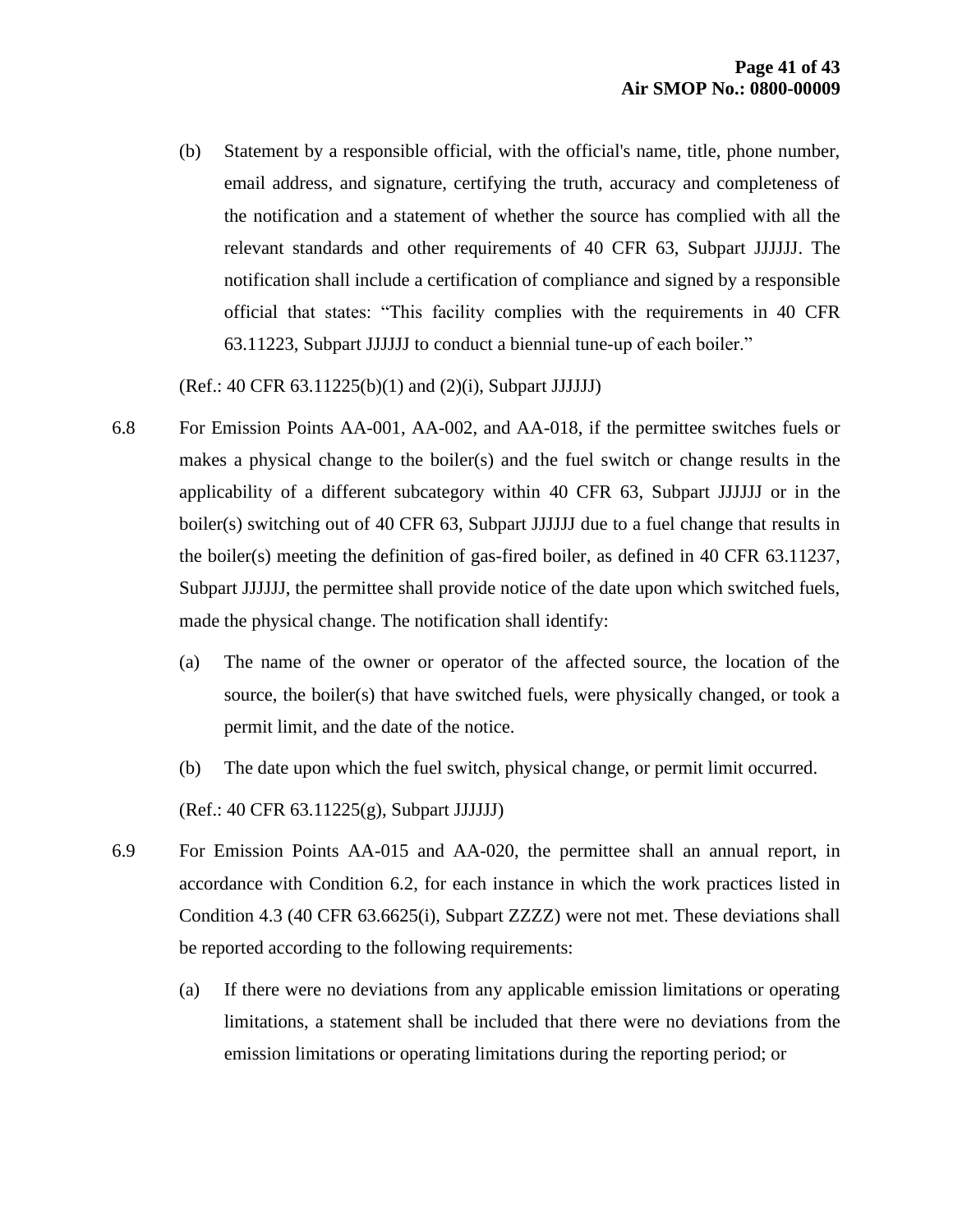- (b) If there was a deviation from any emission limitation or operating limitation during the reporting period, then the compliance report shall contain the following information:
	- (1) Company name and address.
	- (2) Statement by a responsible official, with that official's name, title, and signature, certifying the accuracy of the content of the report.
	- (3) Date of report and beginning and ending dates of the reporting period.
	- (4) The total operating time of the stationary RICE at which the deviation occurred during the reporting period.
	- (5) Information on the number, duration, and cause of deviations (including unknown cause, if applicable), as applicable, and the corrective action taken.
- (c) If there was a malfunction during the reporting period, the compliance report shall include the number, duration, and a brief description for each type of malfunction which occurred during the reporting period and which caused or may have caused any applicable emission limitation to be exceeded. The report shall also include a description of actions taken by the permittee during a malfunction of an affected source to minimize emissions in accordance with Condition 3.12 (40 CFR 63.6625(e)(3), 63.6655(d), Item 9 of Table 6 to Subpart ZZZZ, Subpart ZZZZ), including actions taken to correct a malfunction.

(Ref.: 40 CFR 63.6640(b), 63.6650(a) through (d), and Footnote 2 to Table 2d of Subpart ZZZZ, Subpart ZZZZ)

6.10 For Emission Points AA-015, AA-020, AA-026, and AA-027, the permittee shall submit an annual report, in accordance with Condition 6.2, summarizing the hours of operation of the engine in the calendar year. This report shall also include what hours were for emergency use and what constituted the emergency and what hours were for non-emergency use.

(Ref.: 11 Miss. Admin. Code Pt. 2, R. 2.2.B(11).)